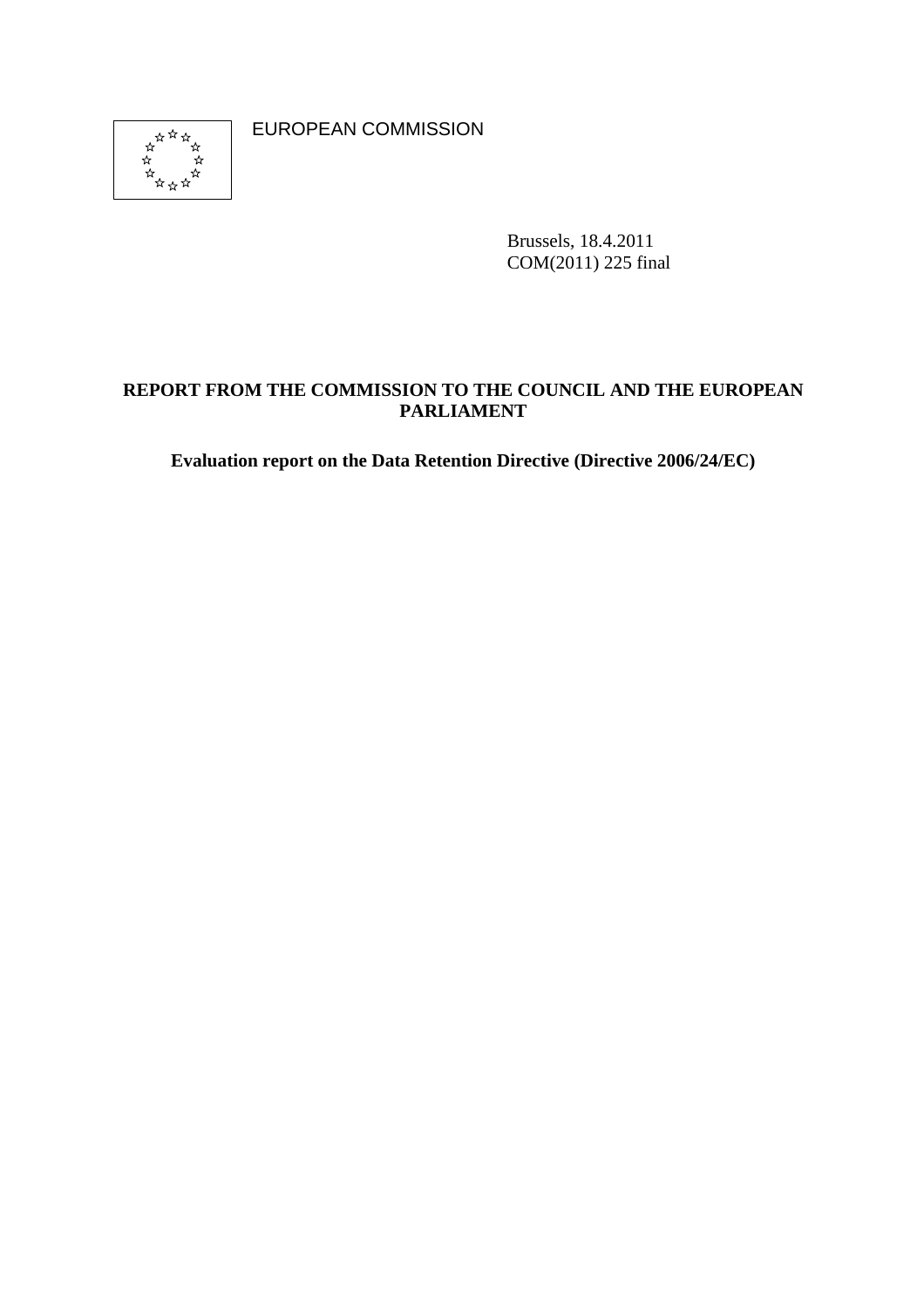### **REPORT FROM THE COMMISSION TO THE COUNCIL AND THE EUROPEAN PARLIAMENT**

## **Evaluation report on the Data Retention Directive (Directive 2006/24/EC)**

#### **1. INTRODUCTION**

The Data Retention Directive<sup>1</sup> (hereafter 'the Directive') requires Member States to oblige providers of publically available electronic communications services or of public communications networks (hereafter, 'operators') to retain traffic and location data for between six months and two years for the purpose of the investigation, detection and prosecution of serious crime.

This report from the Commission evaluates, in accordance with Article 14 of the Directive, its application by Member States and its impact on economic operators and consumers, taking into account further developments in electronic communications technology and statistics provided to the Commission, with a view to determining whether it is necessary to amend its provisions, in particular with regard to its data coverage and retention periods. This report also examines the implications of the Directive for fundamental rights, in view of the criticisms which have been levelled in general at data retention, and examines whether measures are needed to address concerns associated with the use of anonymous SIM cards for criminal purposes $2$ .

Overall, the evaluation has demonstrated that data retention is a valuable tool for criminal justice systems and for law enforcement in the EU. The contribution of the Directive to the harmonisation of data retention has been limited in terms of, for example, purpose limitation and retention periods, and also in the area of reimbursement of costs incurred by operators, which is outside its scope. Given the implications and risks for the internal market and for the respect for the right to privacy and the protection of personal data, the EU should continue through common rules to ensure that high standards for the storage, retrieval and use of traffic and location data are consistently maintained. In the light of these conclusions, the Commission intends to propose amendments to the Directive, based on an impact assessment.

## **2. BACKGROUND TO THIS EVALUATION**

This evaluation report has been informed by extensive discussions with and input from Member States, experts and stakeholders.

<sup>1</sup> Directive 2006/24/EC of the European Parliament and of the Council of 15 March 2006 on the retention of data generated or processed in connection with the provision of publicly available electronic communications services or of public communications networks and amending Directive 2002/58/EC, OJ L 105, 13.4.2006, p. 54-63

Council conclusions on combating the criminal misuse and anonymous use of electronic communications, 2908th Justice and Home Affairs Council meeting - Brussels, 27-28 November 2008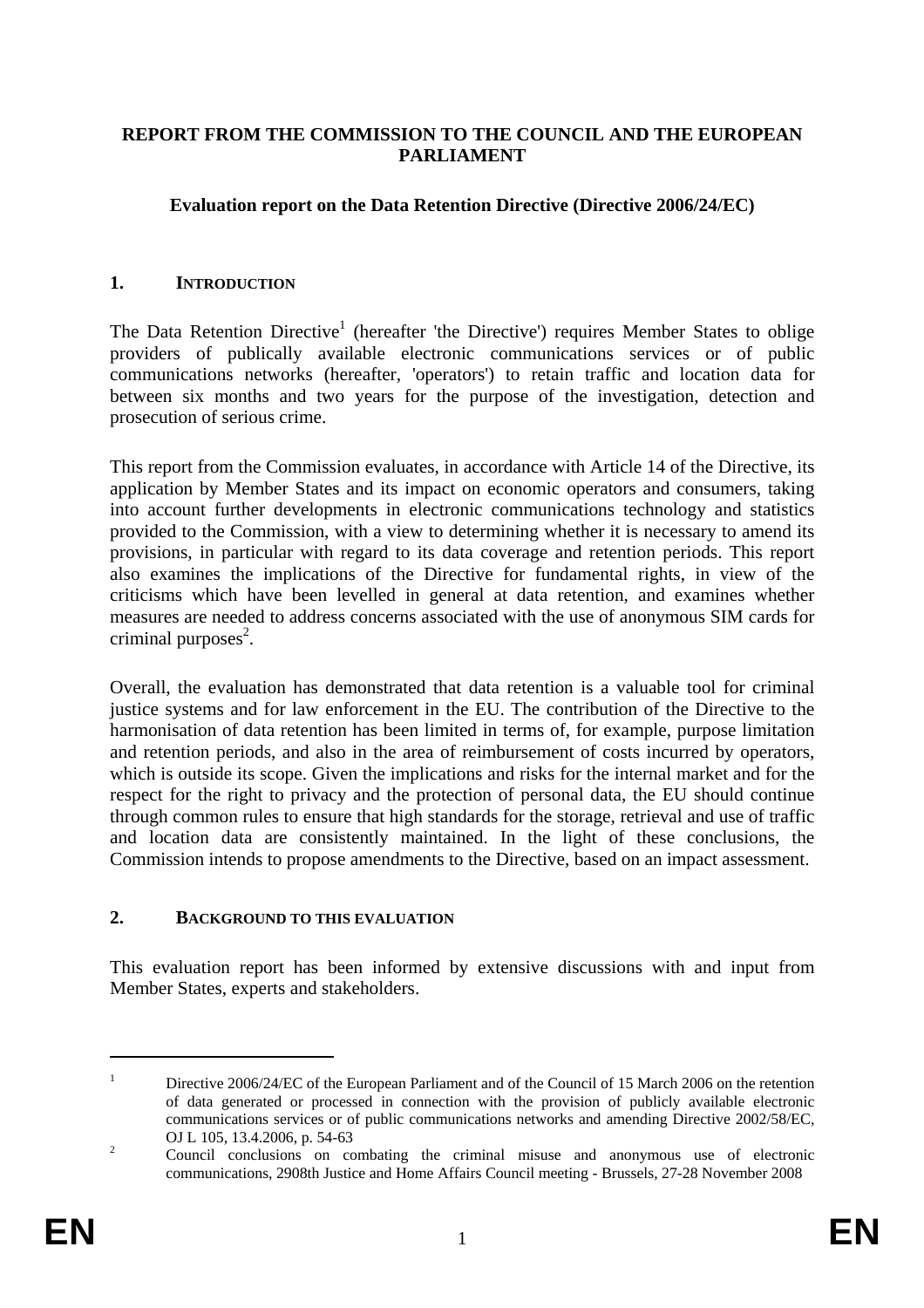In May 2009 the Commission hosted a conference entitled 'Towards the Evaluation of the Data Retention Directive' which was attended by data protection authorities, the private sector, civil society and academia. In September 2009, the Commission sent a questionnaire to stakeholders from these groups, to which it received around 70 replies<sup>3</sup>. The Commission hosted a second conference in December 2010, 'Taking on the Data Retention Directive', which was attended by a similar range of stakeholders, to share preliminary assessments of the Directive and to discuss future challenges in the area.

The Commission met representatives of each Member State and associated European Economic Area country between October 2009 and March 2010 to discuss in further detail issues concerning the application of the Directive. Member States started applying the Directive later than expected, particularly with regard to internet-related data. The delays in transposition meant that nine Member States were able, for either 2008 or 2009, to provide the Commission with the full statistics required by Article 10 of the Directive, although overall 19 Member States provided some statistics (see Section 4.7). The Commission wrote to Member States in July 2010 requesting further quantitative and qualitative information pertaining to the necessity of retained data in leading to law enforcement results. Ten Member States responded with details of specific cases for which data proved necessary<sup>4</sup>.

This report draws from the position papers adopted, since its establishment in 2008, by the 'Platform on Electronic Data Retention for the Investigation, Detection and Prosecution of Serious Crime'<sup>5</sup>. The Commission has taken into consideration the reports of the Article 29 Data Protection Working Party<sup>6</sup>, and particularly the report on the second enforcement action, that is, its assessment of Member States' compliance with the data protection and data security requirements of the Directive<sup>7</sup>.

## **3. DATA RETENTION IN THE EUROPEAN UNION**

## **3.1. Data retention for criminal justice and law enforcement purposes**

Service and network providers (hereafter, 'operators'), in the course of their activities, process personal data for the purpose of transmitting a communication, billing, interconnection payments, marketing and certain other value-added services. Such processing involves data

<u>.</u>

<sup>3</sup> Responses have been published on the Commission website [\(http://ec.europa.eu/home](http://ec.europa.eu/home-affairs/news/consulting_public/consulting_0008_en.htm)affairs/news/consulting\_public/consulting\_0008\_en.htm

Belgium, Czech Republic, Cyprus, Lithuania, Hungary, Netherland, Poland, Slovenia, United Kingdom. Sweden also reported several cases of specific serious crimes in which historic traffic data, which was available despite the absence of a data retention obligation, was crucial in securing convictions.

This expert group was established under Commission Decision 2008/324/EC, OJ L 111, 23.04.2008, p. 11-14. The Commission has met with the group regularly. Its position papers are published on [http://ec.europa.eu/justice\\_home/doc\\_centre/police/doc\\_police\\_intro\\_en.htm](http://ec.europa.eu/justice_home/doc_centre/police/doc_police_intro_en.htm)

The Working Party on the Protection of Individuals with regard to the Processing of Personal Data was established pursuant to Article 29 of the Data Protection Directive (Directive 95/46/EC of the European Parliament and of the Council of 24.10.1995 on the protection of individuals with regard to the processing of personal data and on the free movement of such data (OJ L 281, 23.11.1995, p. 31).

Report 01/2010 on the second joint enforcement action: Compliance at national level of telecom providers and internet service providers with the obligations required from national traffic data retention legislation on the legal basis of articles 6 and 9 of the e-Privacy Directive 2002/58/EC and the Data Retention Directive 2006/24/EC amending the e-Privacy Directive' (WP 172), 13.07.2010 (see http://ec.europa.eu/justice/policies/privacy/workinggroup/wpdocs/2010\_en.htm).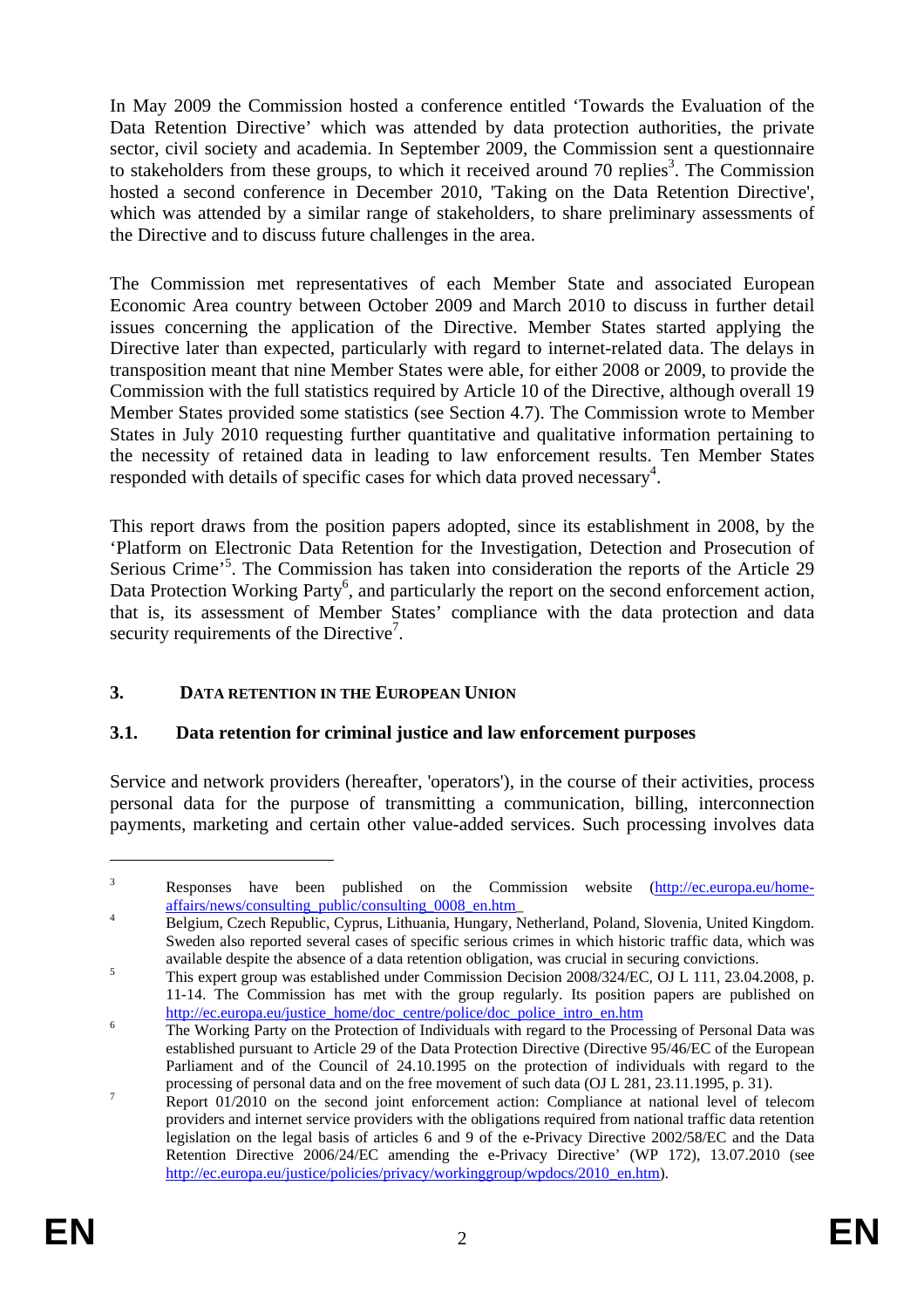indicating the source, destination, date, time, duration and type of a communication, as well as users' communication equipment and, in the case of mobile telephony, data on the location of equipment. Under Directive 2002/58/EC on privacy in electronic communications (hereafter, 'the e-Privacy Directive')<sup>8</sup>, such traffic data generated by the use of electronic communications services must in principle be erased or made anonymous when those data are no longer needed for the transmission of a communication, except where, and only for so long as, they are needed for billing purposes, or where the consent of the subscriber or user has been obtained. Location data may only be processed if they are made anonymous or with the consent of the user concerned, to the extent and for the duration necessary for the provision of a value-added service.

Prior to the entry into force of the Directive, subject to specific conditions, national authorities would request access to such data from operators, in order for example to identify subscribers using an IP address, to analyse communications activities and to identify the location of a mobile phone.

At EU level, the retention and use of data for law enforcement purposes was first addressed by Directive 97/66/EC concerning the processing of personal data and the protection of privacy in the telecommunications sector. This Directive first provided for the possibility for Member States to adopt such legislative measures where necessary for the protection of public security, defence or public order, including the economic well-being of the state when the activities related to state security matters and for the enforcement of criminal law<sup>9</sup>.

That provision was further developed in the e-Privacy Directive which provides for the possibility for Member States to adopt legislative measures derogating from the principle of confidentiality of communications, including under certain conditions the retention of, and access to and use of, data for law enforcement purposes. Article 15(1) allows Member States to restrict privacy rights and obligations, including through the retention of data for a limited period, where 'necessary, appropriate and proportionate in a democratic society to safeguard national security (i.e. state security), defence, public security and the prevention, investigation, detection and prosecution of criminal offences or of the unauthorised use of the electronic communication system'.

The role of retained data in criminal justice systems and law enforcement is further discussed in section 5.

## **3.2. The aim and legal basis of the Data Retention Directive**

As a consequence of the provisions of Directive 97/66/EC and the e-Privacy Directive, which permit Member States to adopt legislation on data retention, operators in some Member States were required to purchase data retention equipment and employ personnel to retrieve data on behalf of law enforcement authorities, while those in other Member States were not, leading

<sup>8</sup> Directive of the European Parliament and of the Council of 12 July 2002 concerning the processing of personal data and the protection of privacy in the electronic communications sector (Directive on privacy and electronic communications) (OJ L 201, 31/07/2002, p. 0037 – 0047).

Article 14(1) of Directive 97/66/EC of the European Parliament and of the Council of 15 December 1997 concerning the processing of personal data and the protection of privacy in the telecommunications sector (OJ L 24, 30.1.1998, p. 1–8);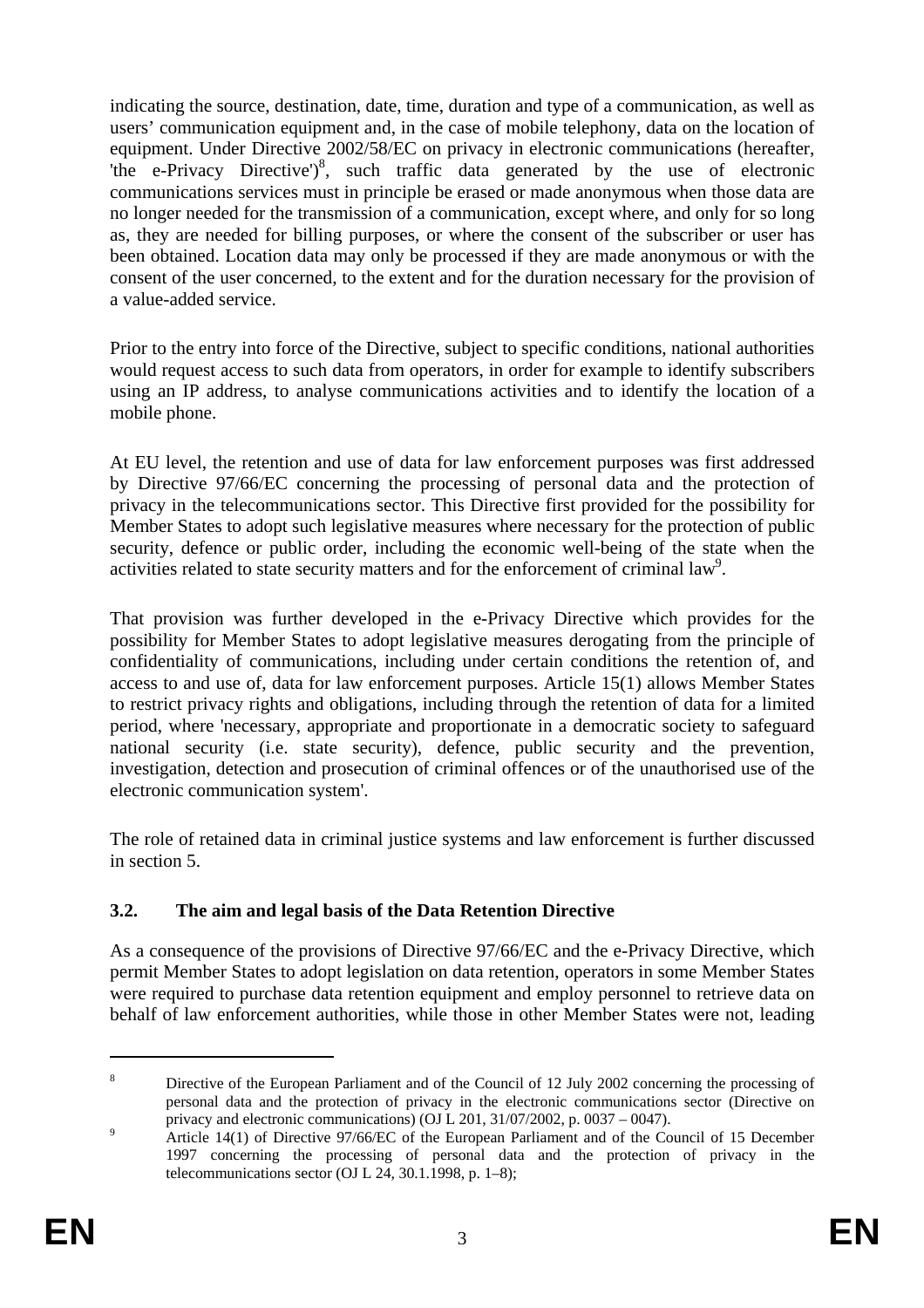to distortions in the internal market. Furthermore, trends in business models and service offerings, such as the growth in flat rate tariffs, pre-paid and free electronic communications services, meant that operators gradually stopped storing traffic and location data for billing purposes thus reducing the availability of such data for criminal justice and law enforcement purposes. The terrorist attacks in Madrid in 2004 and in London in 2005 added urgency to the discussions at EU-level on how to address these issues.

Against that background, the Data Retention Directive imposed on Member States an obligation for providers of publicly available electronic communications services and public communication networks to retain communications data for the purpose of the investigation, detection and prosecution of serious crime, as defined by each Member State in national law, and sought to harmonise across the EU certain related issues.

The Directive amended Article 15(1) of the e-Privacy Directive by adding a paragraph stipulating that Article 15(1) does not apply to data retained under the Data Retention Directive<sup>10</sup>. Therefore, Member States (as stated in Recital 12 of the Directive) continue to be able to derogate from the principle of confidentiality of communications. The (Data Retention) Directive governs only the retention of data for the more limited purpose of investigating, detecting and prosecuting serious crime.

This complex legal relationship between the Directive and the e-Privacy Directive, combined with the absence of a definition in either of the two directives of the notion of 'serious crime', makes it difficult to distinguish, on the one hand, measures taken by Member States to transpose the data retention obligations laid down in the Directive and, on the other, the more general practice in Member States of data retention permitted by Article 15(1) of the e-Privacy Directive<sup>11</sup>. This is discussed further in Section 4.

The Directive is based on Article 95 of the Treaty establishing the European Community (replaced by Article 114 of the Treaty on the Functioning of the European Union) concerning the establishment and functioning of the internal market. Subsequent to the adoption of the Directive, its legal basis was challenged before the European Court of Justice, on the basis that the principal objective was the investigation, detection and prosecution of serious crime. The Court held that the Directive regulated operations which were independent of the implementation of any police and judicial cooperation in criminal matters and that it harmonised neither access to data by competent national authorities nor the use and exchange of those data between those authorities. It therefore concluded that the Directive was directed essentially at the activities of operators in the relevant sector of the internal market. It accordingly upheld the legal basis<sup>12</sup>.

<u>.</u>

<sup>&</sup>lt;sup>10</sup> Article 11 of the Directive states: 'The following paragraph shall be inserted in Article 15 of Directive 2002/58/EC:"1a. Paragraph 1 shall not apply to data specifically required by Directive 2006/24/EC of the European Parliament and of the Council of 15 March 2006 on the retention of data generated or processed in connection with the provision of publicly available electronic communications services or of public communications networks to be retained for the purposes referred to in Article 1(1) of that Directive.'<br>The Article 29 Working Party questions whether 'the [data retention] directive was meant to derogate

from the general obligation [to] erase traffic data upon conclusion of the electronic communication or to mandate retention of all those data providers were already empowered to store' for their own business purposes.'<br>
12 ECJ, C-301/6 Ireland v Parliament and Council, ECR [2009] I-00593.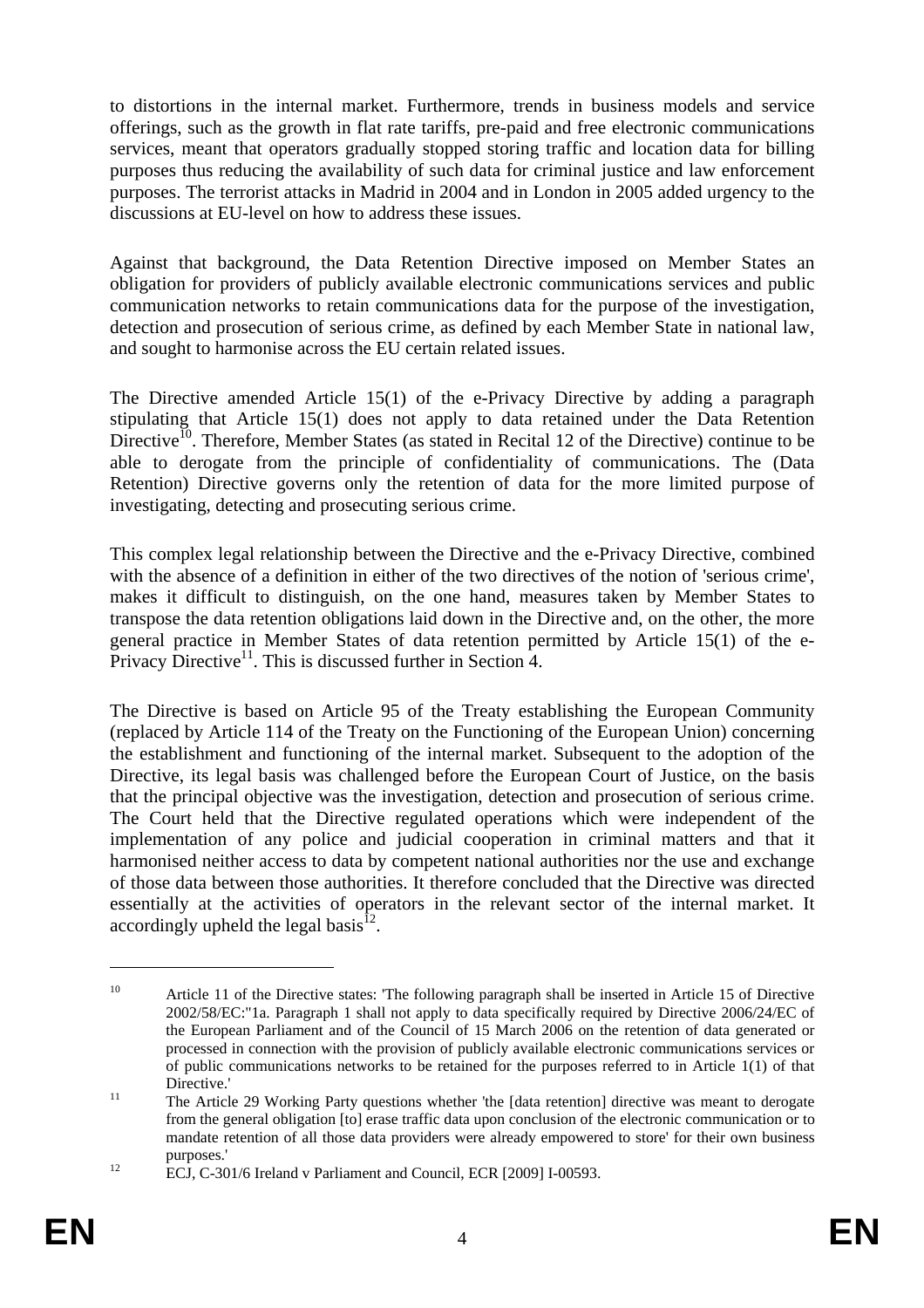## **3.3. Data preservation**

Data retention is distinct from data preservation (also known as 'quick freeze') under which operators served with a court order are obliged to retain data relating only to specific individuals suspected of criminal activity as from the date of the preservation order. Data preservation is one of the investigative tools envisaged and used by participating states under the Council of Europe Convention on Cybercrime<sup>13</sup>. Almost all participating states have established a point of contact, whose role is to ensure the provision of immediate assistance in cybercrime investigations or proceedings. However, not all parties to the Convention seem to have provided for data preservation, and there has not as yet been an evaluation of how effective the model has been in tackling cybercrime<sup>14</sup>. Recently, a type of data preservation, known as 'quick freeze plus', has been developed. This model goes beyond data preservation in that a judge may also grant access to data which have not yet been deleted by the operators. Also, there would be a very limited exemption by law from the obligation to delete, for a short period of time, certain communication data which are not normally stored, such as location data, internet connection data and dynamic IP addresses for users which have a flat-rate subscription and where there is no need to store data for billing purposes.

Advocates of data preservation consider it to be less privacy-intrusive than data retention. However, most Member States disagree that any of the variations of data preservation could adequately replace data retention, arguing that whilst data retention results in the availability of historical data, data preservation does not guarantee the ability to establish evidence trails prior to the preservation order, does not allow investigations where a target is unknown, and does not allow for evidence to be gathered on movements of, for example, victims of or witnesses to a crime<sup>15</sup>.

## **4. TRANSPOSITION OF THE DATA RETENTION DIRECTIVE**

Member States were required to transpose the Directive before 15 September 2007, with the option of postponing until 15 March 2009 the implementation of retention obligations relating to internet access, internet email and internet telephony.

The analysis that follows is based on the notifications of transposition received by the Commission from 25 Member States, including Belgium which has only partially transposed the Directive<sup>16</sup>. In Austria and Sweden draft legislation is under discussion. In those two Member States, there is no obligation to retain data, but law enforcement authorities may and do request and obtain traffic data from operators to the extent that such data is available. Following the initial notification of transposition by Czech Republic, Germany and Romania,

<sup>13</sup> Article 16 Convention on Cybercrime [\(http://conventions.coe.int/Treaty/en/Treaties/Html/185.htm\)](http://conventions.coe.int/Treaty/en/Treaties/Html/185.htm) .<br>
14 Source: Council of Europe.

This was also recognised by the German Constitutional Court in its judgment annulling the German law transposing the Directive (see Section 4.9) (Bundesverfassungsgericht, 1 BvR 256/08 of 2 March 2010, para. 208).<br><sup>16</sup> The twenty-five Member States who have notified the Commission of transposition of the Directive are

Belgium, Bulgaria, Czech Republic, Denmark, Germany, Greece, Estonia, Ireland, Spain, France, Italy, Cyprus, Latvia, Lithuania, Luxembourg, Hungary, Malta, Netherlands, Poland, Portugal, Romania, Slovenia, Slovakia, Finland and United Kingdom. Belgium informed the Commission that draft legislation completing transposition is still before Parliament.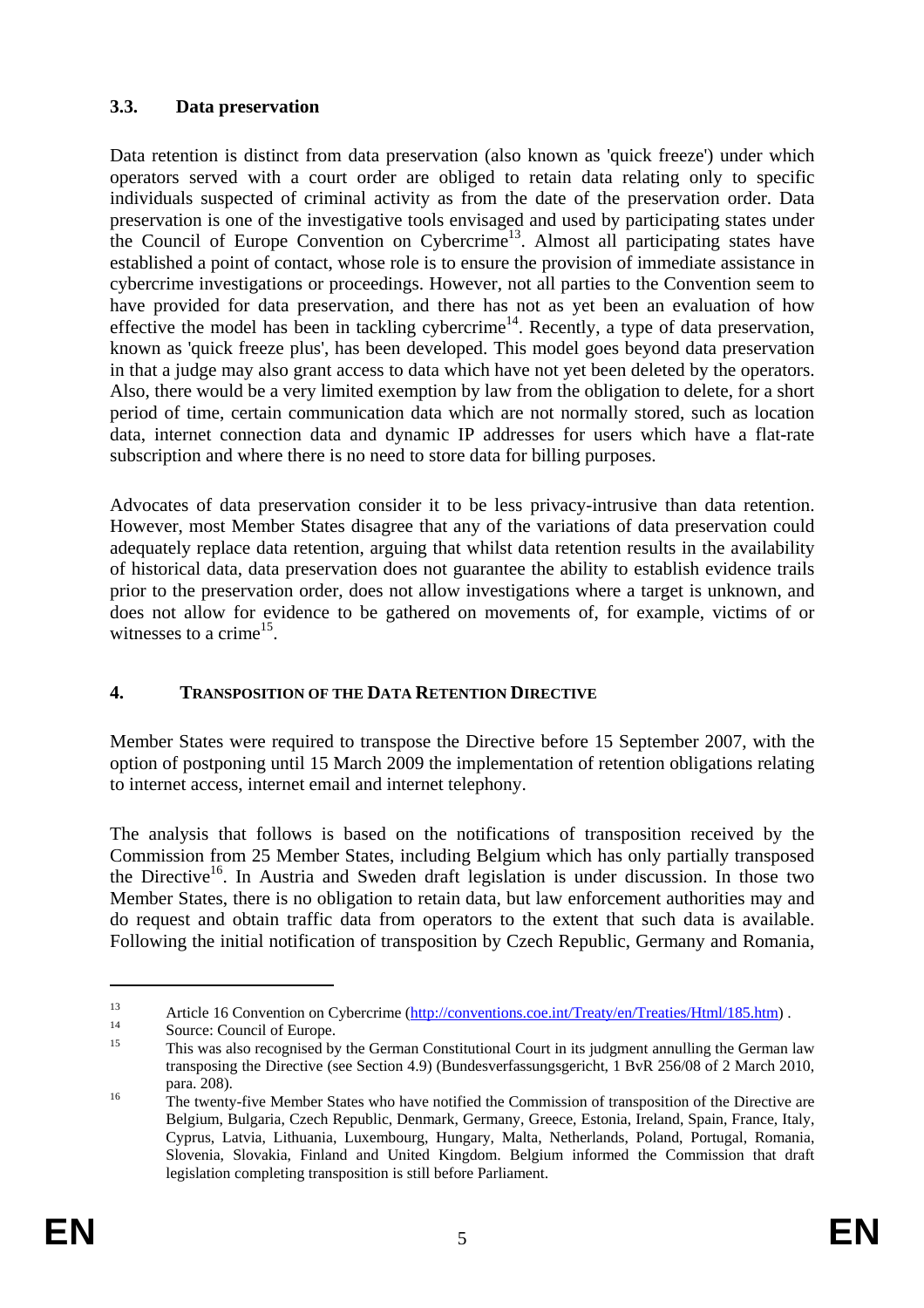their respective constitutional courts annulled the domestic legislation transposing the Directive<sup>17</sup>, and they are considering how to re-transpose the Directive.

This section analyses how Member States have transposed the relevant provisions of the Directive. It also examines whether Member States have chosen to reimburse operators for the costs incurred in retaining and allowing retrieval of data, for which there is no provision in the Directive, and addresses the relevance for the Directive of the judgments of the constitutional courts of Germany, Romania and the Czech Republic.

### **4.1. Purpose of data retention (Article 1)**

The Directive obliges Member States to adopt measures to ensure that data is retained and available for the purpose of investigating, detecting and prosecuting serious crime, as defined by each Member State in its national law. However, the purposes stated for the retention and/ or access to data in domestic legislation continues to vary in the EU. Ten Member States (Bulgaria, Estonia, Ireland, Greece, Spain, Lithuania, Luxembourg, Hungary, Netherlands, Finland) have defined 'serious crime', with reference to a minimum prison sentence, to the possibility of a custodial sentence being imposed, or to a list of criminal offences defined elsewhere in national legislation. Eight Member States (Belgium, Denmark, France, Italy, Latvia, Poland, Slovakia, Slovenia) require data to be retained not only for investigation, detection and prosecution in relation to serious crime, but also in relation to all criminal offences and for crime prevention, or on general grounds of national or state and/or public security. The legislation of four Member States (Cyprus, Malta, Portugal, United Kingdom) refers to 'serious crime' or 'serious offence' without defining it. The details are set out in Table 1.

| Table 1: Purpose limitation for data retention stated in national laws |                                                                                                                                                                                                                                                                                                                                                       |  |
|------------------------------------------------------------------------|-------------------------------------------------------------------------------------------------------------------------------------------------------------------------------------------------------------------------------------------------------------------------------------------------------------------------------------------------------|--|
| Belgium                                                                | For the investigation and prosecution of criminal offences, the prosecution of<br>abuse of emergency services telephone number, investigation into malicious<br>abuse of electronic communications network or service, for the purposes of<br>intelligence-gathering missions undertaken by the intelligence and security<br>services <sup>18</sup> . |  |
| Bulgaria                                                               | For 'discovering and investigating severe crimes and crimes under Article<br>319a-319f of the Penal Code as well as for searching persons <sup>19</sup> .                                                                                                                                                                                             |  |
| Czech Republic                                                         | Not transposed.                                                                                                                                                                                                                                                                                                                                       |  |
| Denmark                                                                | For investigation and prosecution of criminal $\arccos 20$ .                                                                                                                                                                                                                                                                                          |  |
| Germany                                                                | Not transposed.                                                                                                                                                                                                                                                                                                                                       |  |

<sup>&</sup>lt;sup>17</sup> Decision no 1258 from 8 October 2009 of the Romanian Constitutional Court, Romanian Official Monitor No 789, 23 November 2009; judgement of the Bundesverfassungsgericht 1 BvR 256/08, of 2 March 2010; Official Gazette of 1 April 2011, Judgment of the Constitutional Court of 22 March on the provisions of section 97 paragraph 3 and 4 of Act No. 127/2005 Coll. on electronic communications and amending certain related acts as amended, and Decree No 485/2005 Coll. on the data retention and

transmission to competent authorities.<br>
Article 126(1) of Law of 13 June 2005 concerning electronic communications. .

<sup>&</sup>lt;sup>19</sup> Article 250a (2), Law on Electronic Communications (amended) 2010.

Article 1, Data Retention Order.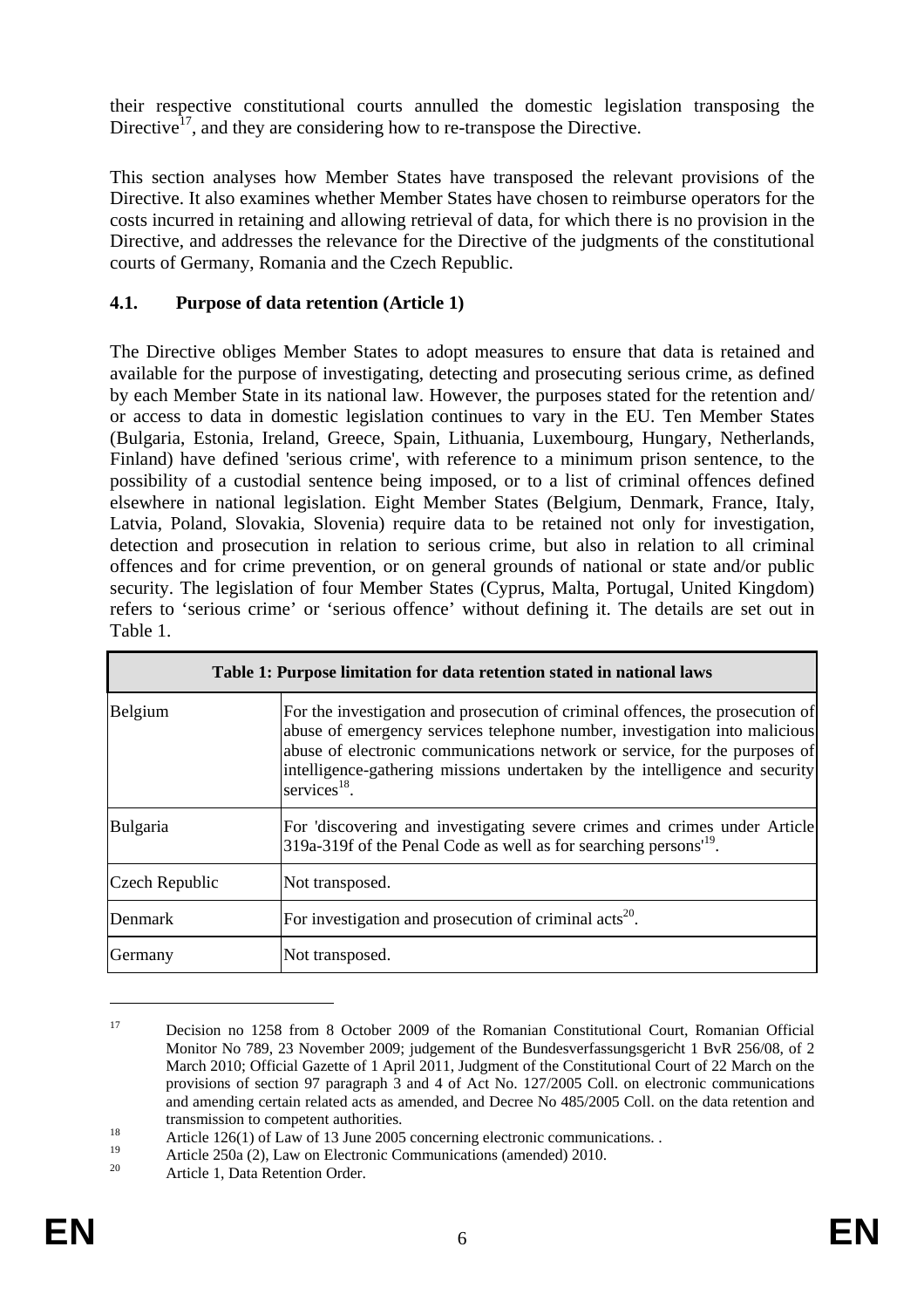|            | Table 1: Purpose limitation for data retention stated in national laws                                                                                                                                                                                                                                                                     |
|------------|--------------------------------------------------------------------------------------------------------------------------------------------------------------------------------------------------------------------------------------------------------------------------------------------------------------------------------------------|
| Estonia    | May be used if collection of the evidence by other procedural acts is<br>precluded or especially complicated and the object of a criminal proceeding<br>is a criminal offence [in the first degree or an intentionally committed<br>criminal offence in second degree with a penalty of imprisonment of at least<br>three years] $^{21}$ . |
| Ireland    | For prevention of serious offences [i.e. offences punishable by imprisonment<br>for a term of 5 years or more, or an offence in schedule to the transposing<br>law], safeguarding of the security of the state, the saving of human life.                                                                                                  |
| Greece     | For the purpose of detecting particularly serious crimes <sup>23</sup> .                                                                                                                                                                                                                                                                   |
| Spain      | For the detection, investigation and prosecution of the serious crimes<br>considered in the Criminal Code or in the special criminal $laws^{24}$ .                                                                                                                                                                                         |
| France     | For the detection, investigation, and prosecution of criminal offences, and for<br>the sole purpose of providing judicial authorities with information needed,<br>and for the prevention of acts of terrorism and protecting intellectual<br>property <sup>25</sup> .                                                                      |
| Italy      | For detecting and suppressing criminal offences <sup>26</sup> .                                                                                                                                                                                                                                                                            |
| Cyprus     | For investigation of a serious criminal offence <sup>27</sup> .                                                                                                                                                                                                                                                                            |
| Latvia     | To protect state and public security or to ensure the investigation of criminal<br>offences, criminal prosecution and criminal court proceedings <sup>28</sup> .                                                                                                                                                                           |
| Lithuania  | For the investigation, detection and prosecution of serious and very serious<br>crimes, as defined by the Lithuanian Criminal Code <sup>29</sup> .                                                                                                                                                                                         |
| Luxembourg | For the detection, investigation, and prosecution of criminal offences<br>carrying a criminal sentence of a maximum one year or more <sup>30</sup> .                                                                                                                                                                                       |
| Hungary    | To enable investigating bodies, the public prosecutor, the courts and national<br>security agencies to perform their duties, and to enable police and the<br>National Tax and Customs Office to investigate intentional crimes carrying a<br>prison term of two or more years <sup>31</sup> .                                              |

<sup>&</sup>lt;sup>21</sup> Subsection 110(1), Code of Criminal Procedure.

<sup>&</sup>lt;sup>22</sup> Article 6 Communications (Retention of Data Act) 2011.<br>Such eximps are defined in Article 4 of Law 2225/1004.

<sup>&</sup>lt;sup>23</sup><br>Such crimes are defined in Article 4 of Law 2225/1994; Article 1 of Law 3917/2011.

<sup>&</sup>lt;sup>24</sup> Article 1(1), Law 25/2007.

<sup>25</sup> The acts that regulate the use of retained data, respectively, for criminal offences, for preventing acts of terrorism and for protecting intellectual property are as follows: are Article L.34-1(II), CPCE, Law no. 2006-64 of 23 January 2006 et Law no. 2009-669 of 12 June 2009.<br>Article 132(1), Data Protection Code<br>27 Article  $4(1)$ , Law 182(1)(2007

<sup>&</sup>lt;sup>27</sup> Article 4(1), Law 183(I)/2007<br><sup>28</sup> Article 71(1) Electronic Comp

<sup>&</sup>lt;sup>28</sup> Article 71(1), Electronic Communications Law.

<sup>&</sup>lt;sup>29</sup> Article 65, Law X-1835

 $30$  Article 1(1), Law of 24 July 2010

<sup>31</sup> For the general purpose of data retention Article 159/A of the Act C/2003, as amended by the Act CLXXIV/2007; on the purpose ofpolice access Article 68, Act XXXIV/1994; on the purpose of National Tax and Customs Office access, Article 59, Act CXXII/2010.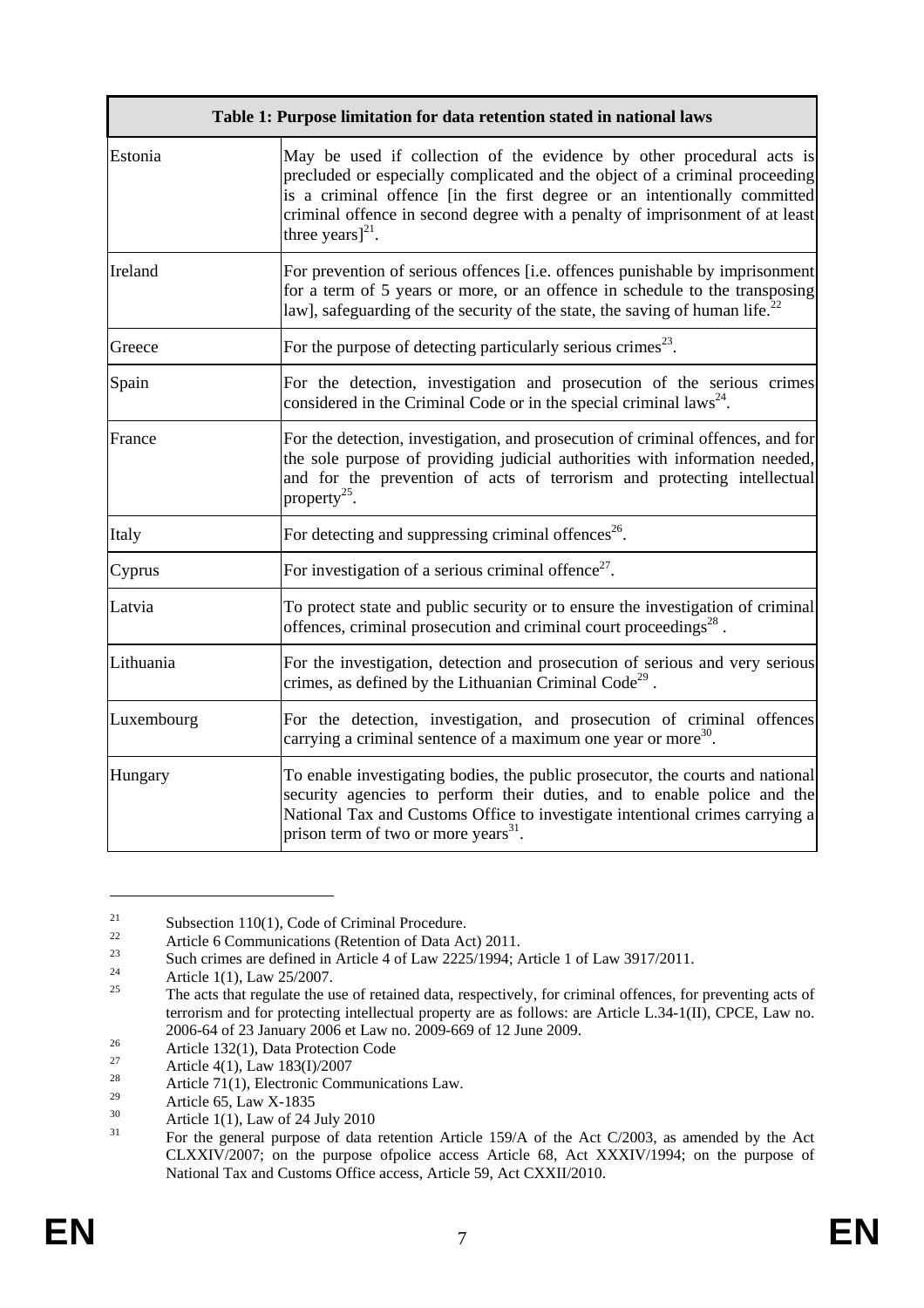| Table 1: Purpose limitation for data retention stated in national laws |                                                                                                                                                                                                                                                                                                                                                                                                                 |  |
|------------------------------------------------------------------------|-----------------------------------------------------------------------------------------------------------------------------------------------------------------------------------------------------------------------------------------------------------------------------------------------------------------------------------------------------------------------------------------------------------------|--|
| Malta                                                                  | For investigation, detection or prosecution of serious crime <sup>32</sup> .                                                                                                                                                                                                                                                                                                                                    |  |
| Netherlands                                                            | For investigation and prosecution of serious offences for which custody may<br>be imposed <sup>33</sup> .                                                                                                                                                                                                                                                                                                       |  |
| Austria                                                                | Not transposed.                                                                                                                                                                                                                                                                                                                                                                                                 |  |
| Poland                                                                 | For prevention or detection of crimes, for prevention and detection of fiscal<br>offences, for use by prosecutors and courts if relevant to the court<br>proceedings pending, for the purpose of the Internal Security Agency,<br>Foreign Intelligence Agency, Central Anti-Corruption Bureau, Military<br>Counter-intelligence Services and Military Intelligence Services to perform<br>their tasks $^{34}$ . |  |
| Portugal                                                               | For the investigation, detection and prosecution of serious crime <sup>35</sup> .                                                                                                                                                                                                                                                                                                                               |  |
| Romania                                                                | Not transposed.                                                                                                                                                                                                                                                                                                                                                                                                 |  |
| Slovenia                                                               | For ensuring national security, constitutional regulation and the security,<br>political and economic interests of the state  and for the purpose of<br>national defence <sup>36</sup> .                                                                                                                                                                                                                        |  |
| Slovakia                                                               | For prevention, investigation, detection and prosecution of criminal<br>offences $37$ .                                                                                                                                                                                                                                                                                                                         |  |
| Finland                                                                | For investigating, detecting and prosecuting serious crimes as set out in<br>Chapter 5a, Article $3(1)$ of the Coercive Measures Act <sup>38</sup> .                                                                                                                                                                                                                                                            |  |
| Sweden                                                                 | Not transposed.                                                                                                                                                                                                                                                                                                                                                                                                 |  |
| <b>United Kingdom</b>                                                  | For the investigation, detection and prosecution of serious crime <sup>39</sup> .                                                                                                                                                                                                                                                                                                                               |  |

Most transposing Member States, in accordance with their legislation, allow the access and use of retained data for purposes going beyond those covered by the Directive, including preventing and combating crime generally and the risk to life and limb. Whilst this is permitted under the e-Privacy Directive, the degree of harmonisation achieved by EU legislation in this area remains limited. Differences in the purposes of data retention are likely to affect the volume and frequency of requests and in turn the costs incurred for compliance with the obligations laid down in the Directive. Furthermore, this situation may not provide sufficiently for the foreseeability which is a requirement in any legislative measure which

<u>.</u>

 $32$  Article 20(1), Legal Notice 198/2008.

 $33$  Article 126, Code of Criminal Procedure.

<sup>34</sup> Article 180a, Telecommunications Law of 16 July 2004 as amended by Article 1, Act of 24 April 2009.<br>
36 Article 1, 3(1), Law 32/2008.

<sup>&</sup>lt;sup>36</sup> Article 170a(1) Electronic Communications Act.

<sup>&</sup>lt;sup>37</sup> Article 59a (6), Electronic Communications Act.<br>
<sup>38</sup> Article 14a (1), Electronic Communications Act.

The Data Retention (EC Directive) Regulations 2009 (2009 No. 859).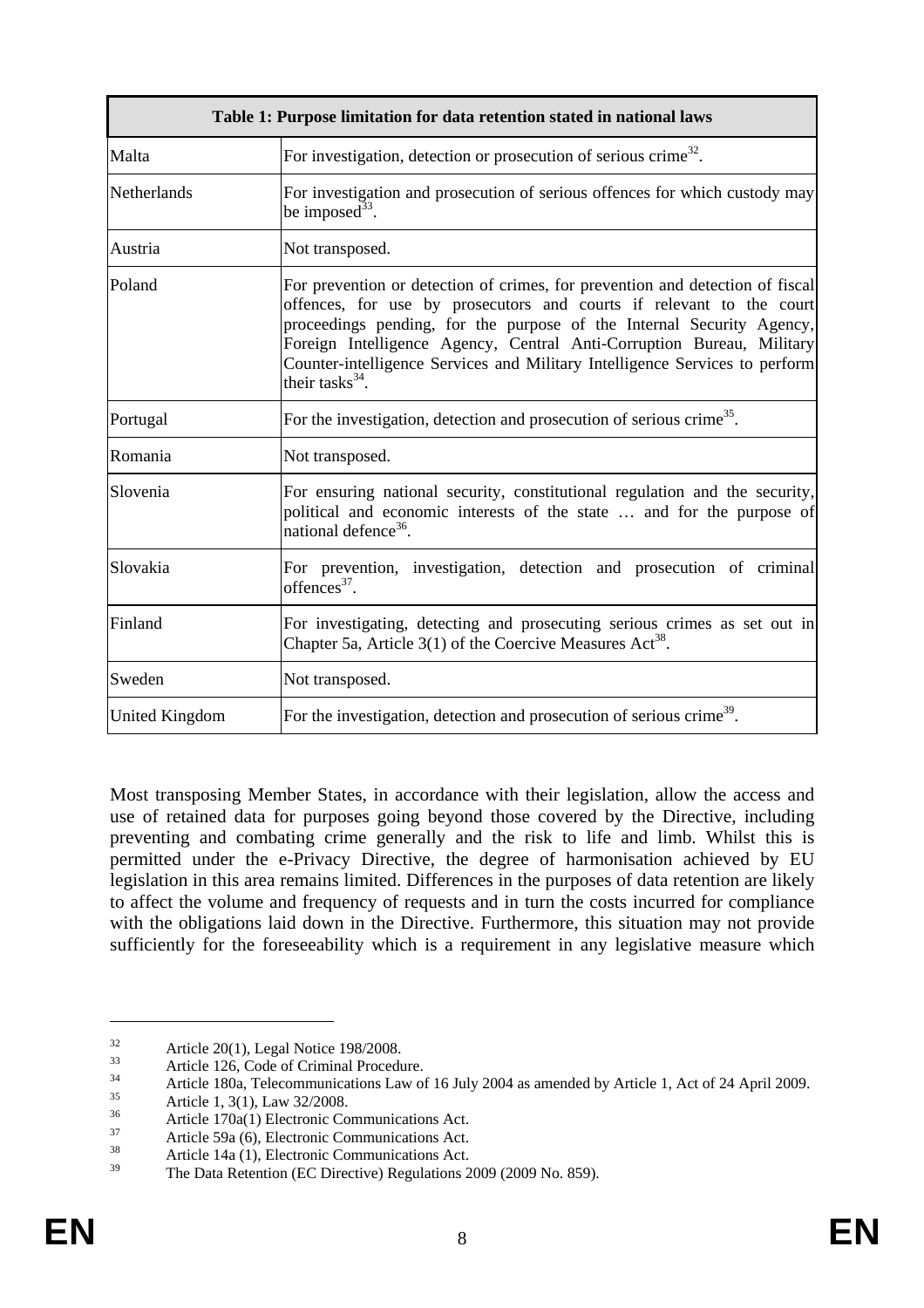restricts the right the privacy<sup>40</sup>. The Commission will assess the need for, and options for achieving, a greater degree of harmonisation in this area<sup>41</sup>.

## **4.2. Operators required to comply with data retention (Article 1)**

The Directive applies to 'the providers of publicly available electronic communications services or of public communications networks' (Article 1(1)). Two Member States (Finland, United Kingdom) do not require small operators to retain data because, they argue, the costs both to the provider and to the state of doing so would outweigh the benefits to criminal justice systems and to law enforcement. Four Member States (Latvia, Luxembourg, Netherlands, Poland) report that they have put in place alternative administrative arrangements. While large operators present in several Member States benefit from economies of scale in terms of costs, smaller operators in some Member States tend to set up joint ventures or to outsource to companies that specialise in retention and retrieval functions in order to reduce costs. Such outsourcing of technical functions in this way does not affect the obligation of providers to supervise processing operations appropriately and to ensure the required security measures are in place, which can be problematic particularly for smaller operators. The Commission will examine the issues of security of data, and the impact on small- and medium-sized enterprises, with relation to options for amending the data retention framework.

## **4.3. Access to data: authorities and procedures and conditions (Article 4)**

Member States are required 'to ensure that [retained data] are provided only to the competent national authorities in specific cases and in accordance with national law.' It is left to Member States to define in their national law 'the procedures to be followed and the conditions to be fulfilled in order to obtain access to retained data in accordance with necessity and proportionality requirements, subject to the relevant provisions of European Union law or public international law, and in particular the European Convention on Human Rights as interpreted by the European Court of Human Rights'.

In all Member States, the national police forces and, except in common law jurisdictions (Ireland and United Kingdom), prosecutors may access retained data. Fourteen Member States list security or intelligence services or the military among the competent authorities. Six Member States list tax and/ or customs authorities, and three list border authorities. One Member State allows other public authorities to access the data if they are authorised for specific purposes under secondary legislation. Eleven Member States require judicial authorisation for each request for access to retained data. In three Member States judicial authorisation is required in most cases. Four other Member States require authorisation from a senior authority but not a judge. In two Member States, the only condition appears to be that the request is made writing.

<sup>&</sup>lt;sup>40</sup> Judgment of the European Court of Justice of 20 May 2003 in Joined Cases C-465/00, C-138/01 and C-139/01 (Reference for a preliminary ruling from the Verfassungsgerichtshof and Oberster Gerichtshof): Rechnungshof (C-465/00) v Österreichischer Rundfunk and Others and between Christa Neukomm (C-138/01), Joseph Lauermann (C-139/01) and Österreichischer Rundfunk (Protection of individuals with regard to the processing of personal data — Directive  $95/46/EC$  — Protection of private life —

Disclosure of data on the income of employees of bodies subject to control by the Rechnungshof). 41 On the adoption of the Directive, the Commission issued a Declaration suggesting that the list of crimes in European Arrest Warrant should be considered. (Council Framework Decision 2002/584/JHA of 13 June 2002 on the European arrest warrant and the surrender procedures between Member States.)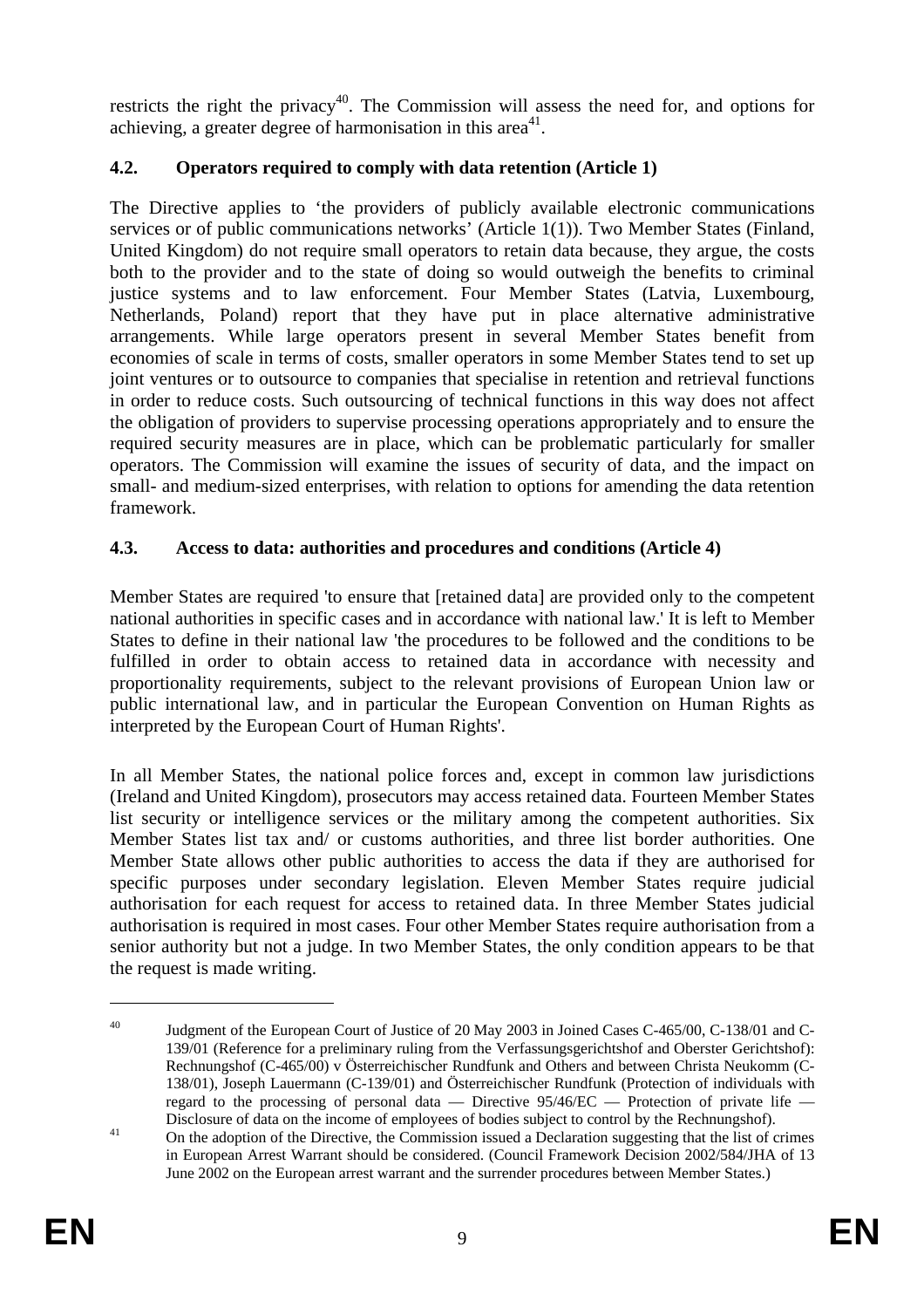| Table 2: Access to retained telecommunications data |                                                                                                                                                                                                                                                                                                       |                                                                                                                                                                                                                                                                                                    |  |
|-----------------------------------------------------|-------------------------------------------------------------------------------------------------------------------------------------------------------------------------------------------------------------------------------------------------------------------------------------------------------|----------------------------------------------------------------------------------------------------------------------------------------------------------------------------------------------------------------------------------------------------------------------------------------------------|--|
|                                                     | Competent national authorities                                                                                                                                                                                                                                                                        | Procedures and conditions                                                                                                                                                                                                                                                                          |  |
| Belgium                                             | coordination<br>Judicial<br>unit,<br>examining<br>magistrates,<br>public prosecutor,<br>criminal<br>police.                                                                                                                                                                                           | Access must be authorised by a magistrate or<br>prosecutor. Upon request, operators must<br>provide in 'real time' subscriber data and<br>traffic and location data for calls made within<br>the last month.<br>Data for older calls must be provided as soon<br>as possible.                      |  |
| Bulgaria <sup>42</sup>                              | Specific directorates and departments of the<br>State Agency for National Security, the<br>Ministry of the Interior, Military Information<br>Service, Military Police Service, Minister of<br>Defence, National Investigation Agency; the<br>court and pre-trial authorities under the<br>conditions. | Access only possible on the order of the<br>Chairperson of a Regional Court.                                                                                                                                                                                                                       |  |
| Czech<br>Republic                                   | Not transposed.                                                                                                                                                                                                                                                                                       |                                                                                                                                                                                                                                                                                                    |  |
| Demmark <sup>43</sup>                               | Police.                                                                                                                                                                                                                                                                                               | Access requires judicial authorisation; court<br>orders are granted if application meets strict<br>criteria<br>on<br>suspicion,<br>necessity<br>and<br>proportionality.                                                                                                                            |  |
| Germany                                             | Not transposed                                                                                                                                                                                                                                                                                        |                                                                                                                                                                                                                                                                                                    |  |
| Estonia <sup>44</sup>                               | Police and Border Guard Board, Security<br>Police Board and, for objects and electronic<br>communication, the Tax and Customs Board.                                                                                                                                                                  | Access requires permission of a preliminary<br>investigation judge<br>Operators must 'provide [retained data] in<br>urgent cases not later than 10 hours and in<br>other cases within 10 working days [of<br>receiving a request].'                                                                |  |
| Ireland <sup>45</sup>                               | Members of Garda Síochána (police) at Chief<br>Superintendant rank or higher; Officers of<br>Permanent Defence Force at colonel rank or<br>higher; Officers of Revenue Commissioners at<br>principal officer or higher.                                                                               | Requests to be in writing.                                                                                                                                                                                                                                                                         |  |
| Greece $46$                                         | Judicial, military or police public authority.                                                                                                                                                                                                                                                        | Access requires judicial decision declaring<br>that investigation<br>by<br>other<br>means<br>1S<br>impossible or extremely difficult.                                                                                                                                                              |  |
| Spin <sup>47</sup>                                  | Police forces responsible for detection,<br>investigation and prosecution of the serious<br>crimes, National Intelligence Centre and<br>Customs Agency.                                                                                                                                               | Access to these data by the competent<br>national authorities requires prior judicial<br>authorisation.                                                                                                                                                                                            |  |
| France <sup>48</sup>                                | Public prosecutor, designated police officers<br>and gendarmes.                                                                                                                                                                                                                                       | Police must provide justification for each<br>request for access to retained data and must<br>seek authorisation from person in the<br>Ministry of the Interior designated by the<br>Commission nationale de contrôle<br>des<br>interceptions de sécurité.<br>Requests for access are handled by a |  |

<sup>&</sup>lt;sup>42</sup> Article 250b (1), Law on Electronic Communications (amended) 2010 (authorities); Article 250b (2), 250c (1) Law on Electronic Communications (amended) 2010 (access).<br>
Chapter 71, Administration of Justice Act.<br>
Subsection 112(2) and (2) Code of Criminal Presedure (an authority

<u>.</u>

Subsection 112(2) and (3), Code of Criminal Procedure (on authorities and procedure); Subsection

<sup>111(9) (</sup>conditions) Electronic Communications Act.<br>
45 Article 6, Communications (Retention of Data) Bill 2009.<br>
46 Articles 2 and 4 of Law 2225/04

 $46$ <br>Articles 3 and 4 of Law 2225/94<br>Articles 6.7 J aw 25/2007

Articles 6-7, Law 25/2007.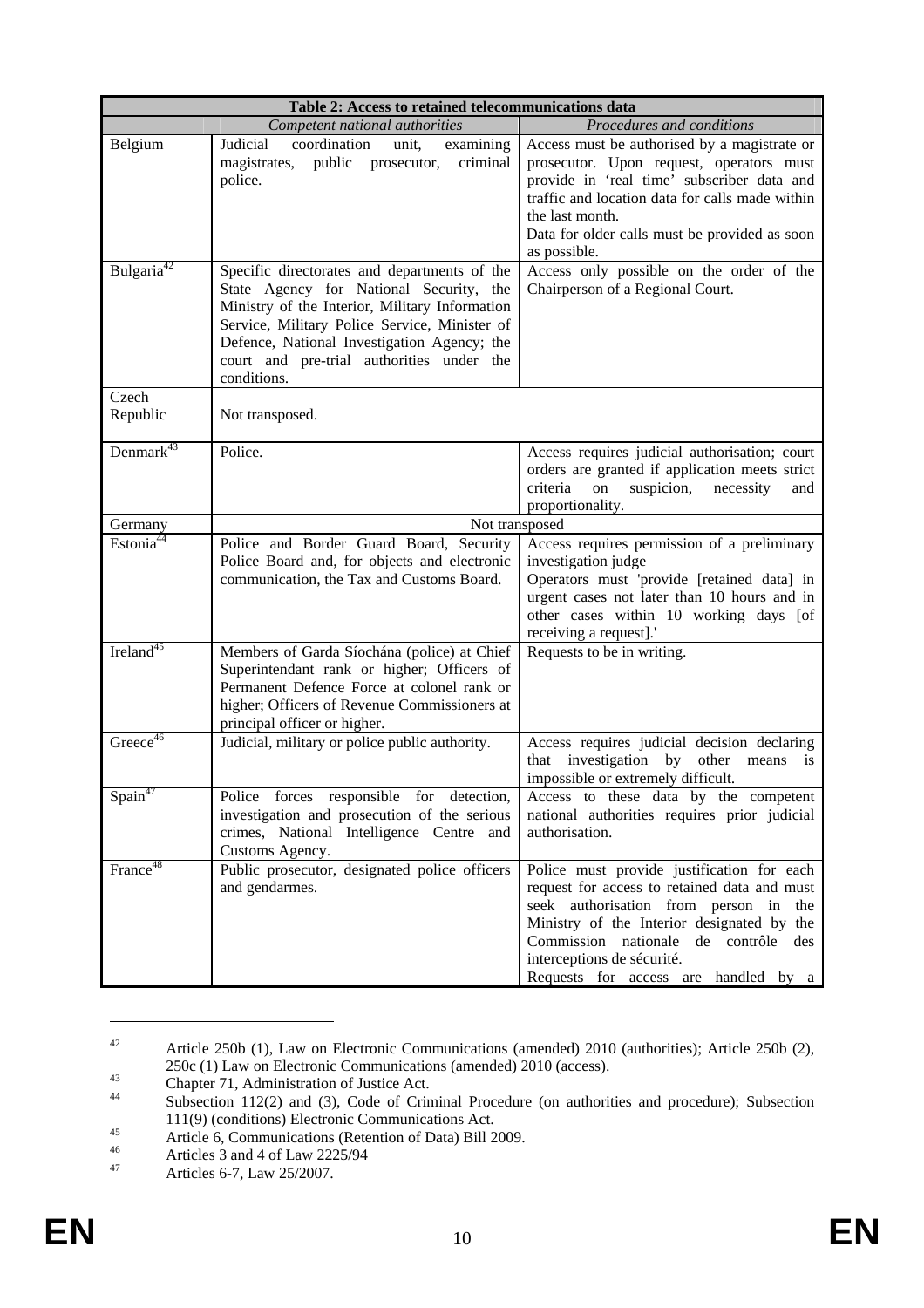| Table 2: Access to retained telecommunications data |                                                                                                                                                                                                                                                                        |                                                                                                                                                                                                                                                                                                                      |  |
|-----------------------------------------------------|------------------------------------------------------------------------------------------------------------------------------------------------------------------------------------------------------------------------------------------------------------------------|----------------------------------------------------------------------------------------------------------------------------------------------------------------------------------------------------------------------------------------------------------------------------------------------------------------------|--|
|                                                     | Competent national authorities                                                                                                                                                                                                                                         | Procedures and conditions                                                                                                                                                                                                                                                                                            |  |
|                                                     |                                                                                                                                                                                                                                                                        | designated officer working for the operator.                                                                                                                                                                                                                                                                         |  |
| Italy <sup>49</sup>                                 | Public prosecutor; police; defence counsel for                                                                                                                                                                                                                         | Access requires 'reasoned order' issued by the                                                                                                                                                                                                                                                                       |  |
|                                                     | either the defendant or the person under                                                                                                                                                                                                                               | public prosecutor.                                                                                                                                                                                                                                                                                                   |  |
|                                                     | investigation.                                                                                                                                                                                                                                                         |                                                                                                                                                                                                                                                                                                                      |  |
| $Cyprus^{50}$                                       | The courts, public prosecutor, police.                                                                                                                                                                                                                                 | Access must be approved by a prosecutor if<br>he considers it may provide evidence of<br>committing a serious crime.<br>A judge may issue such an order if there is a<br>reasonable suspicion of a serious criminal                                                                                                  |  |
|                                                     |                                                                                                                                                                                                                                                                        | offence and if the data are likely to be<br>associated with it.                                                                                                                                                                                                                                                      |  |
| Latvia <sup>51</sup>                                | Authorised officers in pre-trial investigation<br>institutions; persons performing investigative<br>work; authorised officers in state security<br>Office<br>of<br>institutions:<br>the<br>the<br>Public<br>Prosecutor; the courts.                                    | Authorised officers, public prosecutor's office<br>and courts are required to assess 'adequacy<br>and relevance' of request, to record the<br>request and ensure protection of<br>data<br>obtained. Authorised bodies<br>may<br>sign<br>agreement with an<br>operator<br>e.g.<br>for<br>encryption of data provided. |  |
| Lithuania <sup>52</sup>                             | Pre-trial investigation bodies, the prosecutor,<br>the court (judges) and intelligence officers.                                                                                                                                                                       | Authorised public authorities must request<br>retained data in writing.<br>For access for pre-trial investigations a<br>judicial warrant is necessary.                                                                                                                                                               |  |
| Luxembourg <sup>53</sup>                            | Judicial authorities (investigating magistrates,<br>authorities<br>responsible<br>prosecutor),<br>for<br>safeguarding state security, defence, public<br>security and the prevention, investigation,<br>detection<br>prosecution<br>and<br>of<br>criminal<br>offences. | Access requires judicial authorisation.                                                                                                                                                                                                                                                                              |  |
| Hungary <sup>54</sup>                               | Police, National Tax and Customs Office,<br>national security services, public prosecutor,<br>courts.                                                                                                                                                                  | Police and the National Tax and Customs<br>Office require prosecutor's authorisation.<br>Prosecutor and national security agencies<br>may access such data without a court order.                                                                                                                                    |  |
| Malta <sup>55</sup>                                 | Malta Police Force; Security Service                                                                                                                                                                                                                                   | Requests must be in writing.                                                                                                                                                                                                                                                                                         |  |
| Netherlands <sup>56</sup>                           | Investigating police officer                                                                                                                                                                                                                                           | Access must be by order of a prosecutor or an<br>investigating judge                                                                                                                                                                                                                                                 |  |
| Austria                                             | Not transposed                                                                                                                                                                                                                                                         |                                                                                                                                                                                                                                                                                                                      |  |
| Poland <sup>57</sup>                                | Police, border guards, tax inspectors, Internal                                                                                                                                                                                                                        | Requests must be in writing and in case of                                                                                                                                                                                                                                                                           |  |
|                                                     | Agency,<br>Security<br>Foreign<br>Intelligence                                                                                                                                                                                                                         | police, border guards, tax inspectors,                                                                                                                                                                                                                                                                               |  |
|                                                     | Agency, Central Anti-Corruption Bureau,                                                                                                                                                                                                                                | authorised by the senior official in the                                                                                                                                                                                                                                                                             |  |
|                                                     | military counter-intelligence services, military<br>intelligence services, the courts and the public                                                                                                                                                                   | organisation.                                                                                                                                                                                                                                                                                                        |  |
|                                                     | prosecutor                                                                                                                                                                                                                                                             |                                                                                                                                                                                                                                                                                                                      |  |
|                                                     |                                                                                                                                                                                                                                                                        |                                                                                                                                                                                                                                                                                                                      |  |

<sup>48</sup> Articles 60-1 and 60-2, Criminal Procedure Code (authorities); Article L.31-1-1 (conditions).

- <sup>50</sup> Article 4(2) and Article 4(4) Law 183(I)/2007.<br>Article 71(1) Electronic Communications Law
- 51 Article 71(1), Electronic Communications Law (authorities); Cabinet Regulation No. 820 (procedures).<br>
Article 77(1),(2) Law X-1835; oral report to the Commission.<br>  $\frac{53}{2}$  Article 5.2(1) and 0(2) Law of 24 July 2010
- 

<sup>49</sup> Article 132(3), Data Protection Code.<br>50 Article 4(3) and Article 4(4) Law 182

Article 5-2(1) and 9(2), Law of 24 July 2010 (authorities); Article 67-1, Code of Criminal Instruction

<sup>(</sup>conditions).<br>  $54$  Article 68(1) and 69(1)(c)(d), Act XXXIV 1994; Articles 9/A(1) of Act V 1972; Article 71(1), (3), (4), 178/A (4), 200, 201, 268(2) Act XIX 1998; Articles 40(1), 40(2), 53(1), 54(1)(j) Act CXXV 1995.<br>
Article 20(1), 20 (3) Legal Notice 198/2008.<br>
Article 126pi, Code of Criminal Procedure.

<sup>&</sup>lt;sup>56</sup><br>Article 126ni, Code of Criminal Procedure.<br>Article 170(2). Talgoammunications Lewis

<sup>57</sup> Article 179(3), Telecommunications Law of 16 July 2004 as amended by Article 1, Act of 24 April 2009.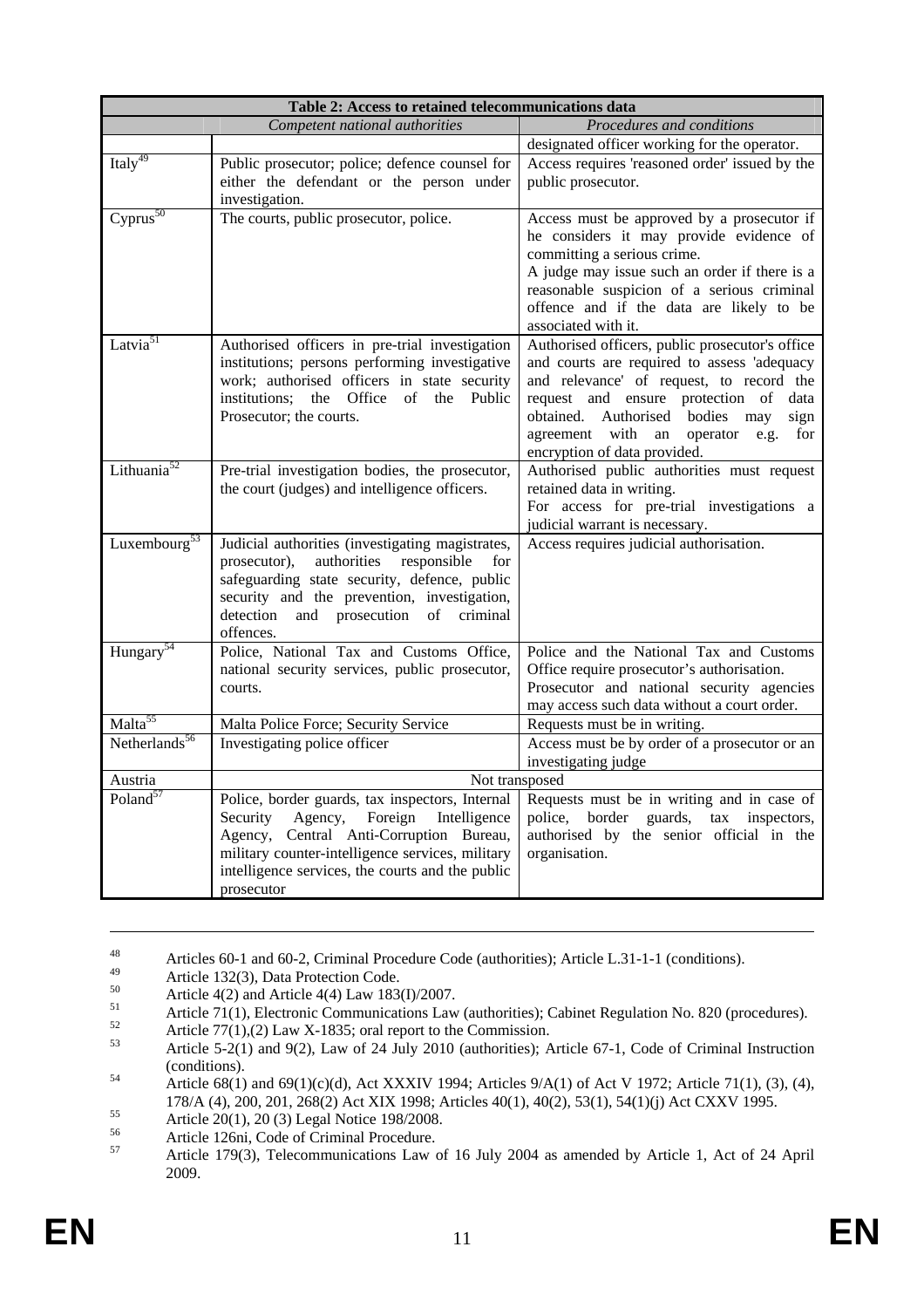| Table 2: Access to retained telecommunications data |                                                                                                                                                                                                                                                                |                                                                                                                                                                                                                                                                                                               |  |
|-----------------------------------------------------|----------------------------------------------------------------------------------------------------------------------------------------------------------------------------------------------------------------------------------------------------------------|---------------------------------------------------------------------------------------------------------------------------------------------------------------------------------------------------------------------------------------------------------------------------------------------------------------|--|
|                                                     | Competent national authorities                                                                                                                                                                                                                                 | Procedures and conditions                                                                                                                                                                                                                                                                                     |  |
| Portugal <sup>58</sup>                              | Criminal Police, National Republican Guard,<br>Public Security Office, Military Criminal<br>Police, Immigration and Borders Service,<br>Maritime Police.                                                                                                       | Transmission of data requires<br>judicial<br>authorisation on grounds that access is crucial<br>to uncover the truth or that evidence would<br>be, in any other manner, impossible or very<br>difficult to obtain. The judicial authorisation<br>subject to necessity and proportional<br>is<br>requirements. |  |
| Romania                                             | Not transposed                                                                                                                                                                                                                                                 |                                                                                                                                                                                                                                                                                                               |  |
| Slovenia <sup>59</sup>                              | Police, intelligence and security agencies,<br>defence agencies responsible for intelligence<br>counter-intelligence<br>and<br>and<br>security<br>missions.                                                                                                    | Access requires judicial authorisation.                                                                                                                                                                                                                                                                       |  |
| $Slovakia^{60}$                                     | Law enforcement authorities, courts.                                                                                                                                                                                                                           | Requests must be in writing.                                                                                                                                                                                                                                                                                  |  |
| Finland <sup>61</sup>                               | Police, border guards, customs authorities (for<br>retained subscriber, traffic and location data).<br>Emergency Response Centre, Marine Rescue<br>Operation, Marine Rescue Sub-Centre (for<br>identification<br>and<br>location<br>data<br>in<br>emergencies) | Subscriber data may be accessed by all<br>competent<br>authorities<br>without<br>judicial<br>authorisation<br>Other data requires a court order.                                                                                                                                                              |  |
| Sweden                                              | Not transposed                                                                                                                                                                                                                                                 |                                                                                                                                                                                                                                                                                                               |  |
| United<br>Kingdom <sup>62</sup>                     | Police, intelligence services, tax and customs<br>authorities, other public authorities designated<br>in secondary legislation.                                                                                                                                | Access permitted, subject to authorisation by<br>a 'designated person' and necessity and<br>proportionality test, in specific cases and in<br>circumstances in which disclosure of the data<br>is permitted or required by law. Specific<br>procedures have been agreed with operators.                       |  |

The Commission will assess the need for, and options for achieving, a greater degree of harmonisation with respect to the authorities having and the procedure for obtaining access to retained data. Options might include more clearly defined lists of competent authorities, independent and/or judicial oversight of requests for data and a minimum standard of procedures for operators to allow access to competent authorities.

## **4.4. Scope of data retention and categories of data covered (Articles 1(2), 3(2) and 5)**

The Directive applies to the fields of fixed network telephony, mobile telephony, internet access, internet email and internet telephony. It specifies (in Article 5) the categories of data to be retained, namely data necessary for identifying:

- (a) the source of a communication;
- (b) the destination of a communication;

<u>.</u>

 $58$  Articles 2 (1), 3(2) and 9, Law 32/2008.

<sup>59</sup> Article 107c, Electronic Communications Act; Article. 149b, Code of Criminal Procedure; Article 24(b) Intel and Security Agency Act; Article 32, Defence Act.<br>
60 Article 59a (8), Electronic Communications Act; Article 31-33 Police Act; Article 41, Border Guard<br>
61 Article 35 (1), 36 Electronic Communications Act; Article 3

Act.<br><sup>62</sup> Article 25, Schedule 1, Regulation of Investigatory Powers Act 2000; Article 7 Data Retention

Regulation. Article 22(2) of RIPA sets down the purposes for which these authorities may acquire data.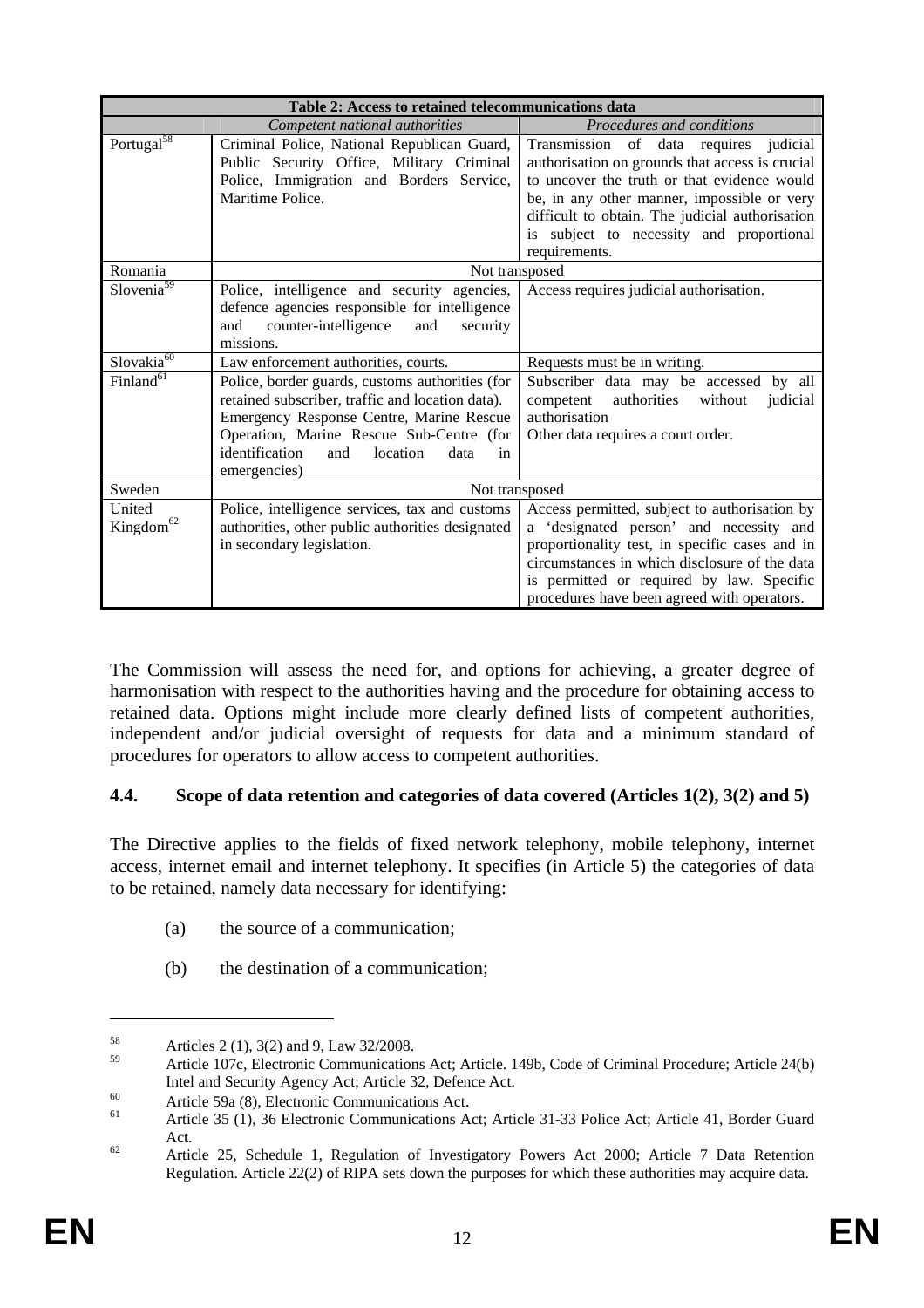- (c) the data, time and duration of a communication;
- (d) the type of a communication;
- (e) users' communication equipment or what purports to be their equipment; and
- (f) the location of mobile communication equipment.

It also covers (Article 3(2)) unsuccessful call attempts, that is, a communication where a telephone call has been successfully connected but not answered or where there has been a network management intervention, and where data on these attempts are generated or processed and stored or logged by operators. No data revealing the content of the communication may be retained under the Directive. It has also been subsequently clarified that search queries, that is server logs generated through the offering of a search engine service, are also outside scope of the Directive, because they are considered as content rather than traffic data $^{63}$ .

Twenty-one Member States provide for the retention of each of these categories of data in their transposing legislation. Belgium has not provided for the types of telephony data to be retained, nor does it have any provision for internet-related data. Respondents to the Commission's questionnaire did not consider it necessary to amend the categories of data to be retained, although the European Parliament has issued to the Commission a Written Declaration calling for the Directive to be extended to search engines 'in order to tackle online child pornography and sex offending rapidly'64. In its report on the second enforcement action, the Article 29 Data Protection Working Party, argued that the categories laid down in the Directive should be considered as exhaustive, with no additional data retention obligations imposed on operators. The Commission will assess the necessity of all of these data categories.

# **4.5. Periods of retention (Article 6 and Article 12)**

Member States are required to ensure that the categories of data specified in Article 5 are retained for periods of not less than six months and not more than two years. The maximum retention period may be extended by a Member State which is 'facing particular circumstances that warrant an extension for a limited period'; such an extension must be notified to the Commission who may decide within six months of that notification whether to approve or reject the extension. Whereas the maximum retention period may be extended, there is no provision for shortening the retention below six months. All Member States except one which have transposed the Directive apply a retention period or periods within these bounds, and there have been no notifications to the Commission of any extensions. However, there is no consistent approach across the EU.

Fifteen Member States specify a single period for all categories of data: one Member State (Poland) specifies a two-year retention period, one specifies 1.5 years (Latvia), ten specify one year (Bulgaria, Denmark, Estonia, Greece, Spain, France, Netherlands, Portugal, Finland,

<sup>&</sup>lt;sup>63</sup><br><sup>64</sup> Article 29 Working Party Opinion on data protection issues related to search engines, 4 April 2008.<br>Written Declaration pursuant to Rule 123 of the Rules of Procedure on setting up a European early

warning system (EWS) for paedophiles and sex offenders, 19.4.2010, 0029/2010.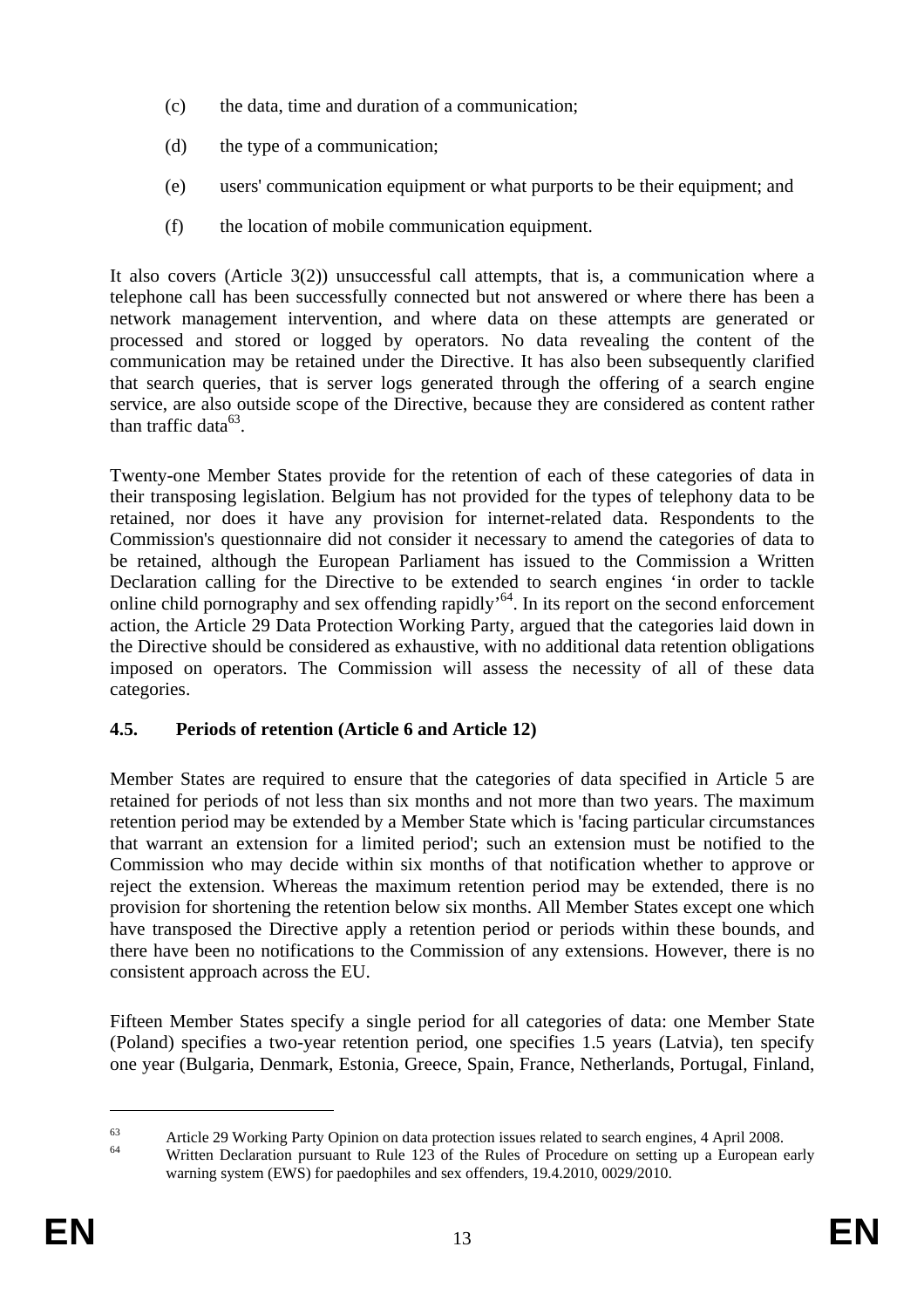United Kingdom) and three specify six months (Cyprus, Luxembourg, Lithuania). Five Member States have defined different retention periods for different categories of data: two Member States (Ireland, Italy) specify two years for fixed and mobile telephony data and one year for internet access, internet email and internet telephony data; one Member State (Slovenia) specifies 14 months for telephony data and eight months for internet-related data; one Member State (Slovakia) specifies one year for fixed and mobile telephony and six months for internet-related data; one Member State (Malta) specifies one year for fixed, mobile and internet telephony data, and six months for internet access and internet email. One Member State (Hungary) retains all data for one year except for data on unsuccessful call attempts which are only retained for six months. One Member State (Belgium) has not specified any data retention period for the categories of data specified in the Directive. Details are in Table 3.

|                                               | Table 3: Retention periods specified in national law                        |  |
|-----------------------------------------------|-----------------------------------------------------------------------------|--|
| Belgium <sup><math>6\overline{5}</math></sup> | Between 1 year and 36 months for 'publically available' telephone services. |  |
|                                               | No provision for internet-related data.                                     |  |
| Bulgaria                                      | 1 year .Data which has been accessed may be retained for a further 6        |  |
|                                               | months on request.                                                          |  |
| Czech Republic                                | Not transposed.                                                             |  |
| Denmark                                       | 1 year                                                                      |  |
| Germany                                       | Not transposed                                                              |  |
| Estonia                                       | 1 year                                                                      |  |
| Ireland                                       | 2 years for fixed telephony and mobile telephony data, 1 year for internet  |  |
|                                               | access, internet email and internet telephony data                          |  |
| Greece                                        | 1 year                                                                      |  |
| Spain                                         | 1 year                                                                      |  |
| France                                        | 1 year                                                                      |  |
| Italy                                         | 2 years for fixed telephony and mobile telephony data, 1 year for internet  |  |
|                                               | access, internet email and internet telephony data                          |  |
| Cyprus                                        | 6 months                                                                    |  |
| Latvia                                        | 18 months                                                                   |  |
| Lithuania                                     | 6 months                                                                    |  |
| Luxembourg                                    | 6 months                                                                    |  |
| Hungary                                       | 6 months for unsuccessful calls and 1 year for all other data               |  |
| Malta                                         | 1 year for fixed, mobile and internet telephony data, 6 months for internet |  |
|                                               | access and internet email data                                              |  |
| Netherlands                                   | 1 year                                                                      |  |
| Austria                                       | Not transposed                                                              |  |
| Poland                                        | 2 years                                                                     |  |
| Portugal                                      | 1 year                                                                      |  |
| Romania                                       | Not transposed (6 months under the earlier annulled transposing law)        |  |
| Slovenia                                      | 14 months for telephony data and 8 months for internet related data         |  |
| Slovakia                                      | 1 year for fixed telephony and mobile telephony data, 6 months for internet |  |
|                                               | access, internet email and internet telephony data                          |  |
| Finland                                       | 1 year                                                                      |  |
| Sweden                                        | Not transposed                                                              |  |
| <b>United Kingdom</b>                         | 1 year                                                                      |  |

<sup>1</sup> 

<sup>65</sup> Article 126(2) of Law of 13 June 2005 concerning electronic communications.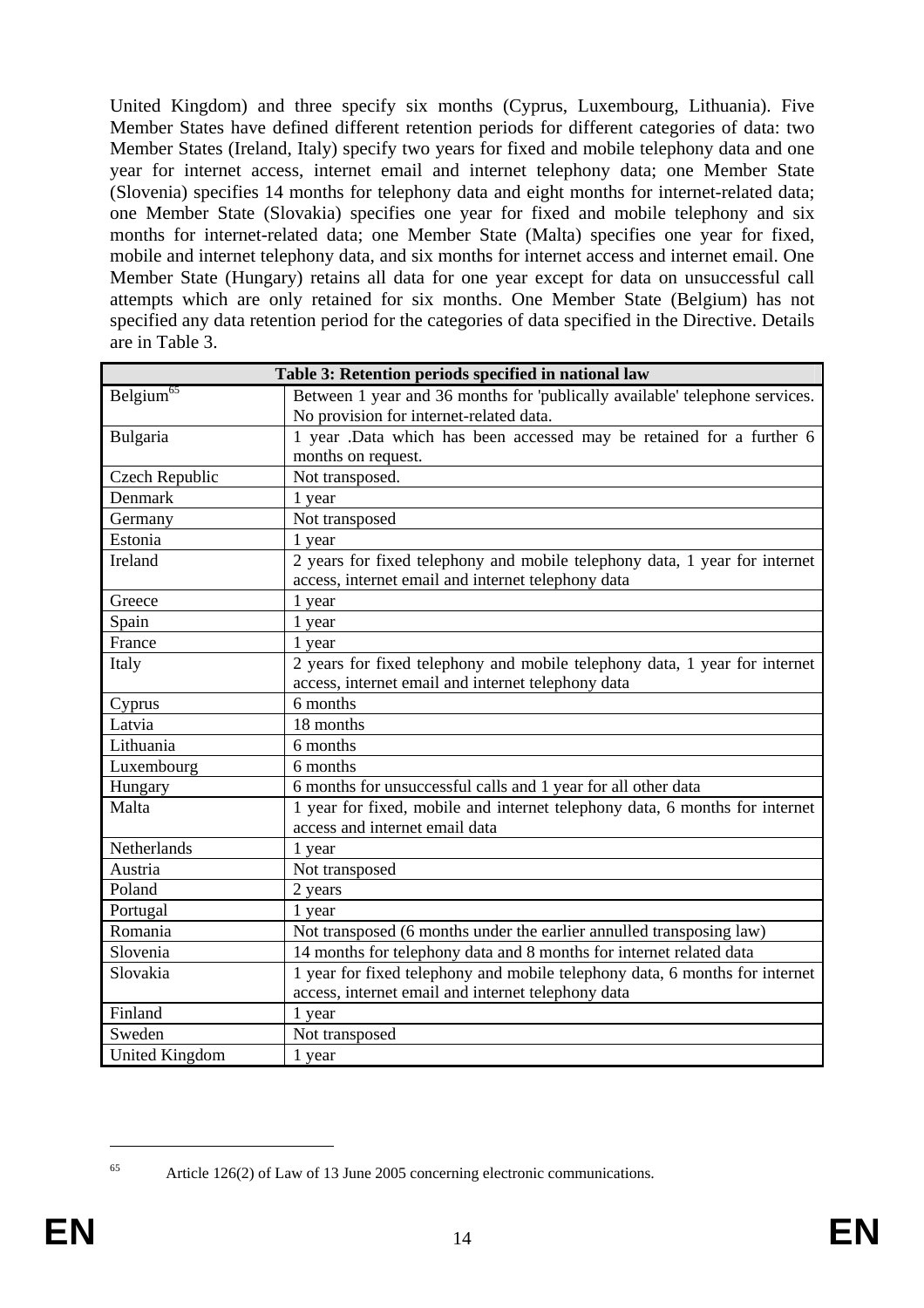Whilst this diversity of approach is permitted by the Directive, it follows that the Directive provides only limited legal certainty and foreseeability across the EU for operators operating in more than one Member State and for citizens whose communications data may be stored in different Member States. Taking into consideration the growing internationalisation of data processing and outsourcing of data storage, options for further harmonising retention periods in the EU should be considered. With a view to meeting the proportionality principle, and in the light of light of quantitative and qualitative evidence of the value of retained data in Member States, and trends in communications and technologies and in crime and terrorism, the Commission will consider applying different periods for different categories of data, for different categories of serious crimes or a combination of the two<sup>66</sup>. Quantitative evidence provided by so far by Member States regarding the age of retained data suggests that around ninety percent of the data are six months old or less and around seventy percent three months old or less when the (initial) request for access is made by law enforcement authorities (see Section 5.2).

## **4.6. Data protection and data security and supervisory authorities (Articles 7 and 9)**

The Directive requires Member States to ensure that operators respect, as a minimum, four data security principles, namely, that the retained data shall be:

- (a) of the same quality and subject to the same security and protection as those data on the [public communications] network;
- (b) subject to appropriate technical and organisation measures to protect the data against accidental or unlawful destruction, accidental loss or alteration, or unauthorised or unlawful storage, processing, access or disclosure;
- (c) subject to appropriate technical and organisational measures to ensure that they can be accessed by specially authorised personnel only; and
- (d) destroyed at the end of the period of retention, except those that have been accessed and preserved [for the purpose set down in the Directive].

In line with the Data Protection Directive and the e-Privacy Directive, operators are prohibited from processing data retained under the Directive for other purposes, provided the data would not otherwise have been retained<sup>67</sup>. Member States are required to designate a public authority to be responsible for monitoring, with complete independence, the application of these principles, which may be the same authorities as those required under the Data Protection Directive<sup>68</sup>.

Fifteen Member States have transposed all of these principles in the relevant legislation. Four Member States (Belgium, Estonia, Spain, Latvia) have transposed two or three of these principles but do not explicitly provide for the destruction of data at the end of the period of retention. Two Member States (Italy, Finland) provide for the destruction of data. It is not clear which specific technical and organisational security measures, such as strong

<sup>&</sup>lt;sup>66</sup> The Commission's proposal for a directive on data retention in 2005 provided for a retention period of one year for telephony data and six months for internet data.<br>Article 13(1) Directive 95/46/EC.<br><sup>68</sup> Article 28. Nieutice 05/46/EG.

Article 28, Directive 95/46/EC.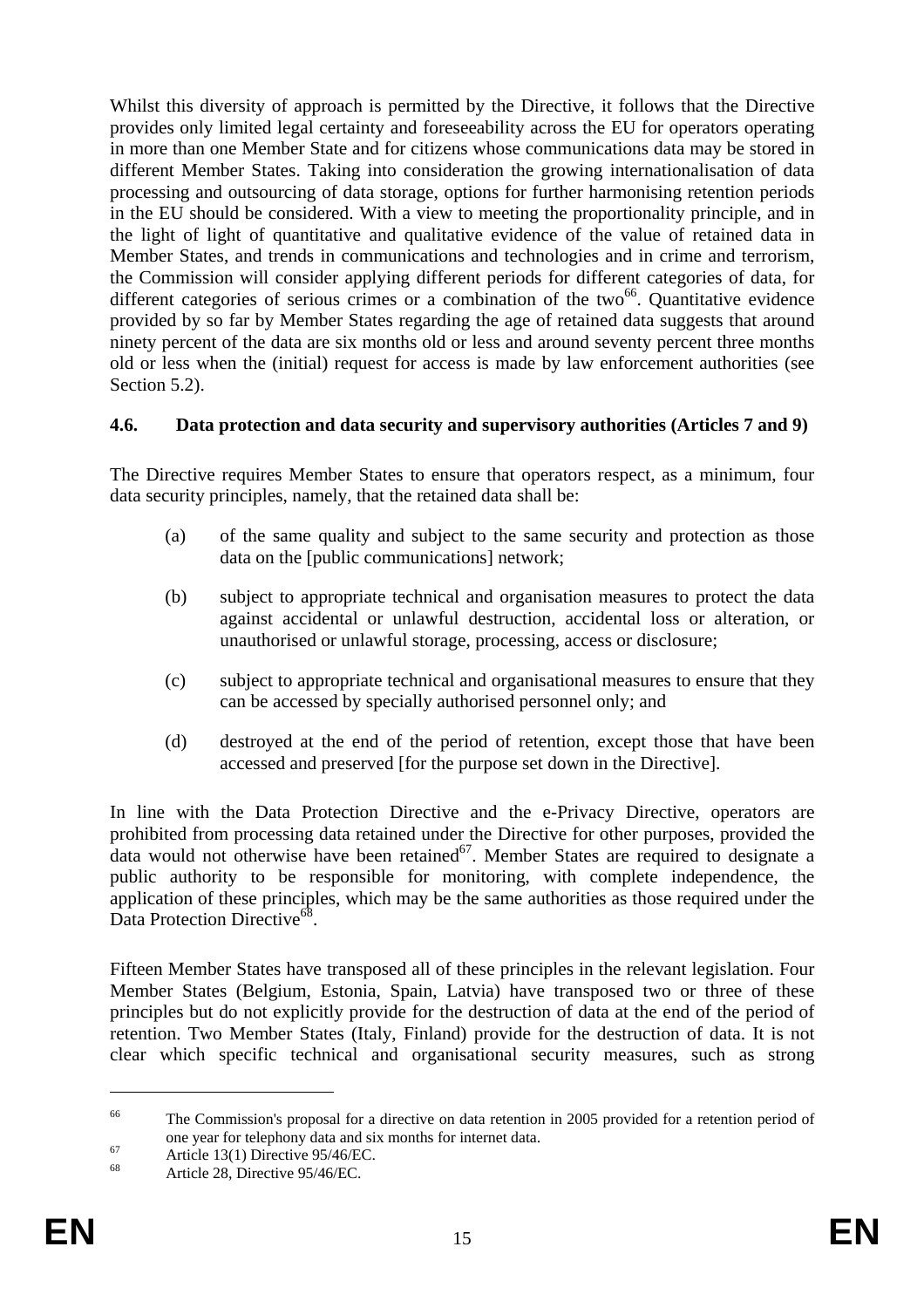authentication and detailed access log management<sup>69</sup> have been applied. Twenty-two Member States have a supervisory authority responsible for monitoring application of the principles. In most cases this is the data protection authority. Details are in Table 4.

|                                 | Table 4: Data protection and data security and supervisory authorities                                                                                                                                                                                                                               |                                                                                                                                                                                                                                                         |  |  |  |
|---------------------------------|------------------------------------------------------------------------------------------------------------------------------------------------------------------------------------------------------------------------------------------------------------------------------------------------------|---------------------------------------------------------------------------------------------------------------------------------------------------------------------------------------------------------------------------------------------------------|--|--|--|
| <b>Member State</b>             | and<br>data<br>Data protection<br>provisions in national law                                                                                                                                                                                                                                         | security Supervisory authority                                                                                                                                                                                                                          |  |  |  |
| Belgium                         | cannot be intercepted by a third party and<br>must comply with ETSI standards for<br>telecommunications security and lawful<br>interception <sup>70</sup> .<br>Principle of obligatory destruction of data<br>at the end of the period of retention does<br>not seem to be addressed.                | Operators must ensure transmission of data Institute for Postal Services and Telecommunications                                                                                                                                                         |  |  |  |
| Bulgaria                        | Transposing law includes requirement to<br>implement the four principles <sup>71</sup> .                                                                                                                                                                                                             | Commission for Personal Data Protection monitors<br>processing and storing of data to ensure compliance with<br>obligations; Parliamentary Commission in the National<br>Assembly – monitors the procedures for authorisation<br>and access to the data |  |  |  |
| Czech<br>Republic <sup>72</sup> | Not transposed.                                                                                                                                                                                                                                                                                      |                                                                                                                                                                                                                                                         |  |  |  |
| Denmark                         | Four principles are provided for. $^{73}$ .                                                                                                                                                                                                                                                          | National IT and Telecom Agency monitors the<br>obligation for providers of electronic communications<br>networks and services to ensure that technical equipment<br>and systems allow police access to information about<br>telecommunications traffic. |  |  |  |
| Germany                         | Not transposed.                                                                                                                                                                                                                                                                                      |                                                                                                                                                                                                                                                         |  |  |  |
| Estonia                         | Transposing law provides for three of the<br>four principles. No explicit provision for<br>the fourth principle though any persons<br>whose privacy has been infringed by<br>surveillance-related activities may request<br>the destruction of data, subject to a court<br>judgement <sup>74</sup> . | Technical Surveillance Authority is the responsible<br>authority.                                                                                                                                                                                       |  |  |  |
| Ireland <sup>75</sup>           | Transposing law includes requirement to<br>implement the four principles.                                                                                                                                                                                                                            | Designated judge has power to investigate and report on<br>whether competent national authorities comply with<br>provisions of transposing law.                                                                                                         |  |  |  |

<sup>&</sup>lt;sup>69</sup> Strong authentication involves dual authentication mechanisms such as password plus biometrics or password plus token in order to ensure the physical presence of the person in charge of processing traffic data. Detailed access log management involves the detailed tracking of access and processing operations through retention of logs recording user identity, access time and files accessed.<br>Article. 6, Royal Decree of 9 January 2003.

<sup>&</sup>lt;sup>71</sup> Article 4 (1), Law on Electronic Communications (amended) 2010

Sections 87 (3) and 88, Act 127/2005 as amended by Act 247/2008; Section 2, Act 336/2005; Section 3(4), Act 485/2005; Section 28(1), Act 101/2000.<br>Act on Processing Personal Data; Executive Order No.714 of 26 June 2008 on Provision of Electronic

The Communications Networks and Servics.<br>
Subsection 111(9), Electronic Communications Act; Subsection 122(2), Code of Criminal Procedure.<br>
Sections 4, 11 and 12 Communications (Determine fi Dete) Bill 2000.

Sections 4, 11 and 12, Communications (Retention of Data) Bill 2009.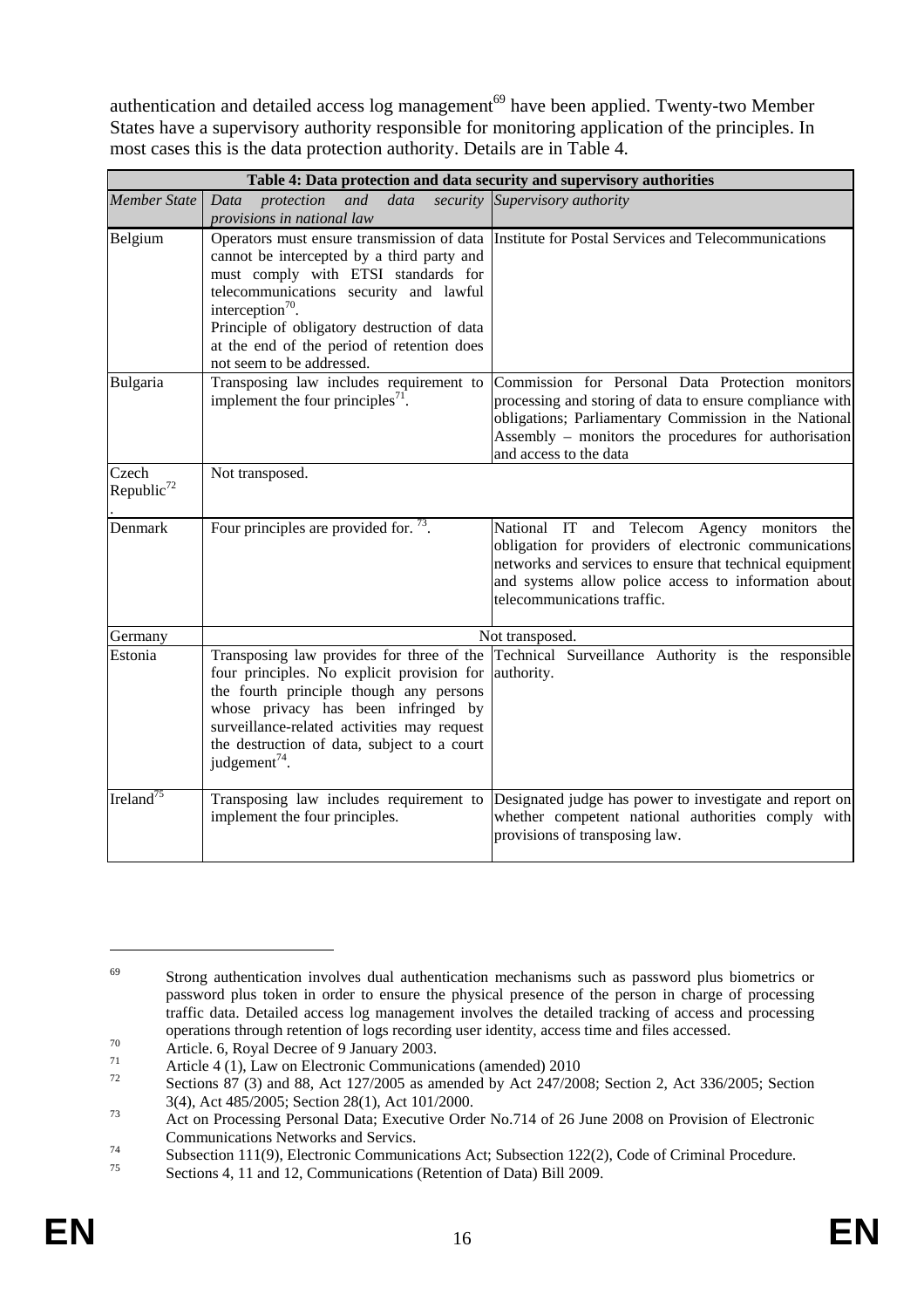| Table 4: Data protection and data security and supervisory authorities |                                                                                                                                                                                                                                                      |                                                                                                                                                                                                                                                                                            |  |
|------------------------------------------------------------------------|------------------------------------------------------------------------------------------------------------------------------------------------------------------------------------------------------------------------------------------------------|--------------------------------------------------------------------------------------------------------------------------------------------------------------------------------------------------------------------------------------------------------------------------------------------|--|
| <b>Member State</b>                                                    | Data<br>protection<br>data<br>and<br>provisions in national law                                                                                                                                                                                      | security Supervisory authority                                                                                                                                                                                                                                                             |  |
| Greece <sup>76</sup>                                                   | Transposing law includes requirement to<br>implement the four principles, with further<br>requirement for operators to prepare and<br>apply a plan for ensuring compliance under<br>a nominated data security manager.                               | Personal Data Protection Authority and Privacy of<br>Communications Authority.                                                                                                                                                                                                             |  |
| Span <sup>77</sup>                                                     | Data security provisions cover three of the<br>four principles (quality and security of<br>retained data, access by authorised persons<br>and<br>protection<br>against<br>unauthorised<br>processing).                                               | Data Protection Agency is the responsible authority.                                                                                                                                                                                                                                       |  |
| France <sup>78</sup>                                                   | Transposing law includes requirement to<br>implement the four principles.                                                                                                                                                                            | National Commission for Information Technology and<br>Freedom supervises compliance with obligations.                                                                                                                                                                                      |  |
| Italy                                                                  | No explicit provisions on security of<br>retained data, although there is a general<br>destruction<br>requirement<br>for<br><sub>or</sub><br>traffic<br>anonymisation<br>of<br>data<br>and<br>consensual processing of location data <sup>79</sup> . | Data protection authority monitors operators' compliance<br>with the Directive.                                                                                                                                                                                                            |  |
| Cyprus <sup>80</sup>                                                   | Transposing law provides for each of the<br>four principles.                                                                                                                                                                                         | Commissioner for Personal Data Protection monitors<br>application of transposing law.                                                                                                                                                                                                      |  |
| Latvia <sup>81</sup>                                                   | Transposing law provides for two of the<br>principles: confidentiality of and authorised<br>access to retained data, and destruction of<br>data at the end of the period of retention.                                                               | The State Data Inspectorate supervises the protection of<br>personal data in the electronic communications sector,<br>but not access and processing of retained data.                                                                                                                      |  |
| Lithuania <sup>82</sup>                                                | Transposing law provides for the four<br>principles.                                                                                                                                                                                                 | State Data Protection Inspectorate supervises<br>the<br>implementation of the transposing law, and is<br>responsible for providing the European Commission<br>with statistics.                                                                                                             |  |
| Luxembourg <sup>83</sup>                                               | Transposing law provides for the four Data protection authority<br>principles.                                                                                                                                                                       |                                                                                                                                                                                                                                                                                            |  |
| Hungary <sup>84</sup>                                                  | principles.                                                                                                                                                                                                                                          | Transposing law provides for the four Parliamentary Commissioner for Data Protection and<br>Freedom of Information                                                                                                                                                                         |  |
| Malta <sup>85</sup>                                                    | Transposing law provides for the four Data Protection Commissioner<br>principles.                                                                                                                                                                    |                                                                                                                                                                                                                                                                                            |  |
| Netherlands <sup>86</sup>                                              | principles.                                                                                                                                                                                                                                          | Transposing law provides for the four Radio Communications Agency supervises obligations<br>of internet access and telecom providers; data protection<br>authority supervises general processing of personal data;<br>a protocol details their cooperation between the two<br>authorities. |  |

<sup>&</sup>lt;sup>76</sup> Article 6 of Law 3917/2011.

<u>.</u>

Article 8, Law 25/2007, Article 38(3) General Telecommunications Law. the Law (art 9) refers to the exception to access and cancelation rights prescribed in the Organic Law 15/1999 on personal data

protection (art 22 and 23).<br>
Article D.98-5, CPCE; Article L-34-1(V), CPCE; Article 34, Act n° 78-17; Article 34-1, CPCE; Article<br>
11, Law no.78-17 of 6 January 1978.

 $11, 240$  no.18-17 of 6 January 1978.<br>Article 123, 126, Data Protection Code.

<sup>&</sup>lt;sup>80</sup> Articles 14 and 15, Law 183(I)/2007.

<sup>81</sup> Article 4(4) and Article 71(6-8), Electronic Communications Law.<br>
82 Articles. 12(5), 66(8) and (9) Electronic Communications Law as amended on 14 November 2009.

<sup>&</sup>lt;sup>83</sup><br>Article 1 (5), Law of 24 July 2010.

Article 157 of Act C/2003, as amended by the Act CLXXIV/2007; Article 2 of Decree 226/2003; and

<sup>85</sup> Act LXIII/1992 on Data Protection.<br>85 Article 24, 25 Legal Note 198/2008; Article 40(b) Data Protection Act (Cap.440).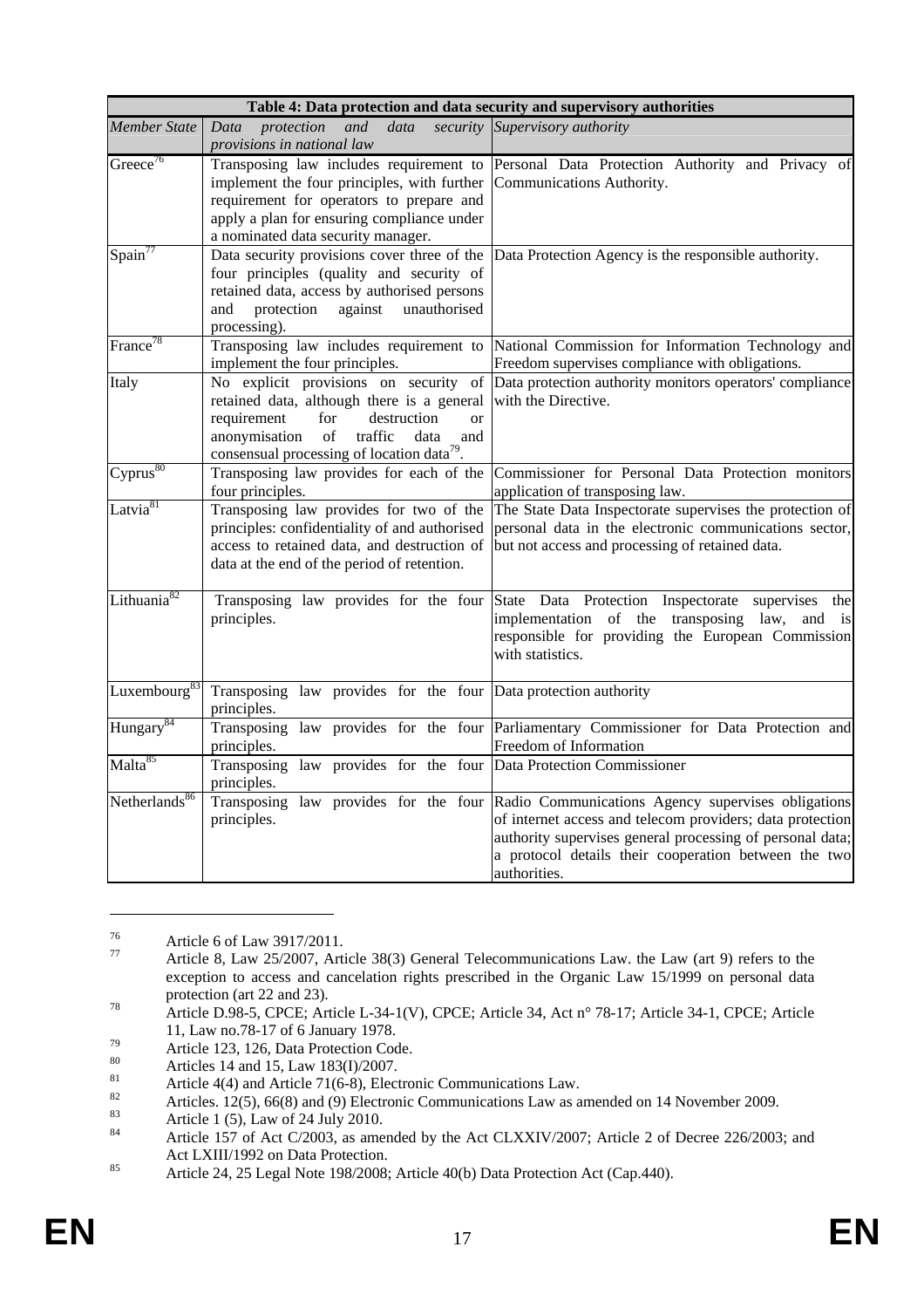|                        | Table 4: Data protection and data security and supervisory authorities                                                                   |                                                                                                                                                                                                                                                                                                                                                                                                                                                                                                             |  |  |
|------------------------|------------------------------------------------------------------------------------------------------------------------------------------|-------------------------------------------------------------------------------------------------------------------------------------------------------------------------------------------------------------------------------------------------------------------------------------------------------------------------------------------------------------------------------------------------------------------------------------------------------------------------------------------------------------|--|--|
| <b>Member State</b>    | Data<br>and<br>data<br>protection<br>provisions in national law                                                                          | security Supervisory authority                                                                                                                                                                                                                                                                                                                                                                                                                                                                              |  |  |
| Austria                | Not transposed.                                                                                                                          |                                                                                                                                                                                                                                                                                                                                                                                                                                                                                                             |  |  |
| Poland                 | Transposing law provides for the four Data protection authority.<br>principles $87$ .                                                    |                                                                                                                                                                                                                                                                                                                                                                                                                                                                                                             |  |  |
| Portugal               | Transposing law provides for the four Portuguese Data Protection Authority.<br>principles <sup>88</sup> .                                |                                                                                                                                                                                                                                                                                                                                                                                                                                                                                                             |  |  |
| Romania                | Not transposed.                                                                                                                          |                                                                                                                                                                                                                                                                                                                                                                                                                                                                                                             |  |  |
| Slovenia <sup>89</sup> | Transposing law provides for the four Information Commissioner.<br>principles.                                                           |                                                                                                                                                                                                                                                                                                                                                                                                                                                                                                             |  |  |
| Slovakia <sup>90</sup> | principles.                                                                                                                              | Transposing law provides for the four The national regulator and pricing authority in the area<br>of electronic communications supervises the protection<br>of personal data.                                                                                                                                                                                                                                                                                                                               |  |  |
| Finland                | Transposing law only explicitly provides<br>for the requirement to destroy data at the<br>end of the period of retention <sup>91</sup> . | Finish Communications Regulatory Authority supervises<br>operators' compliance with data retention regulations.<br>Data Protection Ombudsman supervises general legality<br>of personal data processing.                                                                                                                                                                                                                                                                                                    |  |  |
| Sweden                 |                                                                                                                                          | Not transposed.                                                                                                                                                                                                                                                                                                                                                                                                                                                                                             |  |  |
| United<br>Kingdom      | Transposing law provides for the four<br>principles $^{92}$ .                                                                            | Information Commissioner supervises the retention<br>and/or processing of communications data (and any other<br>personal data) and appropriate controls around data<br>protection.<br>The Interception Commissioner (an acting or retired<br>judge)<br>acquisition<br>senior<br>the<br>of<br>oversees<br>communications data under RIPA by public authorities.<br>Investigatory Powers Tribunal investigates complaints of<br>misuse of their data if acquired under the transposing<br>legislation (RIPA). |  |  |

Transposition of Article 7 is inconsistent. Retained data is potentially of a highly personal and sensitive nature and high standards of data protection and data security need to be applied throughout the process, for storage, retrieval and use, and consistently and visibly in order to minimise the risk of breaches of privacy and to maintain confidence of citizens. The Commission will consider options for strengthening data security and data protection standards, including introducing privacy-by-design solutions to ensure these standards are met as part of both storage and transmission. It will also bear in mind the recommendations for minimum safeguards and for technical and organisational security measures made by the Article 29 Data Protection Working Party report on the second enforcement action<sup>93</sup>.

<sup>&</sup>lt;sup>86</sup> Article 13(5), Telecommunications Act; the long title of the cooperation protocol is *Samenwerkingsovereenkomst tussen Agentschap Telecom en het College bescherming persoonsgegevens met het oog op de wijzigingen in de Telecommunicatiewet naar aanleiding van de* 

*Wet bewaarplicht telecommunicatiegegevens.*<br>
Article 180a and 180e Telecommunications Act.<br>
<sup>88</sup>

<sup>&</sup>lt;sup>88</sup> Article 7(1), (5) and 11, Law 32/2008; Articles 53 and 54, Personal Data Protection Act.

<sup>&</sup>lt;sup>89</sup> Article 107a(6) and 107c, Electronic Communications Act.

Article 59a, Electronic Communications Act; Article S33, Act No 428/2002 on the protection of personal data.

<sup>&</sup>lt;sup>91</sup> Article 16 (3), Electronic Communications Act.

 $^{92}$  Article 6, Data Retention Regulation.

Article 29 Data Protection Working Party Opinion 3/2006 (WP119); Report 01/2010.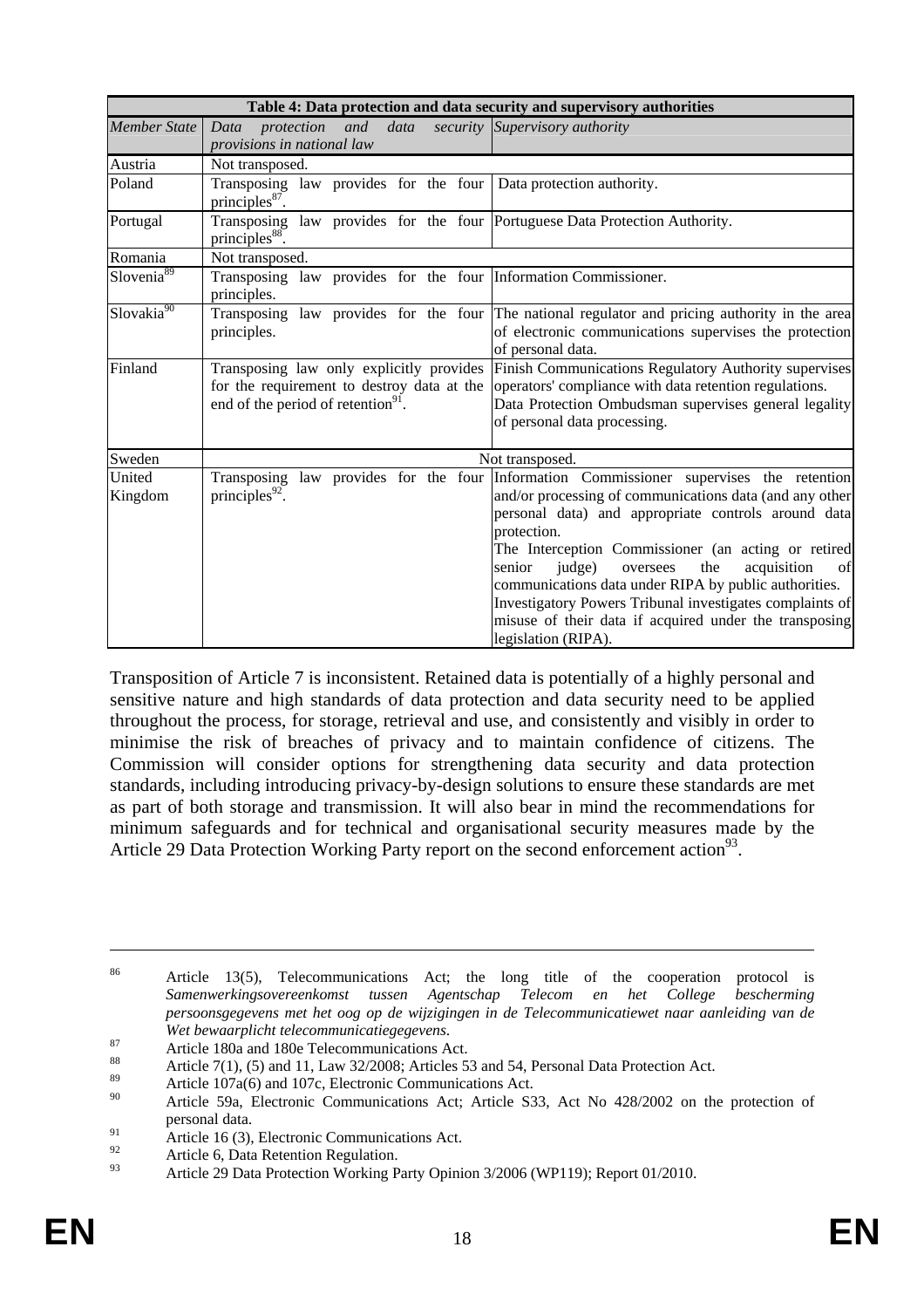## **4.7. Statistics (Article 10)**

Member States are required to provide the Commission with annual statistics on data retention, including:

- cases in which information was provided to the competent authorities in accordance with applicable national law;
- the time elapsed between the data on which the data were retained and the date on which the competent authority requested the transmission of the data (i.e. the age of the data); and
- the cases where requests could not be met.

In requesting statistics pursuant to this provision, the Commission asked Member States to supply details on instances of individual 'requests' for data. Nevertheless, statistics provided differed in scope and detail: some Member States in their replies distinguished between different types of communication, some indicated the age of the data at the moment of request, while others provided only annual statistics without any detailed breakdown. Nineteen Member States<sup>94</sup> provided statistics on the number of requests for data for 2009 and/or 2008; this included Ireland, Greece and Austria, where data is requested despite the absence of transposing legislation at the time, and Czech Republic and Germany, whose data retention legislation has been annulled. Seven Member States which have transposed the Directive did not provide statistics, although Belgium provided an estimate of the volume of annual requests for telephony data (300 000).

Reliable quantitative and qualitative data are crucial in demonstrating the necessity and value of security measures such as data retention. This was recognised in the 2006 action plan on measuring crime and criminal justice<sup>95</sup> which included an objective for developing methods for regular data collection in line with the Directive and to include the statistics in the Eurostat database (providing they meet quality standards). It has not been possible to meet this objective, given that most Member States only fully transposed the Directive in the last two years and used different interpretations for the source of statistics. The Commission in its future proposal for revising the data retention framework, alongside the review of the action plan on statistics, will aim to develop feasible metrics and reporting procedures which enable transparent and meaningful monitoring of data retention and which do not place undue burdens on criminal justice systems and law enforcement authorities.

## **4.8. Transposition in the EEA countries**

Data retention legislation is in place in Iceland, Liechtenstein and Norway<sup>96</sup>.

<sup>&</sup>lt;sup>94</sup> Czech Republic, Denmark, Germany, Estonia, Ireland, Greece, Spain, France, Cyprus, Latvia, Lithuania, Malta, Netherlands, Austria, Poland, Slovenia, Slovakia, Finland, United Kingdom,

<sup>&</sup>lt;sup>95</sup> Commission Communication (2006) 437, 'Developing a comprehensive and coherent EU strategy to

measure crime and criminal justice: An EU Action Plan  $2006 - 2010$ '.<br><sup>96</sup> The transposing law in Iceland is the Telecommunication Act 81/2003 (as amended in April 2005); in Liechtenstein it is the Telecommunication Act 2006. In Norway, transposing legislation was approved on 5 April 2011, and the law is currently pending Royal Assent.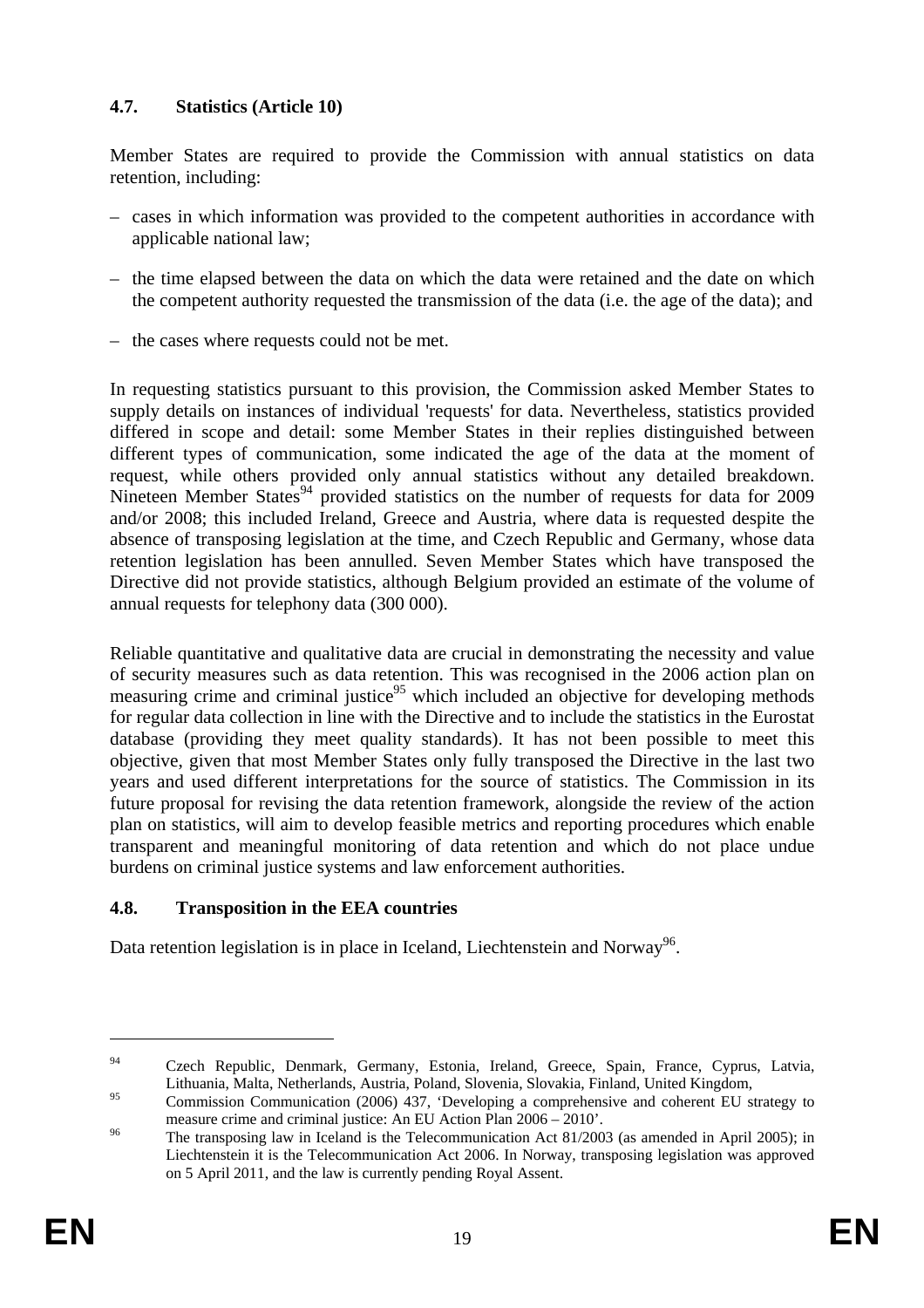### **4.9. Decisions of Constitutional Courts concerning transposing laws**

The Romanian Constitutional Court in October 2009, the German Federal Constitutional Court in March 2010 and the Czech Constitutional Court in March 2011 annulled the laws transposing the Directive into their respective jurisdictions on the basis that they were unconstitutional. The Romanian Court<sup>97</sup> accepted that interference with fundamental rights may be permitted where it respects certain rules, and provides adequate and sufficient safeguards to protect against potential arbitrary state action. However, drawing on case law of the European Court of Human Rights<sup>98</sup>, the Court found the transposing law to be ambiguous in its scope and purpose with insufficient safeguards, and held that a 'continuous legal obligation' to retain all traffic data for six months was incompatible with the rights to privacy and freedom of expression in Article 8 of the European Convention on Human Rights.

The German Constitutional Court<sup>99</sup> said that data retention generated a perception of surveillance which could impair the free exercise of fundamental rights. It explicitly acknowledged that data retention for strictly limited uses along with sufficiently high security of data would not necessarily violate the German Basic Law. However, the Court stressed that the retention of such data constituted a serious restriction of the right to privacy and therefore should only be admissible under particularly limited circumstances, and that a retention period of six months was at the upper limit ('*an der Obergrenze')* of what could be considered proportionate (paragraph 215). Data should only be requested where there was already a suspicion of serious criminal offence or evidence of a danger to public security, and data retrieval should be prohibited for certain privileged communications (i.e. those connected with emotional or social need) which rely on confidentiality. Data should also be encoded with transparent supervision of their use.

The Czech Constitutional Court<sup>100</sup> annulled the transposing legislation on the basis that, as a measure which interfered with fundamental rights, the transposing legislation was insufficiently precise and clear in its formulation. The Court criticised the purpose limitation as insufficiently narrow given the scale and scope of the data retention requirement. It held that the definition authorities competent to access and use retained data and the procedures for such access and use were not sufficiently clear in the transposing legislation to ensure integrity and confidentiality of the data. The individual citizen, therefore, had insufficient guarantees and safeguards against possible abuses of power by public authorities. It did not criticise the Directive itself and stated that it had allowed sufficient room for the Czech Republic to transpose in accordance with the constitution. However, the Court in an *obiter dictum* did express doubt as to the necessity, efficiency and appropriateness of the retention of traffic data given the emergence of new methods of criminality such as through the use of anonymous SIM cards.

These three Member States are now considering how to re-transpose the Directive. Cases on data retention have also been brought before the constitutional courts of Bulgaria, which resulted in a revision of the transposing law, of Cyprus, in which court orders issued under the

<sup>&</sup>lt;sup>97</sup> Decision no 1258 from 8 October 2009 of the Romanian Constitutional Court,

<sup>98</sup> ECtHR, Rotaru v. Romania 2000, Sunday Times v. UK 1979 and Prince Hans-Adam of Liechtenstein

v. Romania 2001.<br>Bundesverfassungsgericht, 1 BvR 256/08, para 1 – 345.

Judgment of the Czech Constitutional Court of 22 March on Act No. 127/2005 and Decree No 485/2005; see in particular paragraphs 45-48, 50-51 and 56..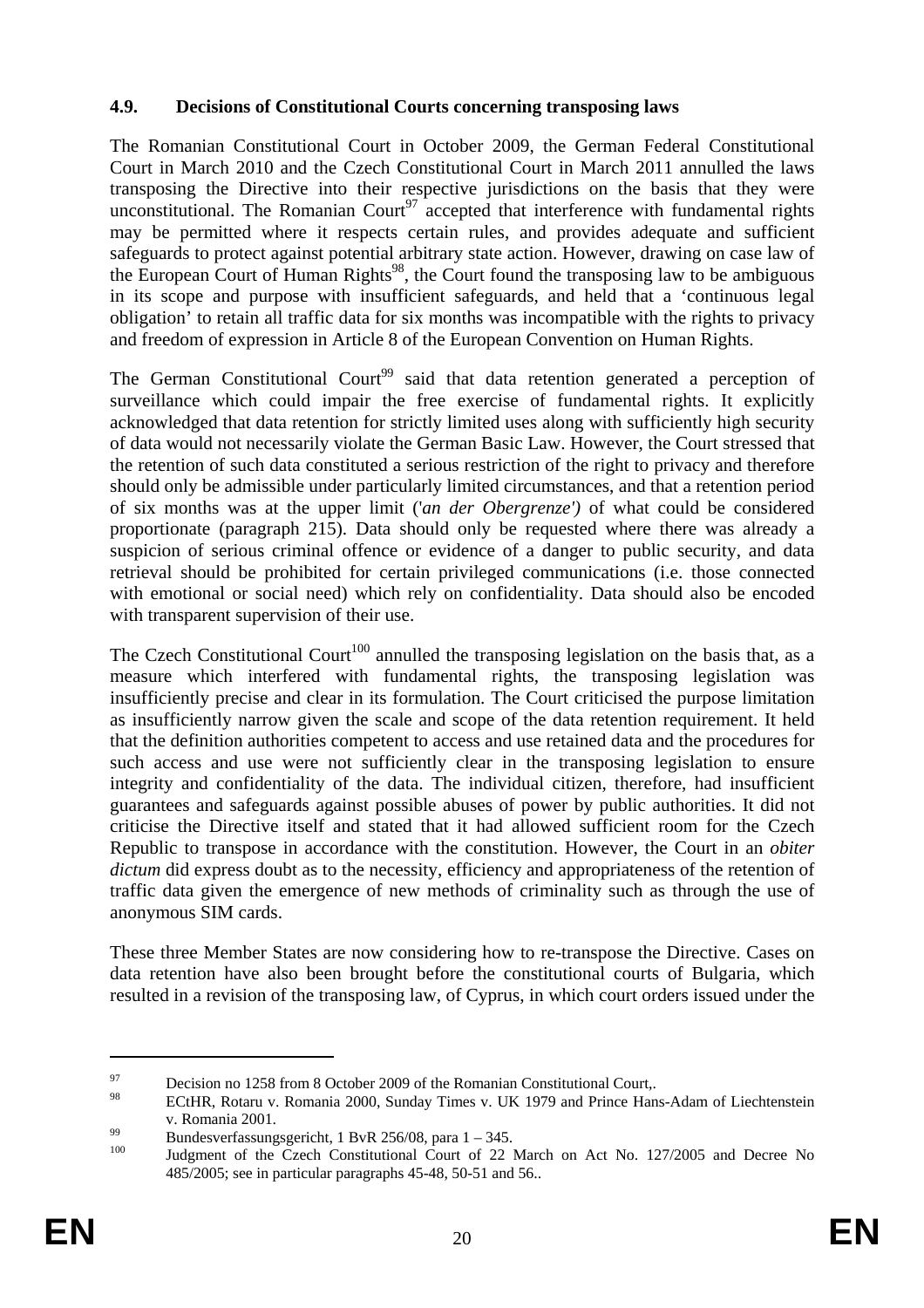transposing law were held to be unconstitutional, and of Hungary, where a case concerning the omission in the transposing law of the legal purposes of data processing is pending<sup>101</sup>.

The Commission will consider the issues raised by national case law in its future proposal on revising the data retention framework.

## **4.10. Ongoing enforcement of the Directive**

The Commission expects Member States who have not yet fully transposed the Directive, or who have not yet adopted legislation replacing transposing legislation annulled by national courts, to do so as soon as possible. Should this not be case, the Commission reserves its right exercise its powers under the EU Treaties. Currently, two Member States which have not transposed the Directive (Austria and Sweden) were found by the Court of Justice to have violated their obligations under EU law<sup>102</sup>. In April 2011 the Commission decided to refer Sweden for a second time to the Court for failure to comply with the judgment in Case C-185/09, requesting the imposition of financial penalties under Article 260 of the Treaty on the Functioning of the European Union, following a decision of the Swedish Parliament to postpone adoption of transposing legislation for 12 months. The Commission continues to monitor closely the situation in Austria which has provided a timetable for the imminent adoption of transposing legislation.

## **5. THE ROLE OF RETAINED DATA IN CRIMINAL JUSTICE AND LAW ENFORCEMENT**

This section summarises the functions of retained data as described by Member States in their contributions to the evaluation.

## **5.1. Volume of retained data accessed by competent national authorities**

The volume of both telecommunications traffic and requests for access to traffic data is increasing. Statistics provided by 19 Member States for either 2008 and/or 2009 indicate that, overall in the EU, over 2 million data requests were submitted each year, with significant variance between Member States, from less than 100 per year (Cyprus) to over 1 million (Poland). According to information on type of data requested which was provided by twelve Member States for either 2008 or 2009, the most frequently requested type of data was related to mobile telephony (see Tables 5, 8 and 12). Statistics do not indicate the precise purpose for which each request was submitted. Czech Republic, Latvia and Poland stated that in the case of mobile telephony data, competent authorities had to submit the same request to each of the main mobile telephone operators, and that therefore the actual numbers of requests per case were considerably lower than the statistics suggested.

There is no obvious explanation for these variances, though size of population, prevailing crime trends, purpose limitations and conditions for access and costs of acquiring data are all relevant factors.

<sup>&</sup>lt;sup>101</sup> Bulgarian Supreme Administrative Court, decision no. 13627, 11 December 2008; Supreme Court of Cyprus Appeal Case Nos. 65/2009, 78/2009, 82/2009 and 15/2010-22/2010, 1 February 2011; the Hungarian constitutional complaint was filed by the Hungarian Civil Liberties Union on 2 June 2008.<br>Case C-189/09 and Case C-185/09, respectively.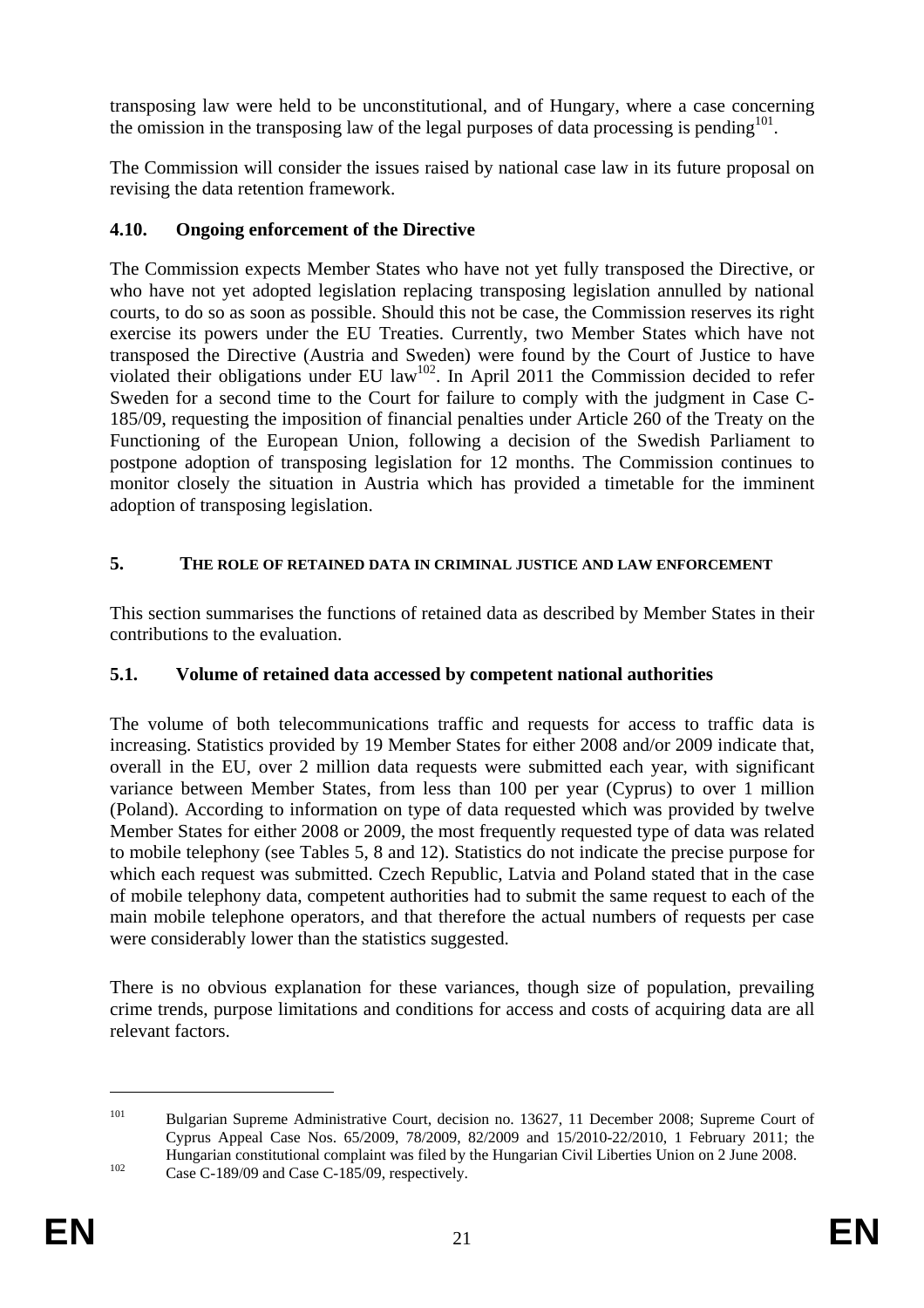## **5.2. Age of retained data accessed**

On the basis of statistical breakdown provided by nine Member States<sup>103</sup> for 2008 (see summary in Table 5 and further details in Annex), around ninety percent of the data accessed by competent authorities that year were six months old or less and around seventy percent three months old or less when the (initial) request for access was made.

| Table 5: Overview of age of retained data accessed in nine Member States who provided |                 |                                   |               |           |
|---------------------------------------------------------------------------------------|-----------------|-----------------------------------|---------------|-----------|
|                                                                                       |                 | breakdown by type of data in 2008 |               |           |
| <i>Age</i>                                                                            | Fixed telephony | Mobile telephony                  | Internet data | Aggregate |
| Under 3 months                                                                        | 61%             | 70%                               | 56%           | 67%       |
| old                                                                                   |                 |                                   |               |           |
| 3-6 months old                                                                        | 28%             | 18%                               | 19%           | 19%       |
| 6 to 12 months old                                                                    | 8%              | 11%                               | 18%           | 12%       |
| Over 1 year old                                                                       | 3%              | 1%                                | 7%            | 2%        |

According to most Member States, the use of retained data older than three and even six months is less frequent but can be crucial; its use has tended to fall into three categories. Firstly, internet-related data tend to be requested later than other forms of evidence in the course of criminal investigations. Analysis of fixed network and mobile telephony data often generates potential leads which result in further requests for older data. For example, if during an investigation a name has been found on the basis of fixed network or mobile telephony data, investigators may want to identify the Internet Protocol (IP) address this person has been using and may want to identify with whom that person has been in contact over a given period of time using this IP address. In such a scenario, investigators are likely to request data allowing the tracing also of communications with other IP addresses and the identity of the persons who have used those IP addresses.

Secondly, investigations of particularly serious crimes, a series of crimes, organised crime and terrorist incidents tend to rely on older retained data reflecting the length of time taken to plan these offences, to identify patterns of criminal behaviour and relations between accomplices to a crime and to establish criminal intent. Activities connected with complex financial crimes are often only detected after several months. Thirdly, and exceptionally, Member States have requested traffic data held in another Member State, which can usually only release these data with judicial authorisation in response to a letter rogatory issued by a judge in the requesting Member State. This type of mutual legal assistance can be a lengthy process, which explains why some of the requested data was in these cases over six months old.

## **5.3. Cross-border requests for retained data**

Criminal investigations and prosecutions may involve evidence or witnesses from, or events which took place in, more than one Member State. According to statistics provided by Member States, less than 1% of all requests for retained data concerned data held in another Member State. Law enforcement authorities indicated that they prefer to request data from domestic operators, who may have stored the relevant data, rather than launching mutual legal assistance procedure which may be time consuming without any guarantee that access to data

<sup>103</sup> Czech Republic, Denmark, Estonia, Ireland, Spain, Cyprus, Latvia, Malta, United Kingdom.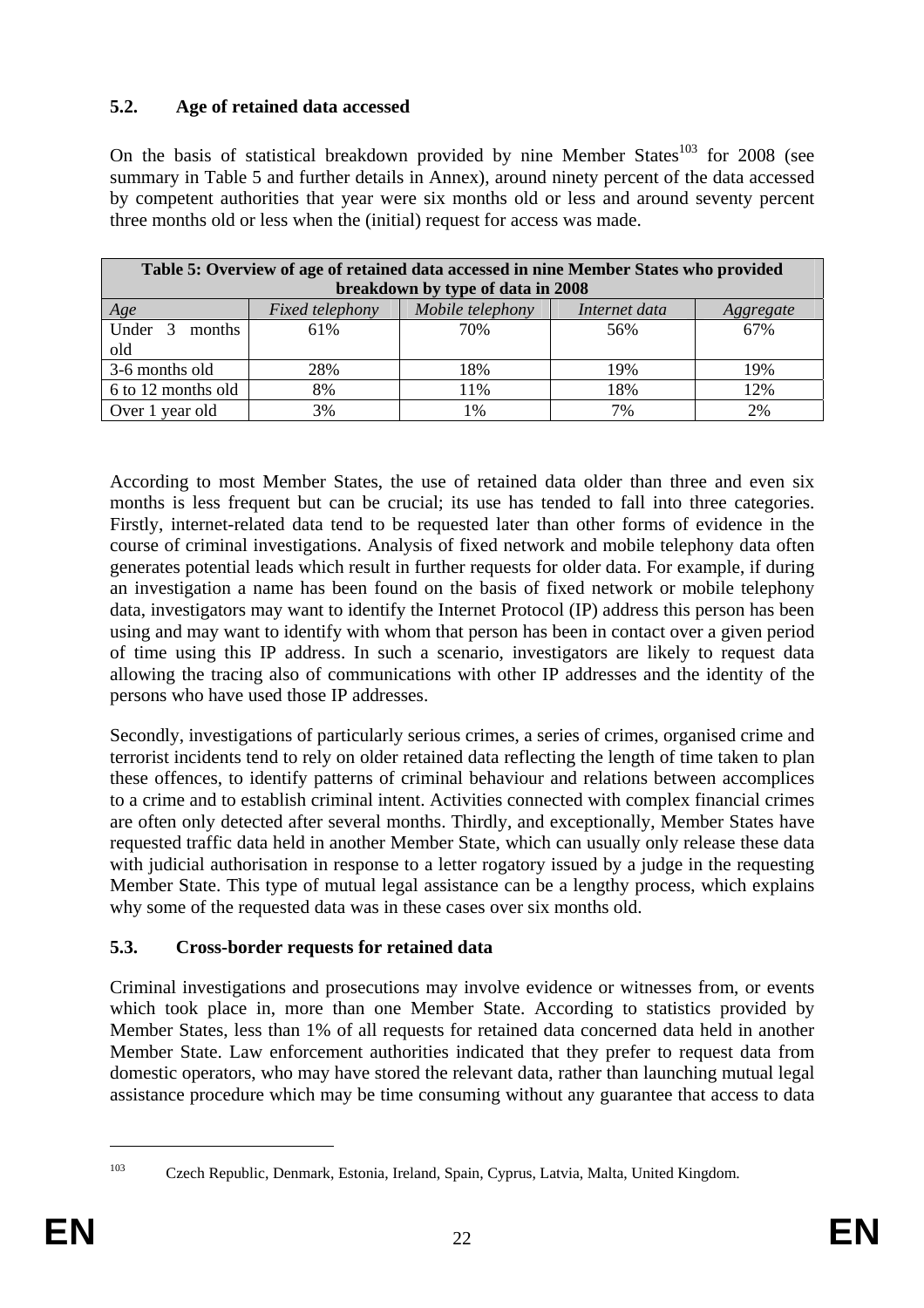will be granted. Framework Decision 2006/960/JHA on simplifying the exchange of information and intelligence between Member States law enforcement authorities<sup>104</sup>, which sets deadlines for the provision of information following a request from another Member State, is not applicable because retained data is considered to be information obtained by coercive means, which is outside the scope of the instrument. Nevertheless no Member State or law enforcement authority called for such cross-border exchange to be further facilitated.

## **5.4. Value of retained data in criminal investigations and prosecutions**

Whilst the absolute number of data requests report do not necessarily reflect the value of the data in individual criminal investigations, Member States generally reported data retention to be at least valuable, and in some cases indispensable<sup>105</sup>, for preventing and combating crime, including the protection of victims and the acquittal of the innocent in criminal proceedings. Successful convictions rely on guilty pleas, witness statements or forensic evidence. Retained traffic data, it was reported, have proven necessary in contacting witnesses to an incident who would not otherwise have been identified, and in providing evidence of, or leads in establishing, complicity in a crime. Certain Member States<sup>106</sup> further claimed that the use of retained data helped to clear persons suspected of crimes without having to resort to other methods of surveillance, such as interception and house searches, which could be considered more intrusive.

There is no general definition of 'serious crime' in the EU, and there are accordingly no EUstatistics on the incidence of serious crime or of investigations or prosecutions of serious crime, though data on crime and justice are regularly published. The aggregate volume of requests for retained data as reported by the 19 Member States who supplied some sort of data for 2009 and/or 2008 was about 2.6 million. Against the latest crime and criminal justice statistics available for these 19 Member States - which refer to all crimes reported, not only serious crimes - it can be said that there were just over two requests for every police officer per year, or about 11 requests for every 100 recorded crimes<sup>107</sup>.

On the basis of the statistics and illustrative examples provided, which link the use of retained historical communications data to the number of convictions, acquittals, cases discontinued and crimes prevented, a number of conclusions can be drawn as to the role and value of retained data for criminal investigation.

*Constructing evidence trails* 

<sup>&</sup>lt;sup>104</sup> Council Framework Decision 2006/960/JHA of 18 December 2006 on simplifying the exchange of information and intelligence between law enforcement authorities of the Member States of the European Union OJ L 386 of 29/12/2006. Pp89-100 and OJ L 200 of 01/08/2007. Pp 637-648.<br>Czech Republic considered data retention 'completely indispensable in a large number of cases';

Hungary said it was 'indispensable in [law enforcement agencies'] regular activities'; Slovenia stated that the absence of retained data would 'paralyze the law enforcement agencies' operation'; a United Kingdom police agency described the availability of traffic data as 'absolutely crucial…to investigating the threat of terrorism and serious crime.'<br>
Germany, Poland, Slovenia, United Kingdom.<br>
In 2007 there were 1.7m police officers in EU-27, of which 1.2m were in the 19 Member States who

provided statistics on requests for retained data; in 2007 there were 29.2m crimes recorded by the police in the EU, of which 24m were recorded in the 19 Member States who provided statistics. (Source: Eurostat 2009.)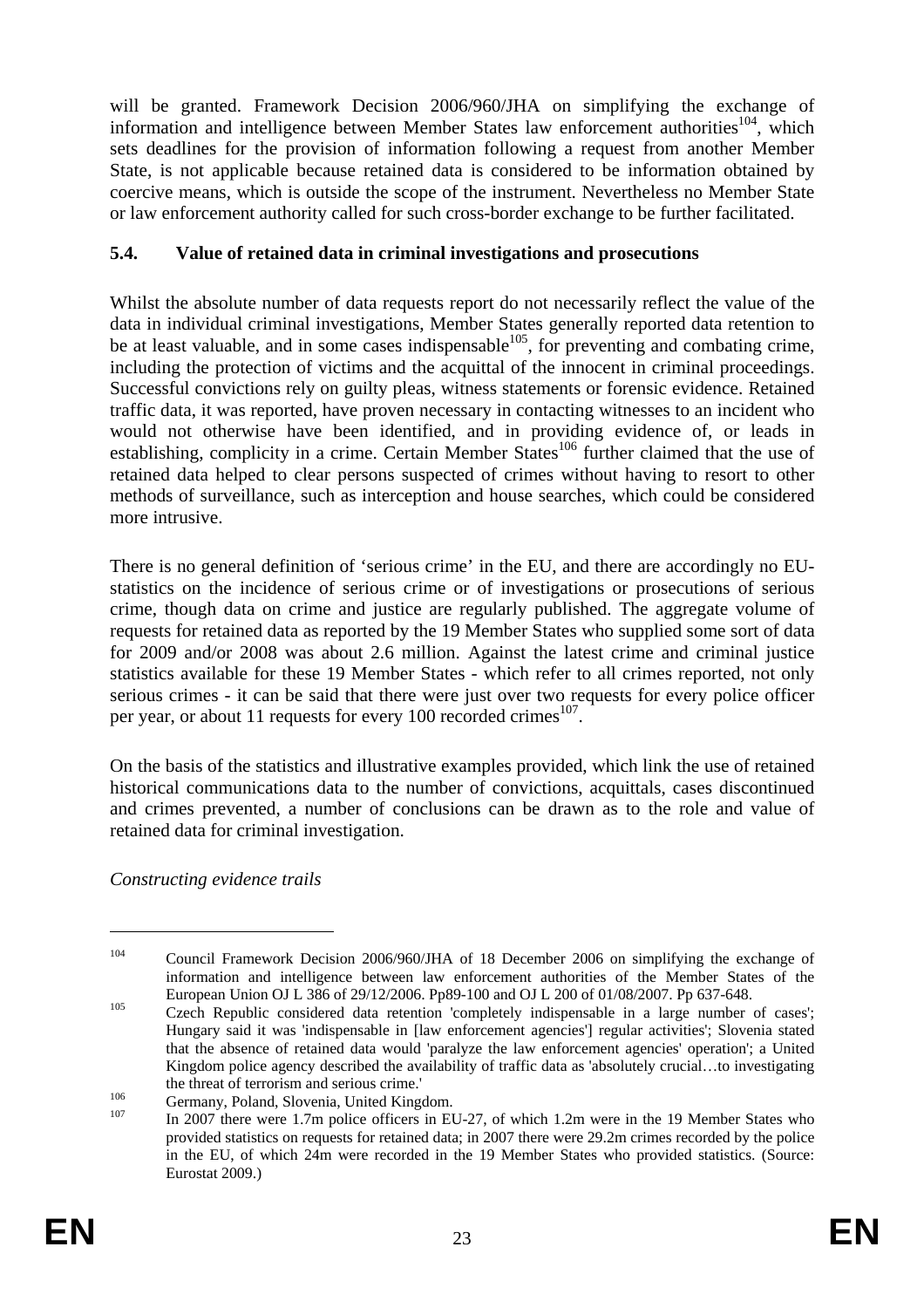Firstly, retained data enables the construction of trails of evidence leading up to an offence. They are used to discern, or to corroborate other forms of evidence on, the activities and links between suspects. Location data in particular has been used, both by law enforcement and defendants, to exclude suspects from crime scenes and to verify alibis. This evidence can therefore remove persons from criminal investigations, thus eliminating the need for more intrusive inquiries, or lead to acquittals at trial. Belgium cited the 2008 conviction of the perpetrators of the tiger kidnapping of an employee of Antwerp criminal court, in which location data linking their activities in three separate towns was decisive in convincing the jury of their complicity. In another case, that of a motorcycle-gang related murder in 2007, location data from the offenders' mobile phones proved that they were in the area when the murder took place and led to a partial confession<sup>108</sup>. According to Belgium, Ireland and the United Kingdom, certain crimes involving communication over the internet can *only* be investigated via data retention: for instance, threats of violence expressed in chat rooms often leave no trace other than the traffic data in cyberspace. A similar situation applies in the case of crimes carried out over the telephone. Hungary and Poland cited a case of fraud against elderly persons in late 2009/early 2010 carried out by means of telephone calls in which the perpetrators pretended to be family members in need of loans and who could only be identified through retained telephony data.

#### *Starting criminal investigations*

Secondly, there have been cases for which, in the absence of forensic or eye witness evidence, the only way to start a criminal investigation was to consult retained data. Germany cited the example of the murder of a police officer, where the assailant had escaped in the victim's vehicle, which he then abandoned. It was possible to establish that he had then telephoned for an alternative means of transport. There was no forensics or eye-witness evidence as to the identity of the murderer, and the authorities were reliant on the availability of this traffic data to enable them to pursue the investigation. In cases of internet-related child sexual abuse, data retention has been indispensable to successful investigation. Alongside other investigative techniques retained data enable identification of consumers of child abuse content<sup>109</sup>, and support identification and rescue of child victims. Czech Republic reported that without access to retained internet-related data it would have been impossible to begin investigations as part of 'Operation Vilma' into a network of users and disseminators of child pornography. On an EU-wide level, the effectiveness of Operation Rescue (which is facilitated by Europol) in protecting children against abuse has been hindered because the absence of transposing data retention legislation has prevented certain Member States from investigating members of an extensive international paedophile network using IP addresses, which may be up to one year old.

In the investigation of cybercrime, an IP address is often the first lead. Law enforcement, through retrieval of traffic data, can identify the subscriber behind the IP address, before determining whether a criminal investigation can be launched. It can also enable police to

<sup>108</sup> National Policing Improvement Agency (United Kingdom), *The Journal of Homicide and Major Incident Investigation*, Volume 5, Issue 1, Spring 2009, p. 39-51.

<sup>&</sup>lt;sup>109</sup> The 'Measurement and analysis of p2p activity against paedophile content' project, supported under the Safer Internet programme, provided accurate information on paedophile activity in the eDonkey peerto-peer system, enabling identification of 178 000 users (out of 89 million users screened) who requested paedophile content.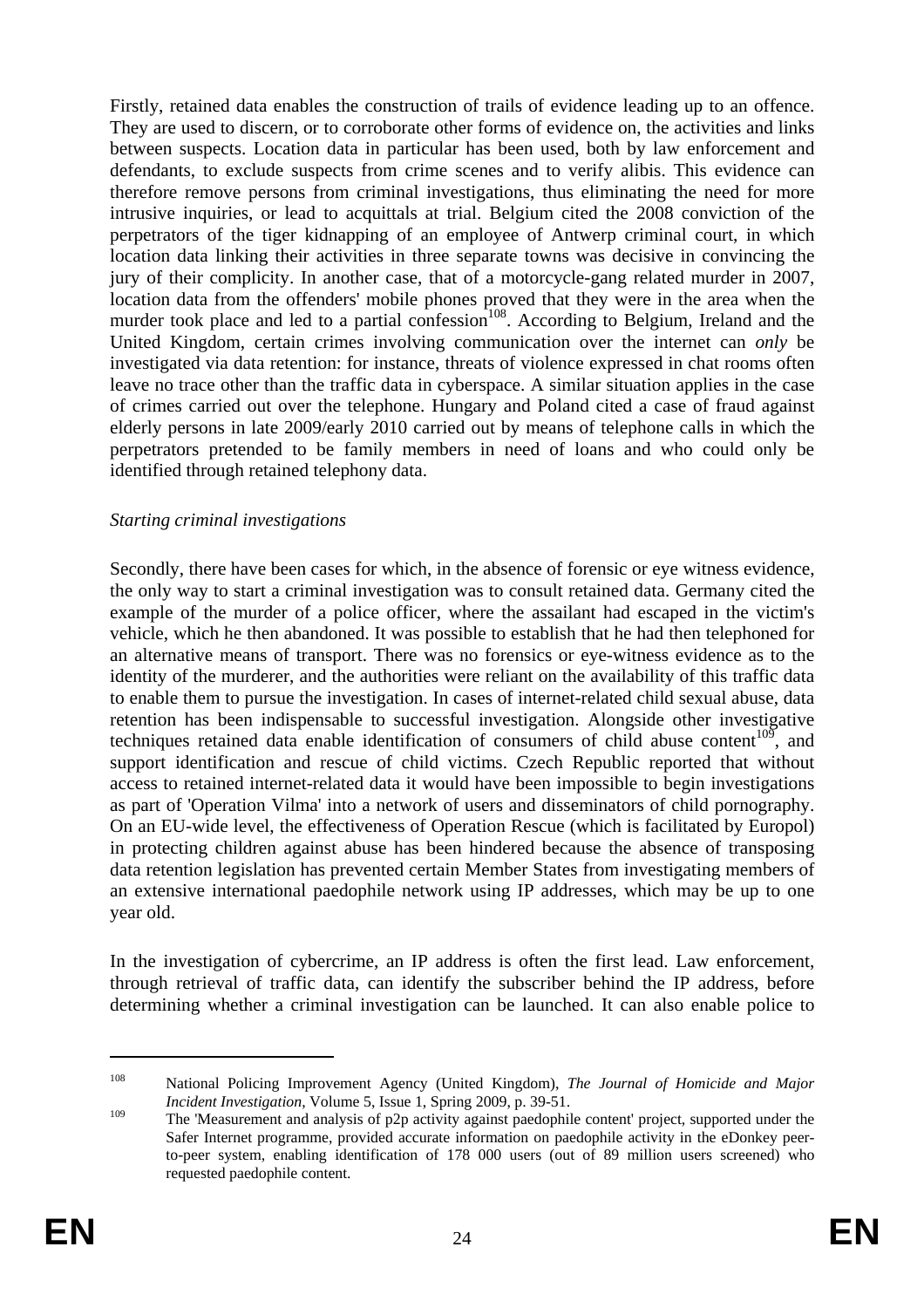forewarn potential victims of cyber attacks: where police manage to seize a command-andcontrol server used by Botnet operators, they can only see the IP addresses linked to that server; but through accessing retained data police can identify and warn potential victims owning those IP addresses.

#### *Retained data is an integral part of criminal investigation*

Thirdly, whilst law enforcement authorities and courts in most Member States do not keep statistics on what type of evidence proved crucial in securing convictions or acquittals, retained data is integral to criminal investigation and prosecution in the EU. Certain Member States said that they could not always isolate the impact of retained data on the success of criminal investigations and prosecutions, because courts consider all evidence presented to it and rarely find that a single piece of evidence was conclusive<sup>110</sup>. The Netherlands reported that, from January to July 2010, historical traffic data was a decisive factor in 24 court judgments. Finland reported that in 56% of the 3405 requests, retained data proved to be either 'important' or 'essential' to the detection and/or prosecution of criminal cases. The United Kingdom supplied data that sought to quantify the impact of data retention on criminal prosecutions; it reported that, for three of its law enforcement agencies, retained data was needed in most of if not all investigations resulting in criminal prosecution or conviction.

#### **5.5. Technological developments and the use of prepaid SIM cards**

Law enforcement needs to keep pace with technological developments which are used to commit or abet crime. Data retention is among the criminal investigation tools necessary to equip law enforcement authorities to address contemporary crime challenges in their diversity, volume and speed in a manageable and cost-efficient manner. A number of increasingly common forms of communication are outside the scope of the Directive. Virtual Private Networks (VPNs) in, for example, universities or large corporations, allow several users to access the internet via a single gateway using the same IP address. However, new technology permitting the attribution of addresses to individual VPN users is currently being introduced.

The proportion of mobile telephony users using prepaid services varies across the EU. Some Member States have claimed that anonymous prepaid SIM cards, especially where purchased in another Member State, could also be used by those involved in criminal activity as a means of avoiding identification in criminal investigation.<sup>111</sup> Six Member States (Denmark, Spain, Italy, Greece, Slovakia and Bulgaria) have adopted measures requiring the registration of prepaid SIM cards. These and other Member States (Poland, Cyprus, Lithuania) have argued in favour of an EU-wide measure for mandatory registration of the identify of users of prepaid services. No evidence has been provided as to the effectiveness of those national measures. Potential limitations have been highlighted, for example, in cases of identity theft or where a SIM card is purchased by a third party or a user roams with a card purchased in a third country. Overall the Commission is not convinced of the need for action in this area at an EU level at this stage.

<sup>110</sup> Belgium, Czech Republic, Lithuania. 111 Council conclusions on combating the criminal misuse and anonymous use of electronic communications.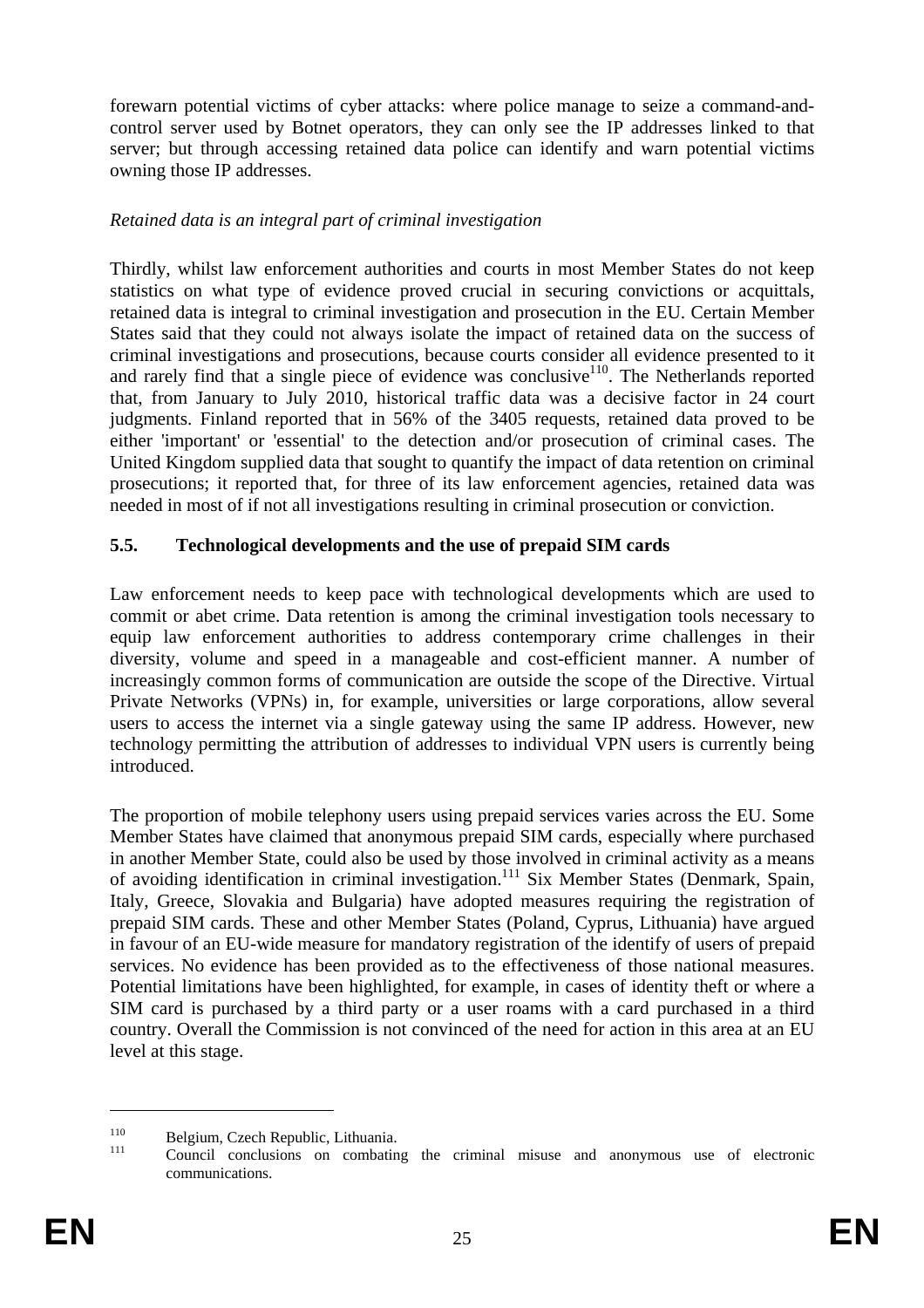#### **6. IMPACT OF DATA RETENTION ON OPERATORS AND CONSUMERS**

### **6.1. Operators and consumers**

In a joint statement to the Commission, five major industry associations stated that the economic impact of the Directive was 'substantial' or 'enormous' for 'smaller service providers', because the Directive leaves 'broad room for manoeuvre'<sup>112</sup>. Eight operators submitted widely varying estimates of the cost in terms of capital and operational expenditure of compliance with the Directive. These claims may be borne out by indications of the levels of reimbursement of operators' costs as reported by four of the Member States (see Table 6).

A study carried out before the transposition of the Directive in most Member States estimated the cost of setting up a system for retaining data for an internet service provider serving half a million customers to be around  $\epsilon$ 375 240 in the first year and  $\epsilon$ 9 870 in operational costs per month thereafter,<sup>113</sup> and the costs of setting up a data retrieval system to be  $\in$  31 190, with operational costs of €28 960 per month. However, the German Constitutional Court in its judgment of 2 March 2010 found that the imposition of a duty of storage was 'not particularly excessively burdensome for the service providers affected [nor] disproportionate with regard to the financial burdens incurred by the enterprises as a result of the duty of storage<sup> $114$ </sup>. Perunit data retention costs are inversely related to the size of the operator and the level of standardisation adopted by a Member State for interaction with operators<sup>115</sup>.

Most operators in their reply to the Commission's questionnaire were unable to quantify the impact of the Directive on competition, retail prices for consumers or investment in new infrastructure and services.

There is no evidence of any quantifiable or substantial effect of the Directive on consumer prices for electronic communications services; there were no contributions to the 2009 public consultation from consumer representatives. A survey conducted in Germany on behalf of a civil society organisation indicated that consumers intended to change their communications behaviour and avoid using electronic communications services in some circumstances, however there is no corroboratory evidence for any change in behaviour having taken place in any the Member State concerned or in the EU generally<sup>116</sup>.

The Commission intends to assess the impact of future changes to the Directive on industry and consumers including, possibly, through a specific Eurobarometer survey to gauge public perceptions.

## **6.2. Reimbursement of costs**

The Directive does not regulate the reimbursement of costs incurred by operators as a result of the data retention requirement. These costs can be understood as:

<sup>112</sup> http://www.gsmeurope.org/documents/Joint\_Industry\_Statement\_on\_DRD.PDF 113 Wilfried Gansterer & Michael Ilger, Data Retention – The EU Directive 2006/24/EC from a Technological Perspective, Wien: Verlag Medien und Recht, 2008<br>Bundesverfassungsgericht, 1 BvR 256/08 of 2 March 2010, para. 299.<br>http://www.etsi.org/website/technologies/lawfulinterception.aspx<br>The survey was carried out

[http://www.vorratsdatenspeicherung.de/images/forsa\\_2008-06-03.pdf](http://www.vorratsdatenspeicherung.de/images/forsa_2008-06-03.pdf)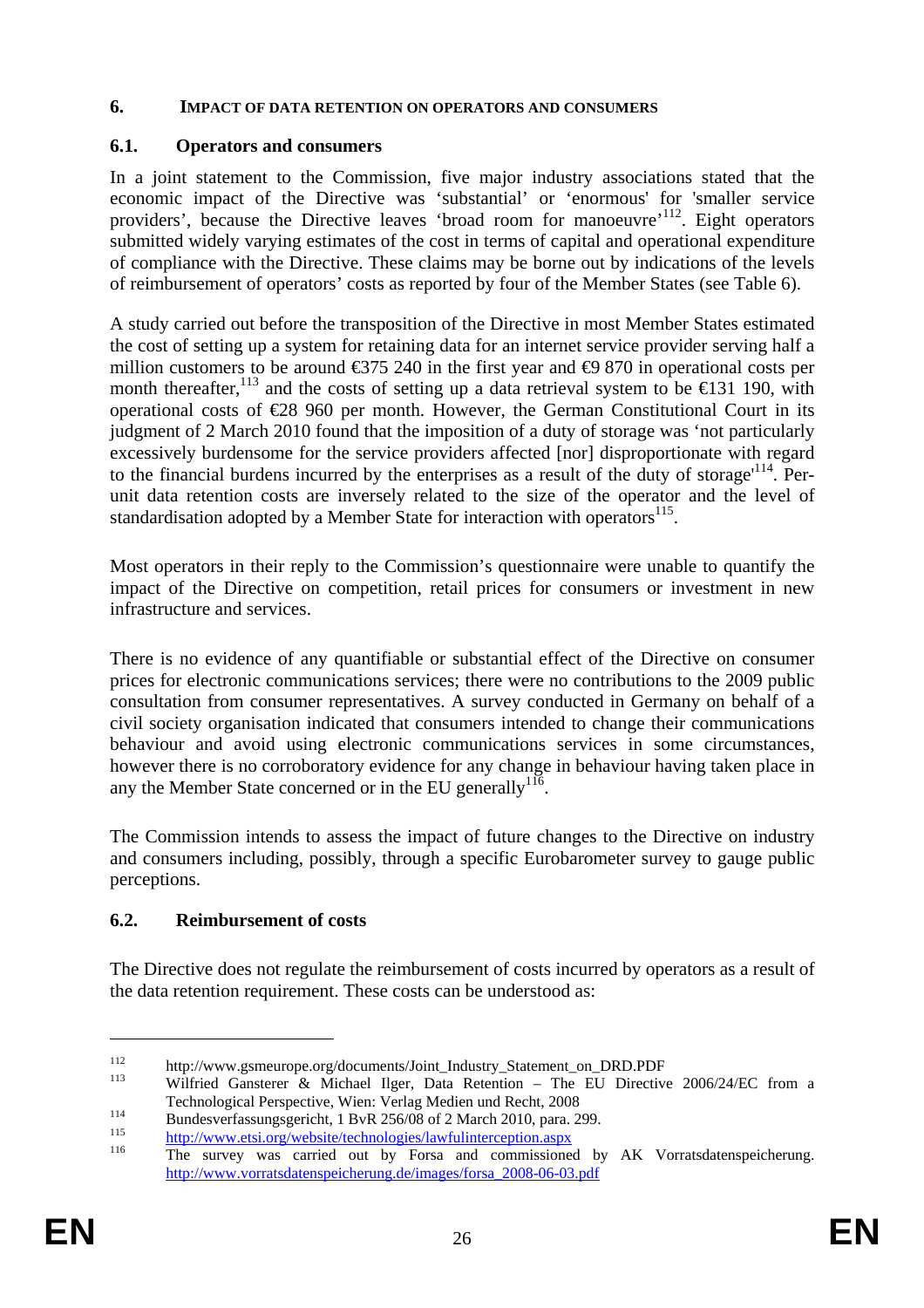- (a) *operational expenditure*, that is operating costs or recurrin[g expenses](http://en.wikipedia.org/wiki/Expense) which are related to the operation of the business, a device, component, piece of equipment or facility; and
- (b) *capital expenditure*, that is, expenditures creating future benefits, or the cost of developing or providing non-consumable parts for the product or system, which may include the cost of workers and facility expenses such as rent and utilities.

All Member States ensure some form of reimbursement if data are requested in the context of a criminal procedure in court. Two Member States reported that they reimburse both operational and capital expenditure. Six reimburse only operational expenditure. No other reimbursement scheme has been notified to the Commission. Details are in Table 6.

| Table 6: Member States which reimburse costs |                                   |                                |                                                                |  |
|----------------------------------------------|-----------------------------------|--------------------------------|----------------------------------------------------------------|--|
| <b>Member State</b>                          | <b>Operational</b><br>expenditure | Capital<br>expenditure         | <b>Annual reimbursement costs</b><br>(million EUR)             |  |
| Belgium                                      | Yes                               | N <sub>o</sub>                 | 22 (2008)                                                      |  |
| Bulgaria                                     | N <sub>o</sub>                    | N <sub>o</sub>                 |                                                                |  |
| <b>Czech Republic</b>                        |                                   | Not transposed. <sup>117</sup> |                                                                |  |
| Denmark                                      | Yes                               | N <sub>o</sub>                 |                                                                |  |
| Germany                                      |                                   | Not transposed                 |                                                                |  |
| Estonia                                      | Yes                               | N <sub>o</sub>                 |                                                                |  |
| Ireland                                      | N <sub>o</sub>                    | N <sub>o</sub>                 |                                                                |  |
| Greece                                       | N <sub>o</sub>                    | N <sub>o</sub>                 |                                                                |  |
| Spain                                        | N <sub>o</sub>                    | N <sub>o</sub>                 | $\overline{a}$                                                 |  |
| France                                       | Yes                               | N <sub>o</sub>                 |                                                                |  |
| Italy                                        |                                   |                                |                                                                |  |
| Cyprus                                       | No                                | N <sub>o</sub>                 |                                                                |  |
| Latvia                                       | N <sub>o</sub>                    | N <sub>o</sub>                 |                                                                |  |
| Lithuania                                    | Yes, if requested and             | N <sub>o</sub>                 |                                                                |  |
|                                              | justified.                        |                                |                                                                |  |
| Luxembourg                                   | N <sub>o</sub>                    | N <sub>o</sub>                 | $\qquad \qquad -$                                              |  |
| Hungary                                      | N <sub>o</sub>                    | N <sub>o</sub>                 |                                                                |  |
| Malta                                        | No                                | $\rm No$                       |                                                                |  |
| Netherlands                                  | Yes<br>N <sub>o</sub>             |                                |                                                                |  |
| Austria                                      |                                   | Not transposed                 |                                                                |  |
| Poland                                       | N <sub>o</sub>                    | N <sub>o</sub>                 |                                                                |  |
| Portugal                                     | N <sub>o</sub>                    | N <sub>o</sub>                 |                                                                |  |
| Romania                                      | Not transposed                    |                                |                                                                |  |
| Slovenia                                     | No                                | N <sub>o</sub>                 | $\overline{\phantom{a}}$                                       |  |
| Slovakia                                     | No                                | N <sub>o</sub>                 |                                                                |  |
| Finland                                      | Yes                               | Yes                            | 1                                                              |  |
| Sweden                                       | Not transposed                    |                                |                                                                |  |
| <b>United Kingdom</b>                        | Yes                               | Yes                            | 55 (reimbursed overall for costs<br>incurred over three years) |  |

<u>.</u>

<sup>117</sup> Prior to the annulment of the Czech transposing law, Czech Republic did reimburse both operational and capital expenditure and reported €6.8 million in reimbursement costs for 2009.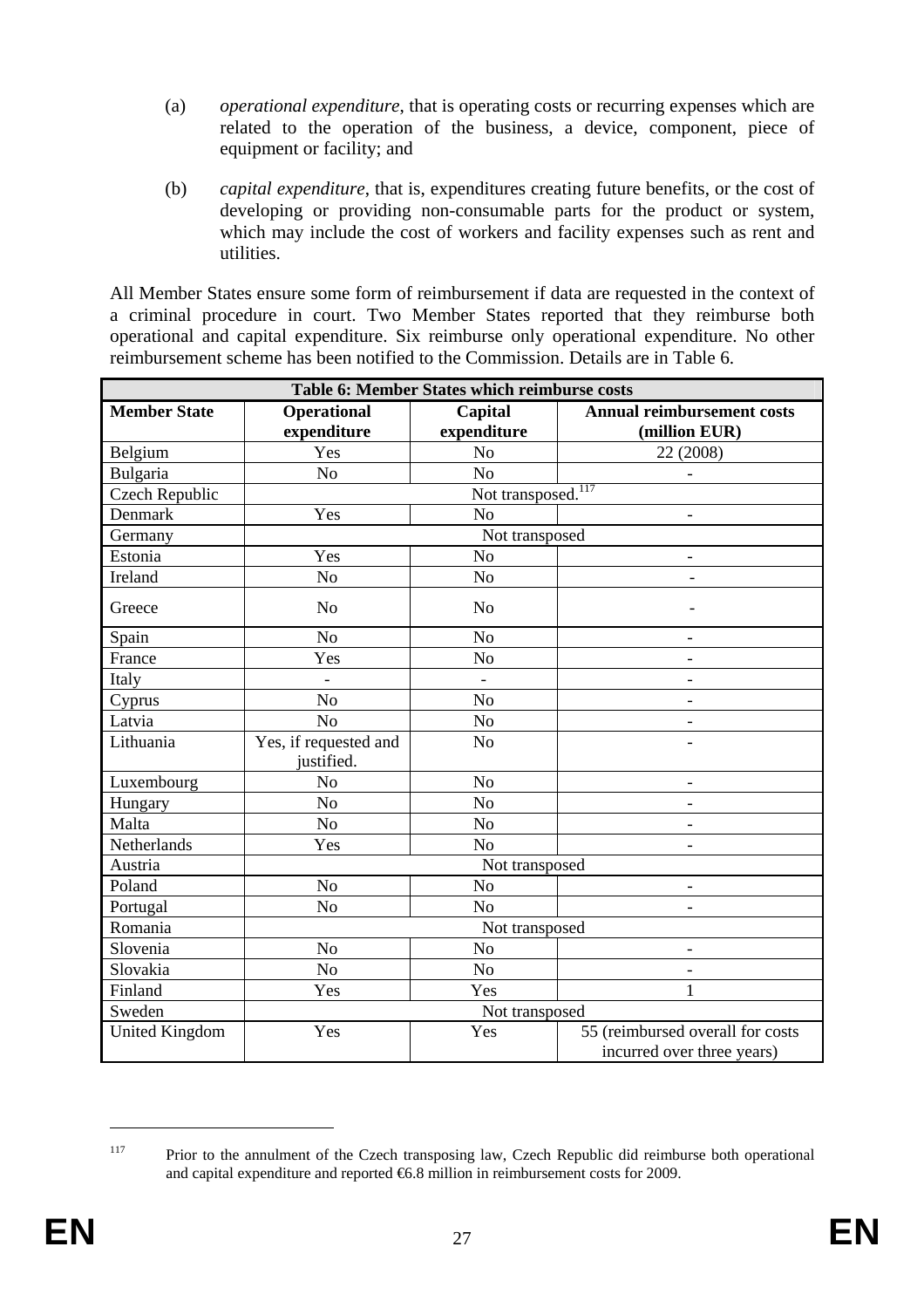It can be concluded from the above that the Directive has not fully achieved its aim of establishing a level playing field for operators in the EU. The Commission will consider options for minimising obstacles to the functioning of the internal market by ensuring that operators are consistently reimbursed for the costs they incur for complying with the data retention requirements, with particular attention to small- and medium-sized operators.

## **7. IMPLICATIONS OF DATA RETENTION FOR FUNDAMENTAL RIGHTS**

## **7.1. The fundamental rights to privacy and the protection of personal data**

Data retention constitutes a limitation of the right to private life and the protection of personal data which are fundamental rights in the  $E\overline{U}^{118}$ . Such a limitation must be, according to Article 52(1) of the Charter for Fundamental Rights, 'provided for by law and respect the essence of those rights, subject to the principle of proportionality', and justified as necessary and meeting the objectives of general interest recognised by the EU Union or the need to protect the rights and freedoms of others. In practice, this means that any limitation must $1^{19}$ :

- (a) be formulated in a clear and predictable manner;
- (b) be necessary to achieve an objective of general interest or to protect the rights and freedoms of others;
- (c) be proportionate to the desired aim; and
- (d) preserve the essence of the fundamental rights concerned.

Article 8(2) of the European Convention of Human Rights also recognises that interference by a public authority with a person's right to privacy may be justified as necessary in the interest of national security, public safety or the prevention of crime.<sup>120</sup> Article 15(1) of the e-Privacy Directive and the recitals to the Data Retention Directive reiterate these principles underpinning the EU's approach to data retention.

Subsequent case law of the European Court of Justice and the European Court of Human Rights has developed the conditions which any limitation on the right to privacy must satisfy. These judgments are of relevance for whether the Directive should be amended, particularly in terms of the conditions for access and use of retained data.

## *Any limits on the right to privacy must be precise and enable foreseeability*

In the case of Österreichischer Rundfunk, the European Court of Justice held that any interference in law with the right to privacy must be 'formulated with sufficient precision to

<sup>118</sup> Article 7 and Article 8 of the Charter of Fundamental Rights of the European Union (OJ C 83, 30.3.2010, p. 389) guarantees everyone's right to the "protection of personal data concerning him or her." Article 16 of the Treaty on the Functioning of the European Union (OJ C 83, 30.3.2010, p. 1) also enshrines everyone's right to the "protection of personal data concerning them."

<sup>&</sup>lt;sup>119</sup> See the Commission's Fundamental Rights Check-List for all legislative proposals in Commission Communication COM (2010) 573/4, 'Strategy for the effective implementation of the Charter of Fundamental Rights by the European Union'.<br>
120 Article 8, Convention for the Protection of Human Rights and Fundamental Freedoms (ETS No 5),

Council of Europe, 4.11.1950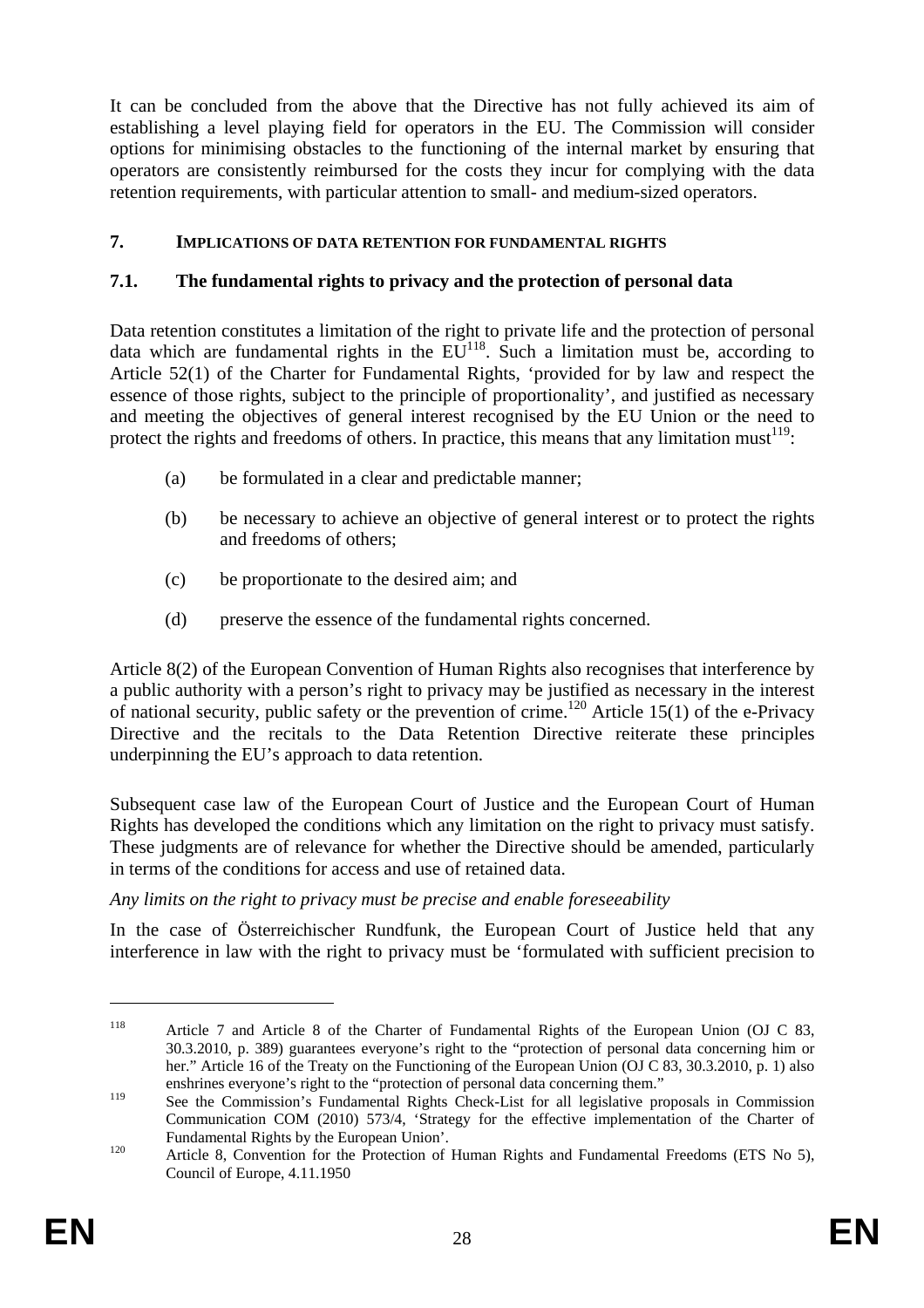enable the citizen to adjust his conduct accordingly… [so as to comply with] the requirement of foreseeability.'

## *Any limits on right to privacy must be necessary with minimum safeguards*

In the case of Copland v. the United Kingdom*,* which concerned the monitoring by the state of a person's telephone calls, email correspondence and internet usage, the European Court of Human Rights held that such a restriction on the right to privacy could only be considered necessary if based on relevant domestic legislation<sup>121</sup>. In S. and Marper v. the United Kingdom, which concerned the retention of DNA profiles or fingerprints of any person acquitted of crime or whose proceedings are dropped prior to any conviction, the Court held that such a restriction on the right to privacy could only be justified if it answered a pressing social need, if it was proportionate to the aim pursued and if the reasons put forward by the public authority to justify it were relevant and sufficient<sup>122</sup>. The core principles of data protection required the retention of data to be proportionate in relation to the purpose of collection, and the period of storage to be limited.<sup>123</sup> For telephone tapping, secret surveillance and covert intelligence-gathering 'it [was] essential… to have clear, detailed rules governing the scope and application of measures, as well as minimum safeguards concerning, *inter alia*, duration, storage, usage, access of third parties, procedures for preserving the integrity and confidentiality of data and procedures for its destruction, thus providing sufficient guarantees against the risk of abuse and arbitrariness.'

## *Any limits on the right to privacy must be proportionate to the general interest*

The European Court of Justice similarly, in its ruling on the Schecke & Eifert case concerning the publication of all recipients of agricultural subsidies on the internet<sup>124</sup>, found that it did not appear that the EU legislature had taken appropriate steps to strike a balance between respecting the essence of the right to privacy and the general interest (transparency) as recognised by the EU. In particular the Court found that the lawmakers had not taken into consideration other methods which would have been consistent with the objective whilst causing less interference with the right of recipients of subsidies to respect for their private life and protection of their personal data. Consequently, the Court held, the lawmakers had exceeded the limits of proportionality, as 'limitations in relation to the protection of personal data must apply only insofar as is strictly necessary.'

## **7.2. Criticisms of the principle of data retention**

A number of civil society organisations wrote to the Commission arguing that data retention is, in principle, an unjustified and unnecessary restriction of individuals' right to privacy. They consider the non-consensual 'blanket and indiscriminate' retention of individuals' telecommunications traffic, location and subscriber data to be an unlawful restriction of fundamental rights. Following a case brought before the courts in one Member State (Ireland) by a civil rights group, the question of the legality of the Directive is expected to be referred

<sup>121</sup> Copland v. the United Kingdom, European Court of Human Rights judgment, Strasbourg, 3.4.2007, p. 9<br>122 Marper v the United Kingdom, European Court of Human Rights judgment, Strasbourg, 4.12.2008, p.

<sup>31 31&</sup>lt;br>123 Marper, p. 30.<br>124 C-92/09 Volker and Markus Schecke GbR v. Land Hessen and C-93/09 Eifert v. Land Hessen and Bundesanstalt für Landwirtschaft und Ernährung, 9.11.10.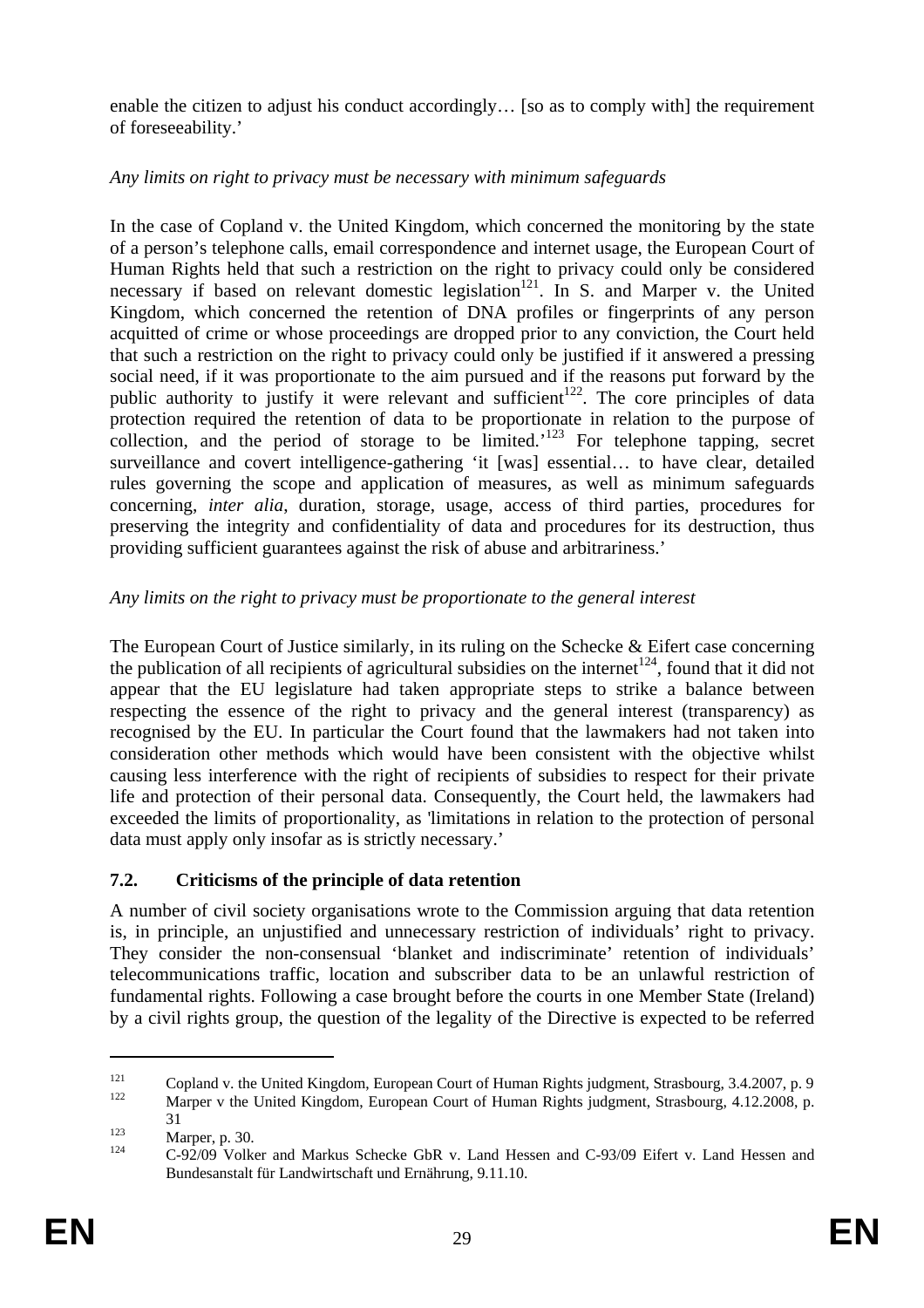to the European Court of Justice<sup>125</sup>. Also the European Data Protection Supervisor expressed doubts about the necessity of the measure.

## **7.3. Calls for stronger data security and data protection rules**

The Article 29 Working Party's report on the second enforcement action argued that risks of breaches of confidentiality of communications and freedom of expression were inherent in the storage of any traffic data. It criticised certain aspects of national implementation, notably data logging, periods of retention, the type of data retained and data security measures. The Working Party reported cases in which details of the *content* of internet-related communications, outside the scope of the Directive, were retained, including destination IP addresses and URLs of websites, the header of emails and the list of recipients in the 'cc' bar. It therefore called for a clarification that the categories are exhaustive, and that no additional data retention obligations should be imposed on operators.

The European Data Protection Supervisor has asserted that the Directive 'has failed to harmonise national legislation' and that the use of retained data is not strictly limited to combating serious crime<sup>126</sup>. He has stated that an EU instrument containing rules on obligatory data retention should, in the event the necessity is demonstrated, also contain rules on law enforcement access and further use. He has called on the EU to adopt a comprehensive legislative framework which not only places obligations on operators to retain data, but also regulates how Member States use the data for law enforcement purposes, so as to create 'legal certainty for citizens'.

Data protection authorities in general have argued that data retention in itself implies a risk of potential breaches of privacy, which the Directive does not address at an EU level, instead requiring Member States to ensure national data protection rules are observed. Whilst there are no concrete examples of serious breaches of privacy, the risk of data security breaches will remain, and may grow with developments in technology and trends in forms of communications, irrespective of whether data are stored for commercial or security purposes, inside or outside the EU, unless further safeguards are put in place.

## **8. CONCLUSIONS AND RECOMMENDATIONS**

This report has highlighted a number of benefits of and areas for improvement in the current data retention regime in the EU. The EU adopted the Directive at a time of heightened alert of imminent terrorist attacks. The impact assessment that the Commission intends to conduct provides an opportunity to assess the data retention in the EU against the tests of necessity and proportionality, with regard to and in the interests of internal security, the smooth functioning of the internal market and reinforcing respect for privacy and the fundamental right to protection of personal data. The Commission's proposal for revising the data retention framework should build on the following conclusions and recommendations.

<sup>&</sup>lt;sup>125</sup> On 5 May 2010 the Irish High Court granted Digital Rights Ireland Limited the motion for a reference to the European Court of Justice under Article 267 of the Treaty on the Functioning of the European Union.<br>
126 Speech by Peter Hustinx at the conference 'Taking on the Data Retention Directive', 3 December 2010.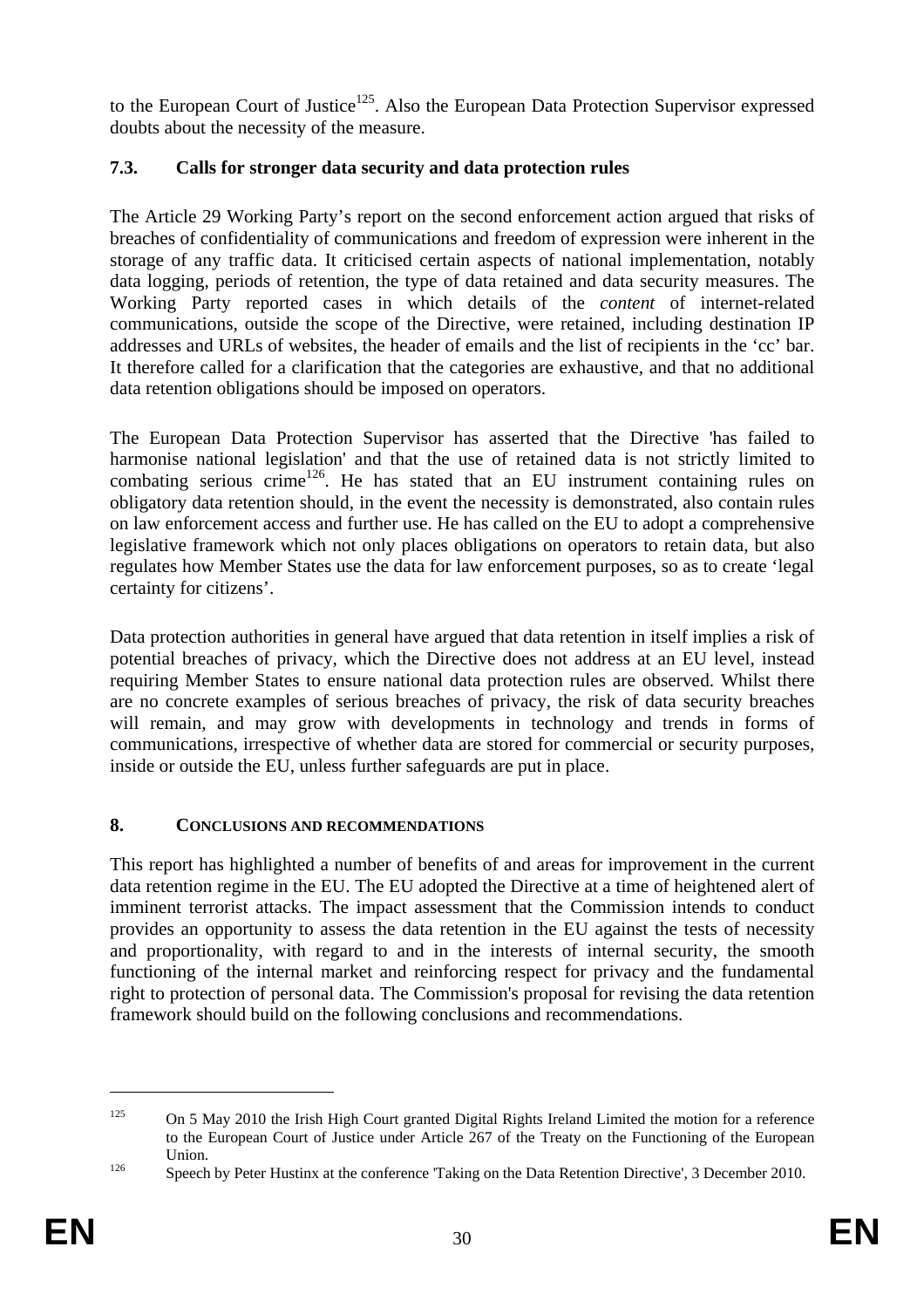## **8.1. The EU should support and regulate data retention as a security measure**

Most Member States take the view that EU rules on data retention remain necessary as a tool for law enforcement, the protection of victims and the criminal justice systems. The evidence, in the form of statistics and examples, provided by Member States is limited in some respects but nevertheless attests to the very important role of retained data for criminal investigation. These data provide valuable leads and evidence in the prevention and prosecution of crime and ensuring criminal justice. Their use has resulted in convictions for criminal offences which, without data retention, might never have been solved. It has also resulted in acquittals of innocent persons. Harmonised rules in this area should ensure that data retention is an effective tool in combating crime, that industry has legal certainty in a smoothly functioning internal market, and that the high levels of respect for privacy and the protection of personal data are applied consistently throughout the EU.

## **8.2. Transposition has been uneven**

Transposing legislation is in force in 22 Member States. The considerable leeway left to Member States to adopt data retention measures under Article 15(1) of the e-Privacy Directive renders assessment of the Data Retention Directive highly problematic. There are considerable differences between transposing legislation in the areas of purpose limitation, access to data, periods of retention, data protection and data security and statistics. Three Member States have been in breach of the Directive since their transposing legislation was annulled by their respective constitutional courts. Two further Member States have yet to transpose. The Commission will continue to work with all Member States to help ensure effective implementation of the Directive. It will also continue in its role of enforcing EU law, ultimately using infringement proceedings if required.

#### **8.3. The Directive has not fully harmonised the approach to data retention and has not created a level-playing field for operators**

The Directive has ensured that data retention now takes place in most Member States. The Directive does not in itself guarantee that retained data are being stored, retrieved and used in full compliance with the right to privacy and protection of personal data. The responsibility for ensuring these rights are upheld lies with Member States. The Directive only sought partial harmonisation of approaches to data retention; therefore it is unsurprising that there is no common approach, whether in terms of specific provisions of the Directive, such as purpose limitation or retention periods, or in terms of aspects outside scope, such as cost reimbursement. However, beyond the degree of variation explicitly provided for by the Directive, differences in national application of data retention have presented considerable difficulties for operators.

## **8.4. Operators should be consistently reimbursed for the costs they incur**

There continues to be a lack of legal certainty for industry. The obligation to retain and retrieve data represents a substantial cost to operators, especially smaller operators, and operators are affected and reimbursed to different degrees in some Member States compared with others, although there is no evidence that telecommunications sector overall has been adversely affected as a result of the Directive. The Commission will consider ways of providing consistent reimbursement for operators.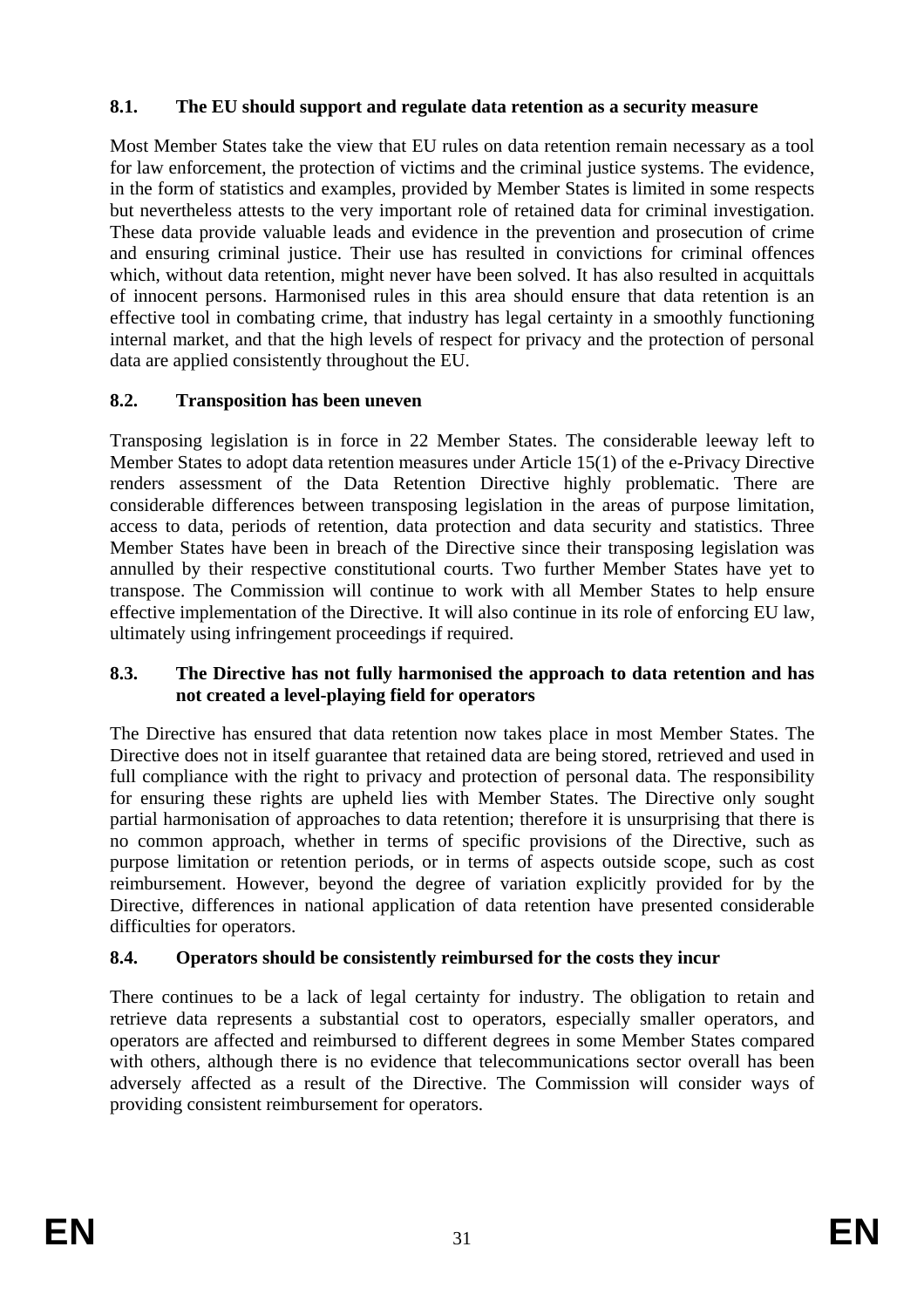#### **8.5. Ensuring proportionality in the end-to-end process of storage, retrieval and use**

The Commission will ensure that any future data retention proposal respects the principle of proportionality and is appropriate for attaining the objective of combating serious crime and terrorism and does not go beyond what is necessary to achieve it. It will recognise that any exemptions or limitations in relation to the protection of personal data should only apply insofar as they are necessary. It will assess thoroughly the implications for the effectiveness and efficiency of the criminal justice system and of law enforcement, for privacy and for costs to public administration and operators, of more stringent regulation of storage, access to and use of traffic data. The following areas in particular should be examined in the impact assessment:

- consistency in limitation of the purpose of data retention and types of crime for which retained data may be accessed and used;
- more harmonisation of, and possibly shortening, the periods of mandatory data retention;
- ensuring independent supervision of requests for access and of the overall data retention and access regime applied in all Member States;
- limiting the authorities authorised to access the data;
- reducing the data categories to be retained;
- guidance on technical and organisational security measures for access to data including handover procedures;
- guidance on use of data including the prevention of data mining; and
- developing feasible metrics and reporting procedures to facilitate comparisons of application and evaluation of a future instrument.

The Commission will also consider whether and if so how an EU approach to data preservation might complement data retention.

With reference to the fundamental rights 'check-list' and the approach to information management in the area of freedom, security and justice<sup>127</sup>, the Commission will consider each of these areas according to the principles of proportionality and the requirement of foreseeability. It will also ensure consistency with the ongoing review of the EU data protection framework $128$ .

#### **8.6. Next steps**

In the light of this evaluation, the Commission will propose a revision of the current data retention framework. It will devise a number of options in consultation with law enforcement,

<sup>&</sup>lt;sup>127</sup> See above reference to communication on implementation of the Charter of Fundamental Rights; 'Overview of information management in the area of freedom, security and justice', COM(2010)385, 20.07.2010<br>COM (2010) 609, 4.11.2010.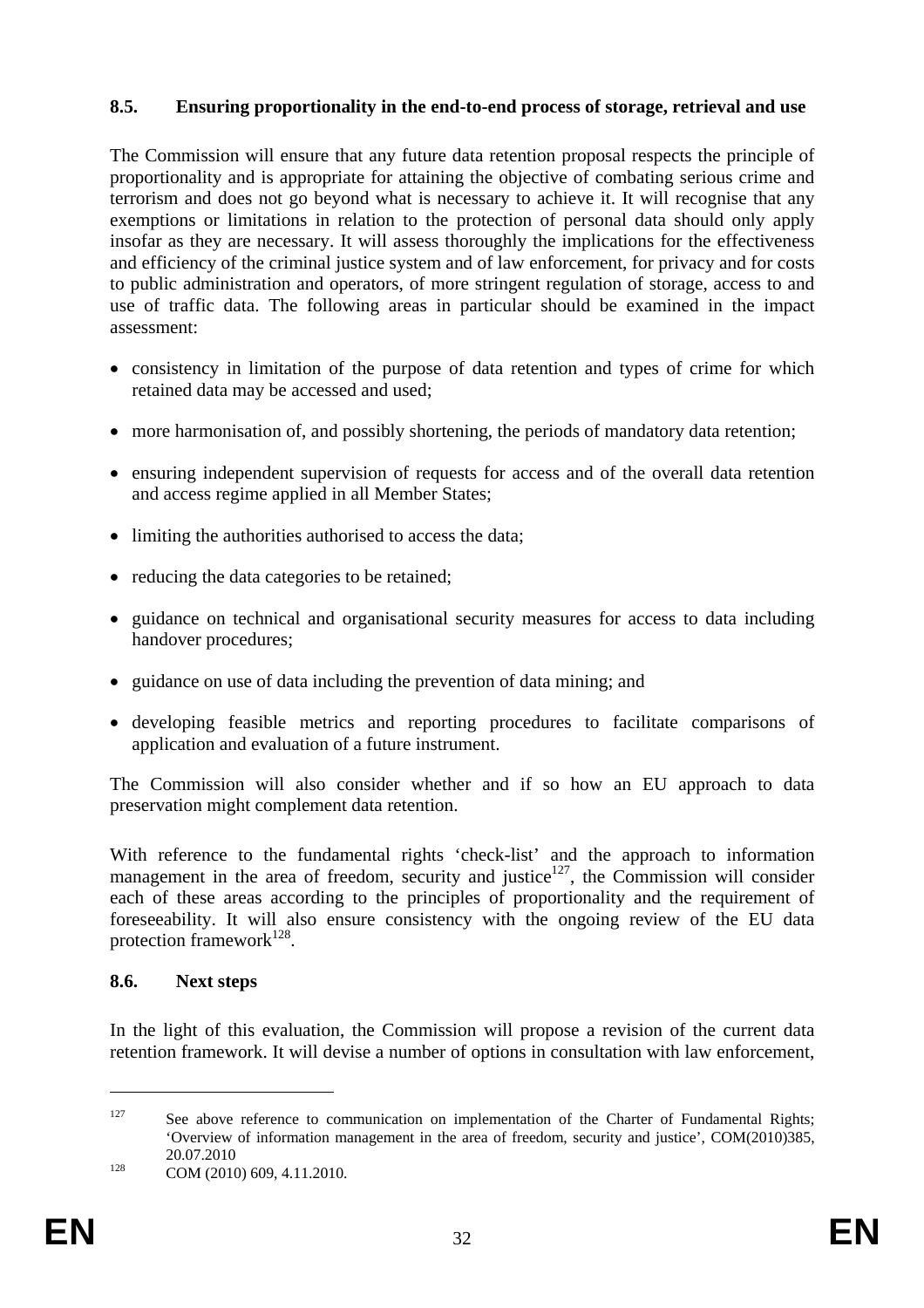the judiciary, industry and consumer groups, data protection authorities and civil society organisations. It will research further public perceptions of data retention and its impact on behaviour. These findings will feed into an impact assessment of the identified policy options which will provide the basis for the Commission's proposal.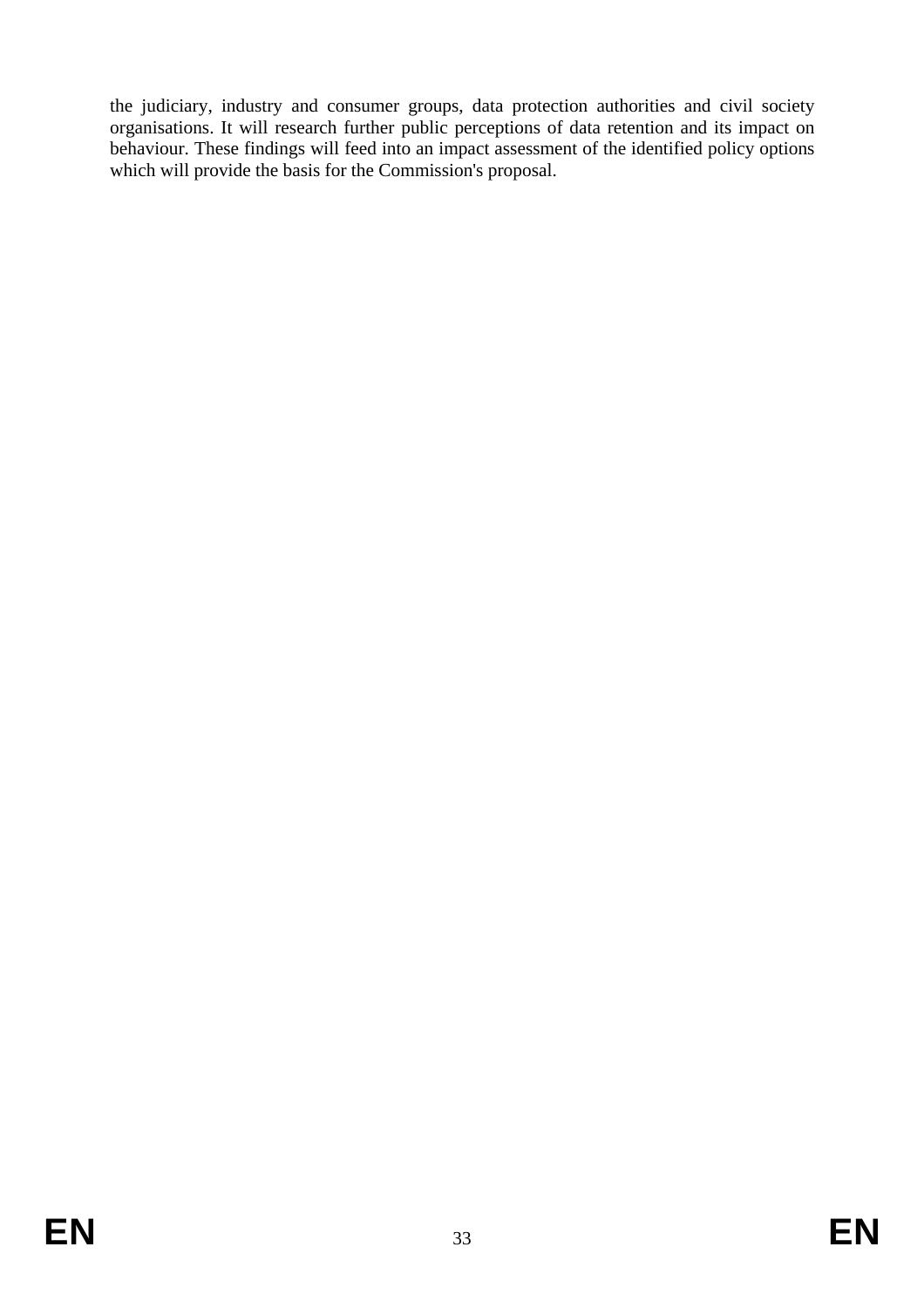### **Annex: Additional statistics on the retention of traffic data**

Notes for Annex:

1. Age of data means time elapsed between the date on which the data were retained and the date on which the competent authority requested the transmission of the data.

2. Internet-related data means data concerning internet access, internet e-mail and internet telephony.

3. Statistics for Czech Republic, Latvia and Poland subject to caveat (see Section 5.1).

|                        | Table 7: Requests for retained traffic data by age in 2008 |                |                  |                |                              |                  |                  |                          |              |
|------------------------|------------------------------------------------------------|----------------|------------------|----------------|------------------------------|------------------|------------------|--------------------------|--------------|
| Age of data requested  | $0 - 3$                                                    | $3 - 6$        | $6-9$            | $9 - 12$       | $12 - 15$                    | $15 - 18$        | 18-21            | 21-24                    | <b>Total</b> |
| (months)/ Member State |                                                            |                |                  |                |                              |                  |                  |                          |              |
| Belgium                |                                                            |                |                  |                | None provided                |                  |                  |                          |              |
| Bulgaria               |                                                            |                |                  |                | None provided                |                  |                  |                          |              |
| Czech Republic         | 102691                                                     | 18440          | 10110            | 319            | $\Omega$                     | $\theta$         | $\boldsymbol{0}$ | $\Omega$                 | 131560       |
| Denmark                | 2669                                                       | 672            | 185              | 37             | 23                           | $\overline{2}$   | 7                | $\overline{\mathcal{L}}$ | 3599         |
| Germany                | 9363                                                       | 2336           | 985              | $\mathbf{0}$   | $\boldsymbol{0}$             | $\boldsymbol{0}$ | $\boldsymbol{0}$ | $\boldsymbol{0}$         | 12684        |
| Estonia                | 2773                                                       | 733            | 157              | 827            | $\overline{0}$               | $\overline{0}$   | $\overline{0}$   | $\mathbf{0}$             | 4490         |
| Ireland                | 8981                                                       | 2016           | 936              | 1855           | 90                           | 85               | 78               | 54                       | 14095        |
| Greece                 |                                                            |                |                  |                | No breakdown by age provided |                  |                  |                          | 584          |
| Spain                  | 22629                                                      | 15868          | 10298            | 4783           | $\boldsymbol{0}$             | $\theta$         | $\overline{0}$   | $\boldsymbol{0}$         | 53578        |
| France                 |                                                            |                |                  |                | No breakdown by age provided |                  |                  |                          | 503437       |
| Italy                  |                                                            |                |                  |                | None provided                |                  |                  |                          |              |
| Cyprus                 | 30                                                         | $\overline{4}$ | $\boldsymbol{0}$ | $\overline{0}$ | $\Omega$                     | $\Omega$         | $\boldsymbol{0}$ | $\boldsymbol{0}$         | 34           |
| Latvia                 | 10539                                                      | 2739           | 1368             | 1211           | 597                          | 438              | $\boldsymbol{0}$ | $\theta$                 | 16892        |
| Lithuania              | 55735                                                      | 23817          | 5251             | 512            | $\Omega$                     | $\Omega$         | $\overline{0}$   | $\overline{0}$           | 85315        |
| Luxembourg             |                                                            |                |                  |                | None provided                |                  |                  |                          |              |
| Hungary                |                                                            |                |                  |                | None provided                |                  |                  |                          |              |
| Malta                  | 810                                                        | 59             | $\Omega$         | $\overline{0}$ | $\Omega$                     | $\Omega$         | $\overline{0}$   | $\Omega$                 | 869          |
| Netherlands            |                                                            |                |                  |                | No breakdown by age provided |                  |                  |                          | 85000        |
| Austria                |                                                            |                |                  |                | No breakdown by age provided |                  |                  |                          | 3093         |
| Poland                 |                                                            |                |                  |                | None provided                |                  |                  |                          |              |
| Portugal               |                                                            |                |                  |                | None provided                |                  |                  |                          |              |
| Romania                |                                                            |                |                  |                | None provided                |                  |                  |                          |              |
| Slovenia               |                                                            |                |                  |                | No breakdown by age provided |                  |                  |                          | 2821         |
| Slovakia               |                                                            |                |                  |                | None provided                |                  |                  |                          |              |
| Finland                | 9134                                                       | 1144           | 448              | 214            |                              |                  | 268              |                          | 4008         |
| Sweden                 |                                                            |                |                  |                | None provided                |                  |                  |                          |              |
| <b>United Kingdom</b>  | 315350                                                     | 88339          | 34665            | 19398          | 6385                         | 2973             | 1536             | 1576                     | 470222       |
| <b>Total</b>           | 533504                                                     | 156167         | 64403            | 29156          | 7095*                        | 3230*            | 1353*            | 1366*                    | 1392281      |

#### **Statistics submitted by Member States for 2008**

\* Excluding Finland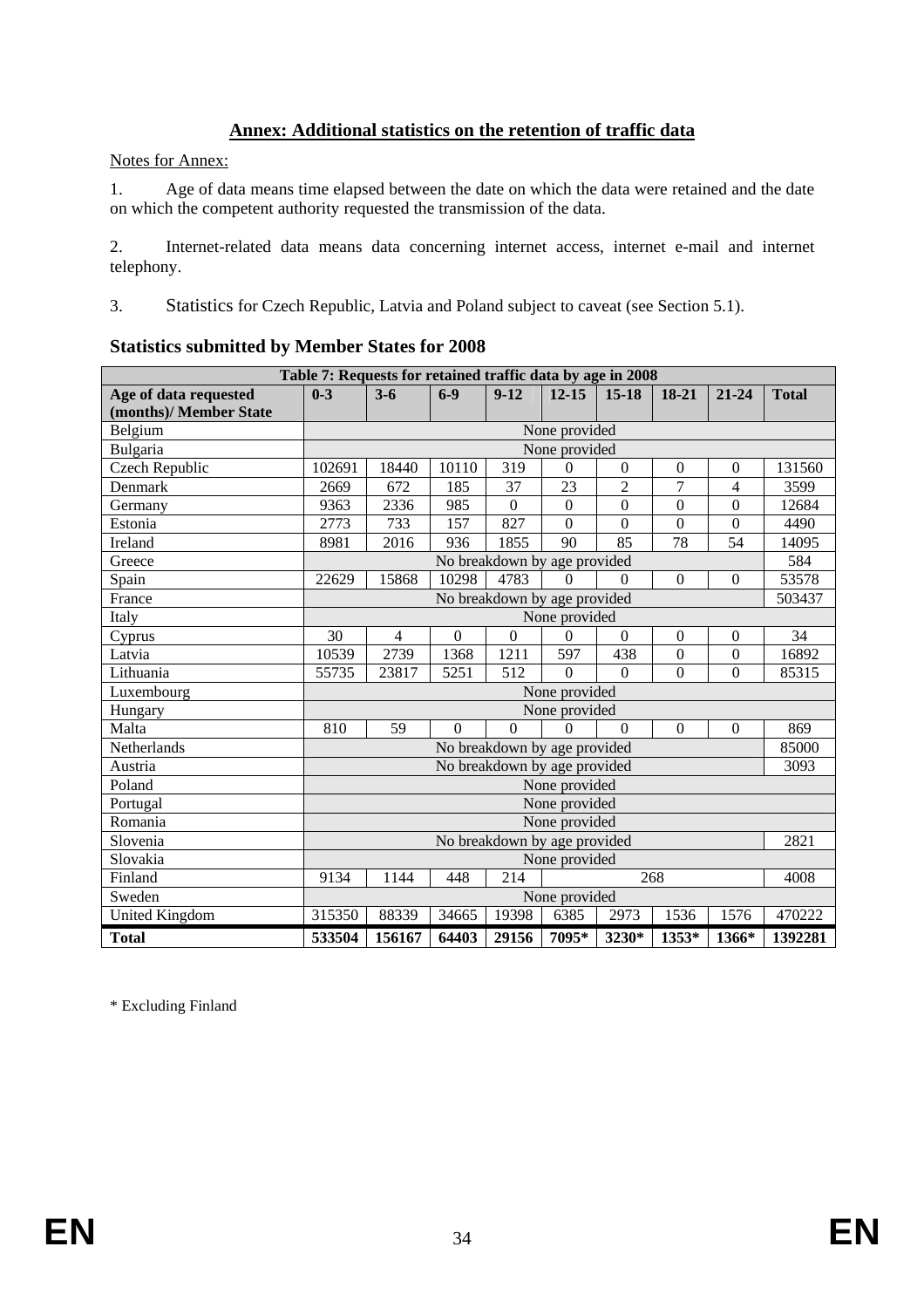|                                      | Table 8: Requests for retained traffic data by type of data in 2008<br>(in brackets number of cases where requests for data could not be met - if provided) |                                              |                  |               |  |  |  |  |  |
|--------------------------------------|-------------------------------------------------------------------------------------------------------------------------------------------------------------|----------------------------------------------|------------------|---------------|--|--|--|--|--|
| Type of data/<br><b>Member State</b> | <b>Fixed network telephony</b>                                                                                                                              | <b>Mobile telephony</b>                      | Internet-related | <b>Total</b>  |  |  |  |  |  |
| Belgium                              |                                                                                                                                                             | None provided                                |                  |               |  |  |  |  |  |
| Bulgaria                             |                                                                                                                                                             | None provided                                |                  |               |  |  |  |  |  |
| Czech Republic                       | 4983 (131)                                                                                                                                                  | 125040 (2276)                                | 1537 (83)        | 131560 (2490) |  |  |  |  |  |
| Denmark                              | 192(0)                                                                                                                                                      | 3273(5)                                      | 134(0)           | 3599 (5)      |  |  |  |  |  |
| Germany                              |                                                                                                                                                             | No breakdown by data type provided           |                  | 12684 (931)   |  |  |  |  |  |
| Estonia                              | 4114 (1519)                                                                                                                                                 | 376(7)                                       | None provided    | 4490 (1526)   |  |  |  |  |  |
| Ireland                              | 5317 (16)                                                                                                                                                   | 5873 (48)                                    | 2905 (33)        | 14095 (97)    |  |  |  |  |  |
| Greece                               |                                                                                                                                                             | No breakdown by data type provided           |                  | 584           |  |  |  |  |  |
| Spain                                | 4448(0)                                                                                                                                                     | 40013(0)                                     | 9117(0)          | 53578 (0)     |  |  |  |  |  |
| France                               |                                                                                                                                                             | No breakdown by data type provided<br>503437 |                  |               |  |  |  |  |  |
| Italy                                | None provided                                                                                                                                               |                                              |                  |               |  |  |  |  |  |
| Cyprus                               | 3(0)                                                                                                                                                        | 31(5)                                        | 34(5)            |               |  |  |  |  |  |
| Latvia                               | 1602 (90)                                                                                                                                                   | 14238 (530)                                  | 16892 (696)      |               |  |  |  |  |  |
| Lithuania                            | 765 (72)                                                                                                                                                    | 84550 (5657)                                 | None provided    | 85315 (5729)  |  |  |  |  |  |
| Luxembourg                           |                                                                                                                                                             | None provided                                |                  |               |  |  |  |  |  |
| Hungary                              |                                                                                                                                                             | None provided                                |                  |               |  |  |  |  |  |
| Malta                                | 29(0)                                                                                                                                                       | 748 (120)                                    | 92(13)           | 869 (133)     |  |  |  |  |  |
| Netherlands                          |                                                                                                                                                             | No breakdown by data type provided           |                  | 85000         |  |  |  |  |  |
| Austria                              |                                                                                                                                                             | No breakdown by data type provided           |                  | 3093          |  |  |  |  |  |
| Poland                               |                                                                                                                                                             | None provided                                |                  |               |  |  |  |  |  |
| Portugal                             |                                                                                                                                                             | None provided                                |                  |               |  |  |  |  |  |
| Romania                              |                                                                                                                                                             | None provided                                |                  |               |  |  |  |  |  |
| Slovenia                             |                                                                                                                                                             | No breakdown by data type provided           |                  | 2821          |  |  |  |  |  |
| Slovakia                             |                                                                                                                                                             | None provided                                |                  |               |  |  |  |  |  |
| Finland                              |                                                                                                                                                             | No breakdown by data type provided           |                  | 4008          |  |  |  |  |  |
| Sweden                               |                                                                                                                                                             | None provided                                |                  |               |  |  |  |  |  |
| <b>United Kingdom</b>                | 90747(0)                                                                                                                                                    | 329421 (0)                                   | 50054(0)         | 470222 (0)    |  |  |  |  |  |
| Total                                |                                                                                                                                                             |                                              |                  | 1392281       |  |  |  |  |  |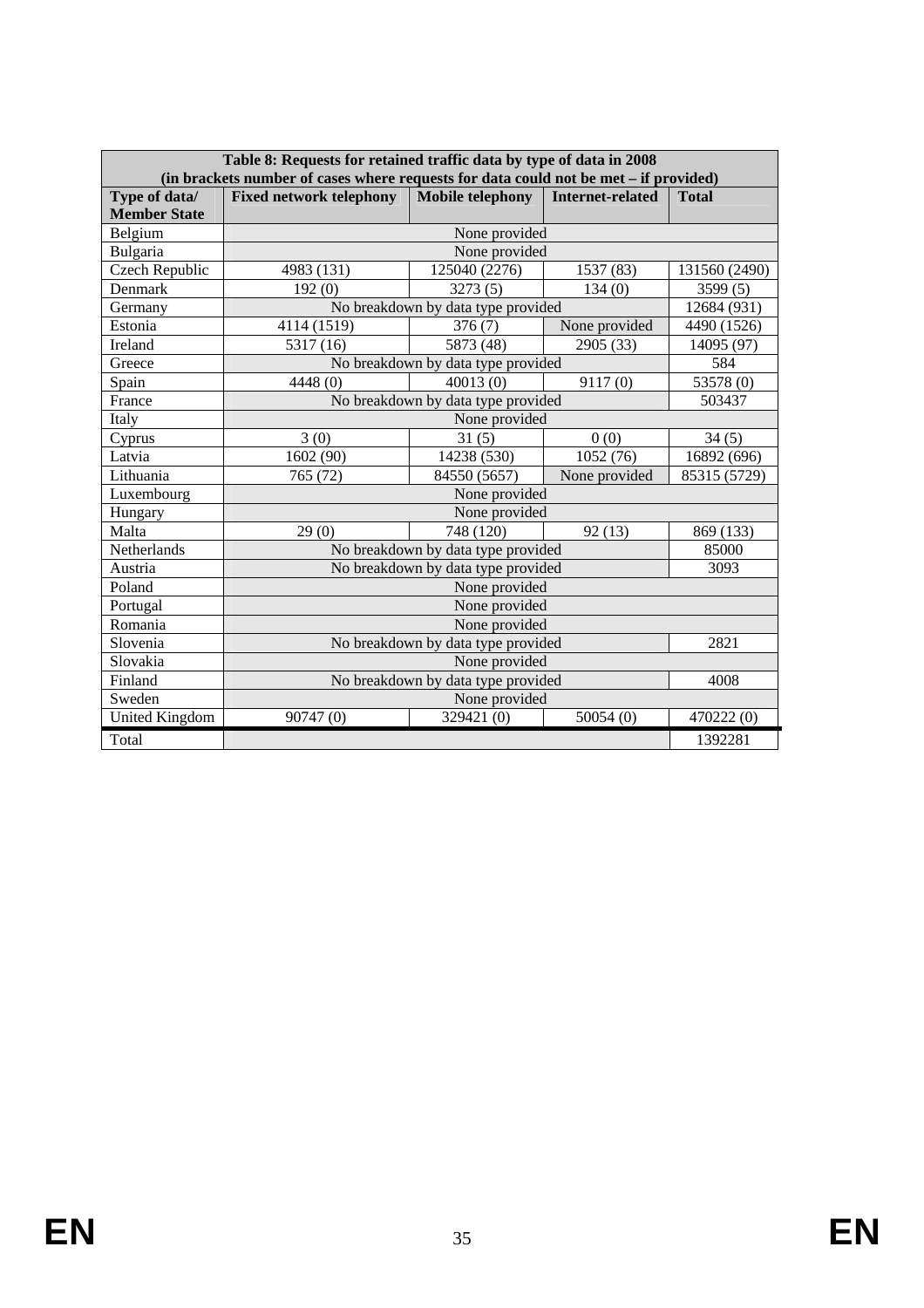| Table 9: Requests for retained <i>fixed network telephony</i> traffic data which were transmitted, by age, in 2008 |                                                                                                       |              |          |                |                 |          |                  |                  |              |
|--------------------------------------------------------------------------------------------------------------------|-------------------------------------------------------------------------------------------------------|--------------|----------|----------------|-----------------|----------|------------------|------------------|--------------|
| Age of data requested                                                                                              | $0 - 3$                                                                                               | $3 - 6$      | $6-9$    | $9-12$         | $12 -$          | $15 -$   | $18-$            | $21 -$           | <b>Total</b> |
| (months)/ Member State                                                                                             |                                                                                                       |              |          |                | 15              | 18       | 21               | 24               |              |
| Belgium                                                                                                            |                                                                                                       |              |          |                | None provided   |          |                  |                  |              |
| Bulgaria                                                                                                           |                                                                                                       |              |          |                | None provided   |          |                  |                  |              |
| <b>Czech Republic</b>                                                                                              | 3669                                                                                                  | 916          | 143      | 124            | $\Omega$        | $\theta$ | $\boldsymbol{0}$ | $\boldsymbol{0}$ | 4852         |
| Denmark                                                                                                            | 133                                                                                                   | 28           | 31       | $\overline{0}$ | $\overline{0}$  | $\Omega$ | $\overline{0}$   | $\overline{0}$   | 192          |
| Germany                                                                                                            |                                                                                                       |              |          |                | None provided   |          |                  |                  |              |
| Estonia                                                                                                            | 1876                                                                                                  | 161          | 74       | 484            | $\Omega$        | $\theta$ | $\theta$         | $\boldsymbol{0}$ | 2595         |
| Ireland                                                                                                            | 4118                                                                                                  | 712          | 197      | 182            | $\overline{32}$ | 21       | 23               | 16               | 5301         |
| Greece                                                                                                             | None provided                                                                                         |              |          |                |                 |          |                  |                  |              |
| Spain                                                                                                              | 1948                                                                                                  | 1431         | 741      | 328            | $\Omega$        | $\theta$ | $\boldsymbol{0}$ | $\mathbf{0}$     | 4448         |
| France                                                                                                             |                                                                                                       |              |          |                | None provided   |          |                  |                  |              |
| Italy                                                                                                              | None provided                                                                                         |              |          |                |                 |          |                  |                  |              |
| Cyprus                                                                                                             | 3<br>$\overline{0}$<br>$\overline{0}$<br>$\Omega$<br>$\Omega$<br>$\mathbf{0}$<br>$\Omega$<br>$\Omega$ |              |          |                |                 |          |                  | $\overline{3}$   |              |
| Latvia                                                                                                             | 213<br>167<br>193<br>137<br>$\overline{0}$<br>$\mathbf{0}$<br>104<br>698                              |              |          |                |                 |          |                  | 1512             |              |
| Lithuania                                                                                                          | 251                                                                                                   | 442          | $\Omega$ | $\Omega$       | $\Omega$        | $\theta$ | $\overline{0}$   | $\Omega$         | 693          |
| Luxembourg                                                                                                         |                                                                                                       |              |          |                | None provided   |          |                  |                  |              |
| Hungary                                                                                                            |                                                                                                       |              |          |                | None provided   |          |                  |                  |              |
| Malta                                                                                                              | 28                                                                                                    | $\mathbf{1}$ | $\Omega$ | $\Omega$       | $\Omega$        | $\Omega$ | $\Omega$         | $\mathbf{0}$     | 29           |
| Netherlands                                                                                                        |                                                                                                       |              |          |                | None provided   |          |                  |                  |              |
| Austria                                                                                                            |                                                                                                       |              |          |                | None provided   |          |                  |                  |              |
| Poland                                                                                                             |                                                                                                       |              |          |                | None provided   |          |                  |                  |              |
| Portugal                                                                                                           |                                                                                                       |              |          |                | None provided   |          |                  |                  |              |
| Romania                                                                                                            |                                                                                                       |              |          |                | None provided   |          |                  |                  |              |
| Slovenia                                                                                                           |                                                                                                       |              |          |                | None provided   |          |                  |                  |              |
| Slovakia                                                                                                           |                                                                                                       |              |          |                | None provided   |          |                  |                  |              |
| Finland                                                                                                            |                                                                                                       |              |          |                | None provided   |          |                  |                  |              |
| Sweden                                                                                                             |                                                                                                       |              |          |                | None provided   |          |                  |                  |              |
| <b>United Kingdom</b>                                                                                              | 54805                                                                                                 | 27052        | 5340     | 753            | 1135            | 437      | 1050             | 175              | 90747        |
| <b>Total</b>                                                                                                       | 67529                                                                                                 | 30956        | 6693     | 2064           | 1271            | 595      | 1073             | 191              | 110372       |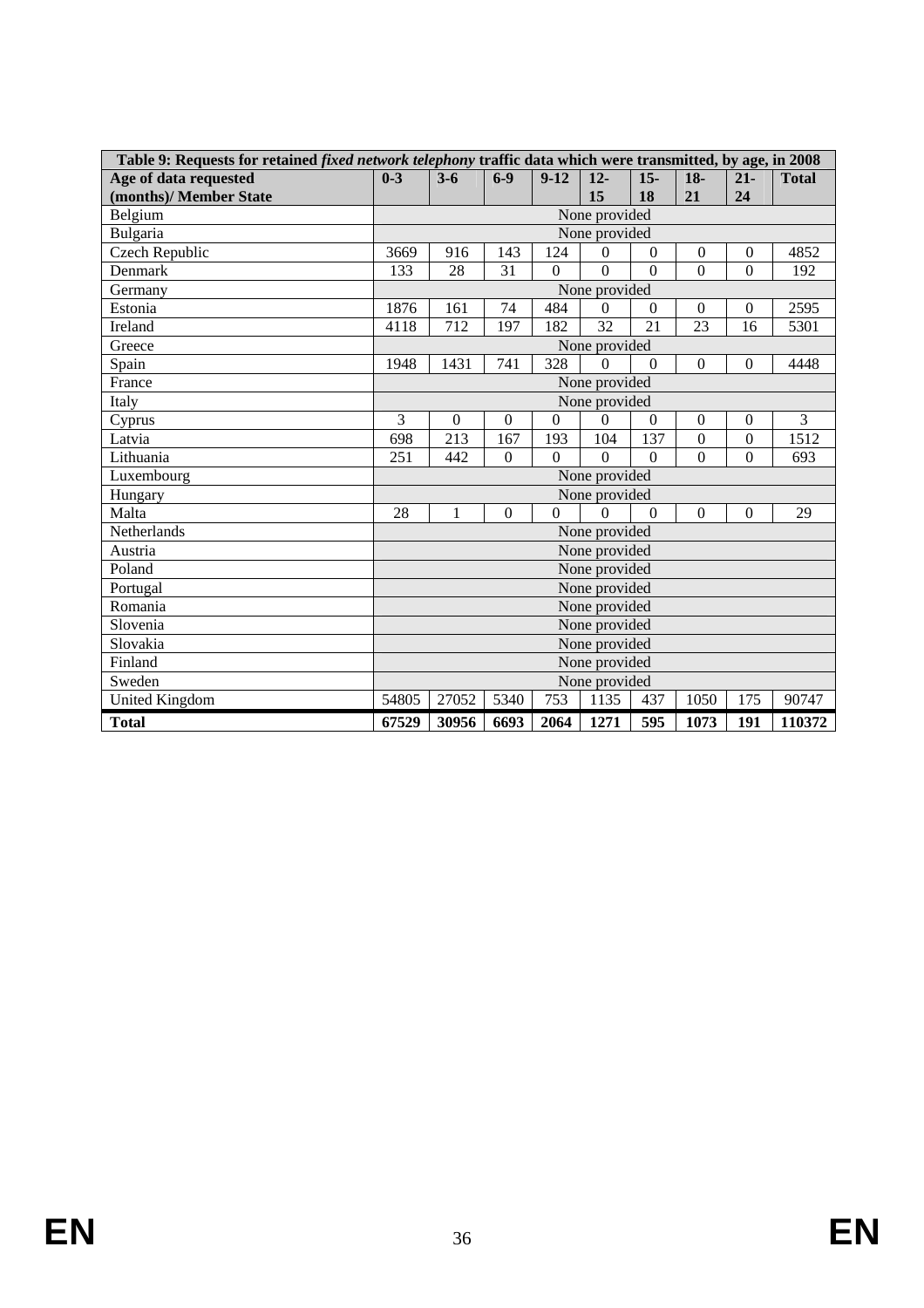| Table 10: Requests for retained <i>mobile telephony</i> traffic data which were transmitted, by age, in 2008 |                                                                               |               |                |                 |                |                  |                  |                  |              |
|--------------------------------------------------------------------------------------------------------------|-------------------------------------------------------------------------------|---------------|----------------|-----------------|----------------|------------------|------------------|------------------|--------------|
| Age of data requested                                                                                        | $0 - 3$                                                                       | $3 - 6$       | $6-9$          | $9-12$          | $12 -$         | $15-$            | $18-$            | $21 -$           | <b>Total</b> |
| (months)/ Member State                                                                                       |                                                                               |               |                |                 | 15             | 18               | 21               | 24               |              |
| Belgium                                                                                                      |                                                                               |               |                |                 | None provided  |                  |                  |                  |              |
| Bulgaria                                                                                                     |                                                                               |               |                |                 | None provided  |                  |                  |                  |              |
| <b>Czech Republic</b>                                                                                        | 98232                                                                         | 17013         | 7518           |                 | $\theta$       | $\boldsymbol{0}$ | $\boldsymbol{0}$ | $\boldsymbol{0}$ | 122764       |
| Denmark                                                                                                      | 2433                                                                          | 628           | 143            | $\overline{33}$ | 20             | $\mathbf{1}$     | $\overline{7}$   | $\overline{3}$   | 3268         |
| Germany                                                                                                      |                                                                               | None provided |                |                 |                |                  |                  |                  |              |
| Estonia                                                                                                      | 248                                                                           | 58            | 35             | 28              | $\overline{0}$ | $\overline{0}$   | $\theta$         | $\boldsymbol{0}$ | 369          |
| <b>Ireland</b>                                                                                               | 4326                                                                          | 820           | 230            | 240             | 57             | $\overline{63}$  | $\overline{52}$  | 37               | 5825         |
| Greece                                                                                                       |                                                                               |               |                | None provided   |                |                  |                  |                  |              |
| Spain                                                                                                        | 17403                                                                         | 12114         | 7444           | 3052            | $\mathbf{0}$   | $\mathbf{0}$     | $\Omega$         | $\overline{0}$   | 40013        |
| France                                                                                                       |                                                                               |               |                |                 | None provided  |                  |                  |                  |              |
| Italy                                                                                                        |                                                                               |               |                |                 | None provided  |                  |                  |                  |              |
| Cyprus                                                                                                       | 23                                                                            | 3             | $\overline{0}$ | $\overline{0}$  | $\mathbf{0}$   | $\overline{0}$   | $\overline{0}$   | $\overline{0}$   | 26           |
| Latvia                                                                                                       | 2298<br>257<br>$\overline{0}$<br>$\overline{0}$<br>8928<br>1085<br>746<br>394 |               |                |                 |                |                  | 13708            |                  |              |
| Lithuania                                                                                                    | 55484                                                                         | 23375         | 14             | 20              | $\Omega$       | $\Omega$         | $\Omega$         | $\overline{0}$   | 78893        |
| Luxembourg                                                                                                   |                                                                               |               |                |                 | None provided  |                  |                  |                  |              |
| Hungary                                                                                                      |                                                                               |               |                |                 | None provided  |                  |                  |                  |              |
| Malta                                                                                                        | 575                                                                           | 53            | $\overline{0}$ | $\theta$        | $\Omega$       | $\Omega$         | $\Omega$         | $\overline{0}$   | 628          |
| Netherlands                                                                                                  |                                                                               |               |                |                 | None provided  |                  |                  |                  |              |
| Austria                                                                                                      |                                                                               |               |                |                 | None provided  |                  |                  |                  |              |
| Poland                                                                                                       |                                                                               |               |                |                 | None provided  |                  |                  |                  |              |
| Portugal                                                                                                     |                                                                               |               |                |                 | None provided  |                  |                  |                  |              |
| Romania                                                                                                      |                                                                               |               |                |                 | None provided  |                  |                  |                  |              |
| Slovenia                                                                                                     |                                                                               |               |                |                 | None provided  |                  |                  |                  |              |
| Slovakia                                                                                                     |                                                                               |               |                |                 | None provided  |                  |                  |                  |              |
| Finland                                                                                                      |                                                                               |               |                |                 | None provided  |                  |                  |                  |              |
| Sweden                                                                                                       |                                                                               |               |                |                 | None provided  |                  |                  |                  |              |
| <b>United Kingdom</b>                                                                                        | 229375                                                                        | 52241         | 26228          | 16040           | 3333           | 521              | 339              | 1344             | 329421       |
| <b>Total</b>                                                                                                 | 417027                                                                        | 108603        | 42697          | 20160           | 3804           | 842              | 398              | 1384             | 594915       |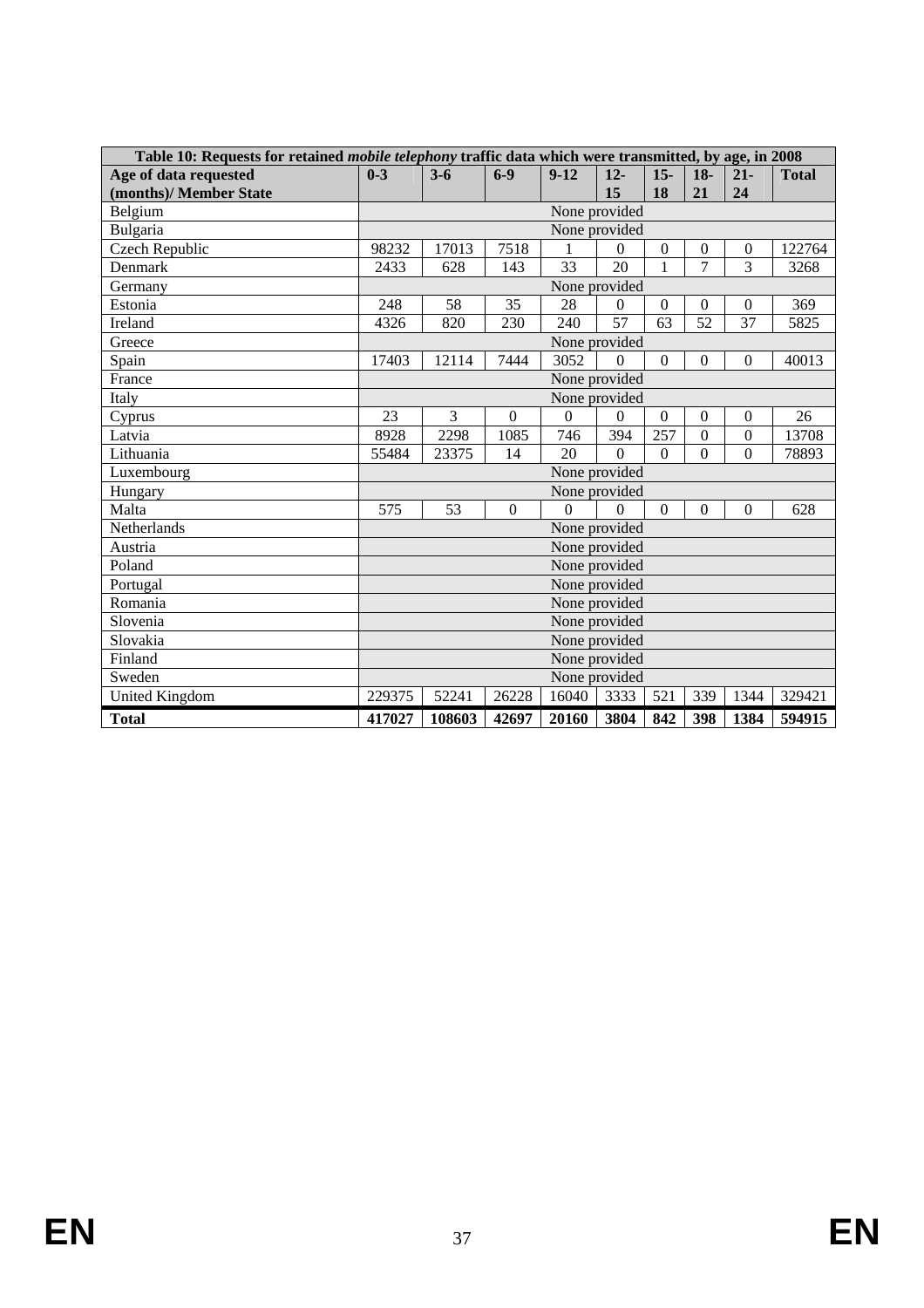| Table 11: Requests for retained <i>internet-related</i> traffic data which were transmitted, by age, in 2008 |                |                |                  |                |               |                |                  |                  |                  |
|--------------------------------------------------------------------------------------------------------------|----------------|----------------|------------------|----------------|---------------|----------------|------------------|------------------|------------------|
| Age of data requested                                                                                        | $0 - 3$        | $3 - 6$        | $6-9$            | $9-12$         | $12 - 15$     | $15 - 18$      | 18-21            | $21 - 24$        | <b>Total</b>     |
| (months)/ Member State                                                                                       |                |                |                  |                |               |                |                  |                  |                  |
| Belgium                                                                                                      |                |                |                  |                | None provided |                |                  |                  |                  |
| Bulgaria                                                                                                     |                |                |                  |                | None provided |                |                  |                  |                  |
| Czech Republic                                                                                               | 737            | 412            | 137              | 168            | $\theta$      | $\mathbf{0}$   | $\boldsymbol{0}$ | $\boldsymbol{0}$ | 1454             |
| Denmark                                                                                                      | 102            | 14             | 11               | $\mathfrak{D}$ | 3             | 1              | $\Omega$         | 1                | 134              |
| Germany                                                                                                      | None provided  |                |                  |                |               |                |                  |                  |                  |
| Estonia                                                                                                      |                |                |                  |                | None provided |                |                  |                  |                  |
| Ireland                                                                                                      | 492            | 460            | 498              | 1422           | $\Omega$      | $\overline{0}$ | $\overline{0}$   | $\overline{0}$   | 2872             |
| Greece                                                                                                       |                |                |                  |                | None provided |                |                  |                  |                  |
| Spain                                                                                                        | 3278           | 2323           | 2113             | 1403           | $\mathbf{0}$  | $\overline{0}$ | $\Omega$         | $\Omega$         | 9117             |
| France                                                                                                       | None provided  |                |                  |                |               |                |                  |                  |                  |
| Italy                                                                                                        |                |                |                  |                | None provided |                |                  |                  |                  |
| Cyprus                                                                                                       | $\overline{0}$ | $\overline{0}$ | $\boldsymbol{0}$ | $\overline{0}$ | 0             | $\Omega$       | $\overline{0}$   | $\boldsymbol{0}$ | $\boldsymbol{0}$ |
| Latvia                                                                                                       | 424            | 150            | 75               | 219            | 74            | 34             | $\Omega$         | $\overline{0}$   | 976              |
| Lithuania                                                                                                    |                |                |                  |                | None provided |                |                  |                  |                  |
| Luxembourg                                                                                                   |                |                |                  |                | None provided |                |                  |                  |                  |
| Hungary                                                                                                      |                |                |                  |                | None provided |                |                  |                  |                  |
| Malta                                                                                                        | 76             | 3              | $\mathbf{0}$     | $\Omega$       | $\Omega$      | $\Omega$       | $\overline{0}$   | $\mathbf{0}$     | 79               |
| Netherlands                                                                                                  |                |                |                  |                | None provided |                |                  |                  |                  |
| Austria                                                                                                      |                |                |                  |                | None provided |                |                  |                  |                  |
| Poland                                                                                                       |                |                |                  |                | None provided |                |                  |                  |                  |
| Portugal                                                                                                     |                |                |                  |                | None provided |                |                  |                  |                  |
| Romania                                                                                                      |                |                |                  |                | None provided |                |                  |                  |                  |
| Slovenia                                                                                                     |                |                |                  |                | None provided |                |                  |                  |                  |
| Slovakia                                                                                                     |                |                |                  |                | None provided |                |                  |                  |                  |
| Finland                                                                                                      |                |                |                  |                | None provided |                |                  |                  |                  |
| Sweden                                                                                                       |                |                |                  |                | None provided |                |                  |                  |                  |
| <b>United Kingdom</b>                                                                                        | 31170          | 9046           | 3097             | 2605           | 1917          | 2015           | 147              | 57               | 50054            |
| <b>Total</b>                                                                                                 | 36279          | 12408          | 5931             | 5819           | 1994          | 2050           | 147              | 58               | 64686            |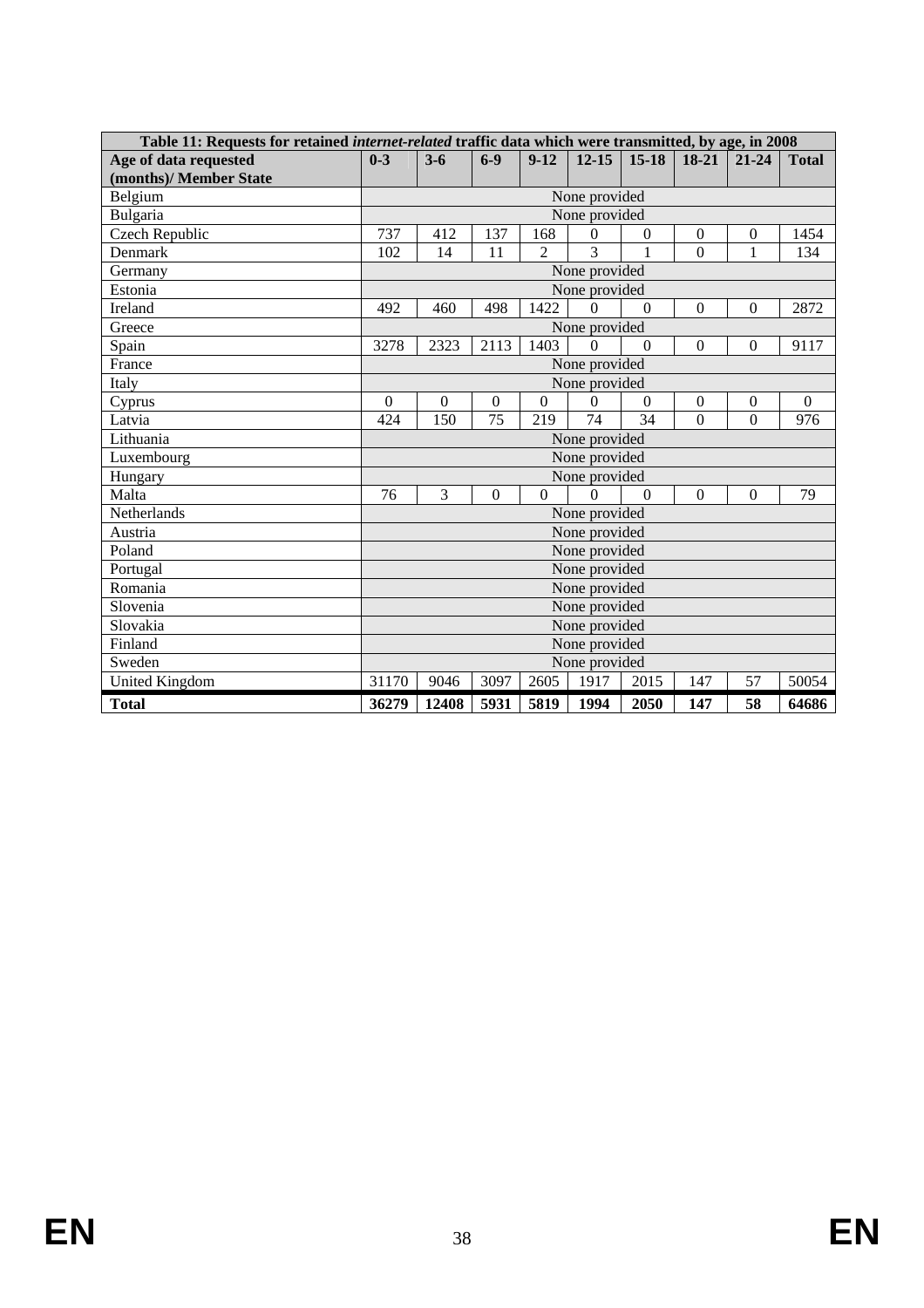|                        |         | Table 12: Requests for retained data by age in 2009 |                              |          |                |                  |                  |                  |              |
|------------------------|---------|-----------------------------------------------------|------------------------------|----------|----------------|------------------|------------------|------------------|--------------|
| Age of data requested  | $0 - 3$ | $3 - 6$                                             | $6-9$                        | $9-12$   | $12 - 15$      | $15 - 18$        | 18-21            | $21 - 24$        | <b>Total</b> |
| (months)/ Member State |         |                                                     |                              |          |                |                  |                  |                  |              |
| Belgium                |         |                                                     |                              |          | None provided  |                  |                  |                  |              |
| Bulgaria               |         |                                                     |                              |          | None provided  |                  |                  |                  |              |
| Czech Republic         | 210975  | 56623                                               | 11620                        | 1053     | $\Omega$       | $\Omega$         | $\Omega$         | $\mathbf{0}$     | 280271       |
| Denmark                | 2980    | 685                                                 | 179                          | 104      | 54             | 38               | 12               | 14               | 4066         |
| Germany                |         |                                                     |                              |          | Not provided   |                  |                  |                  |              |
| Estonia                | 4299    | 1836                                                | 1210                         | 1065     | $\Omega$       | $\boldsymbol{0}$ | $\boldsymbol{0}$ | $\boldsymbol{0}$ | 8410         |
| Ireland                | 8117    | 1652                                                | 805                          | 297      | 168            | 134              | 69               | 41               | 11283        |
| Greece                 |         |                                                     |                              |          | None provided  |                  |                  |                  |              |
| Spain                  | 29775   | 19346                                               | 13999                        | 6970     | $\Omega$       | $\Omega$         | $\Omega$         | $\boldsymbol{0}$ | 70090        |
| France                 |         |                                                     | No breakdown by age provided |          |                |                  |                  |                  | 514813       |
| Italy                  |         | None provided                                       |                              |          |                |                  |                  |                  |              |
| Cyprus                 | 31      | 8                                                   | 1                            | $\Omega$ | $\Omega$       | $\boldsymbol{0}$ | $\boldsymbol{0}$ | $\boldsymbol{0}$ | 40           |
| Latvia                 | 20758   | 2414                                                | 1088                         | 796      | 565            | 475              | $\boldsymbol{0}$ | $\boldsymbol{0}$ | 26096        |
| Lithuania              | 30247   | 35456                                               | 5886                         | 884      | $\Omega$       | $\overline{0}$   | $\overline{0}$   | $\overline{0}$   | 72473        |
| Luxembourg             |         |                                                     |                              |          | None provided  |                  |                  |                  |              |
| Hungary                |         |                                                     |                              |          | None provided  |                  |                  |                  |              |
| Malta                  | 3336    | 362                                                 | 151                          | 174      | $\overline{0}$ | $\mathbf{0}$     | $\Omega$         | $\Omega$         | 4023         |
| Netherlands            |         |                                                     |                              |          | None provided  |                  |                  |                  |              |
| Austria                |         |                                                     |                              |          | None provided  |                  |                  |                  |              |
| Portugal               |         |                                                     |                              |          | None provided  |                  |                  |                  |              |
| Romania                |         |                                                     |                              |          | None provided  |                  |                  |                  |              |
| Poland                 | 642327  | 178306                                              | 75525                        | 52526    | 27098          | 23924            | 13984            | 34628            | 1048318      |
| Slovenia               |         |                                                     | No breakdown by age provided |          |                |                  |                  |                  | 1918         |
| Slovakia               |         |                                                     | No breakdown by age provided |          |                |                  |                  |                  | 5214         |
| Finland                | 2000    | 1310                                                | 532                          | 152      | 76             | $\theta$         | $\boldsymbol{0}$ | $\boldsymbol{0}$ | 4070         |
| Sweden                 |         |                                                     |                              |          | None provided  |                  |                  |                  |              |
| <b>United Kingdom</b>  |         |                                                     |                              |          | None provided  |                  |                  |                  |              |
| <b>Total</b>           | 954845  | 297998                                              | 110996                       | 64021    |                | 27961 24571      | 14065            | 34683            | 2051085      |

# **Statistics submitted by Member States for 2009**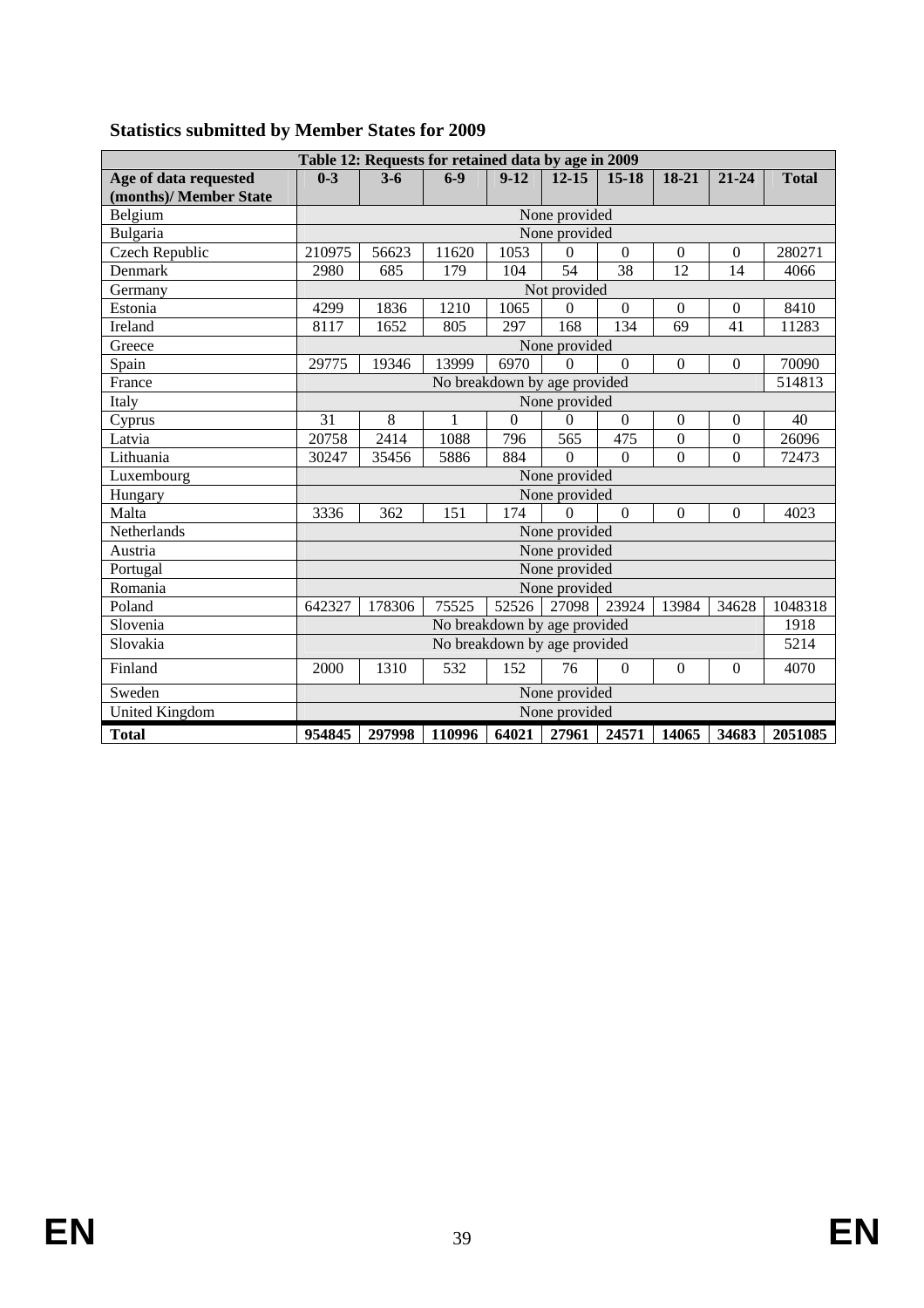|                     | Table 13: Requests for retained data by type of data in 2009<br>(in brackets number of cases where requests for data could not be met - if provided) |                                    |                         |                   |  |  |  |  |  |  |
|---------------------|------------------------------------------------------------------------------------------------------------------------------------------------------|------------------------------------|-------------------------|-------------------|--|--|--|--|--|--|
| Type of data/       | <b>Fixed network telephony</b>                                                                                                                       | <b>Mobile telephony</b>            | <b>Internet-related</b> | <b>Total</b>      |  |  |  |  |  |  |
| <b>Member State</b> |                                                                                                                                                      |                                    |                         |                   |  |  |  |  |  |  |
| Belgium             |                                                                                                                                                      |                                    |                         |                   |  |  |  |  |  |  |
| Bulgaria            |                                                                                                                                                      | None provided                      |                         |                   |  |  |  |  |  |  |
| Czech Republic      | 13843 (934)                                                                                                                                          | 256074 (9141)                      | 10354 (371)             | 280271 (10446)    |  |  |  |  |  |  |
| Denmark             | 133(0)                                                                                                                                               | 3771 (10)                          | 162(1)                  | 4066(11)          |  |  |  |  |  |  |
| Germany             |                                                                                                                                                      | None provided                      |                         |                   |  |  |  |  |  |  |
| Estonia             | 6422 (2279)                                                                                                                                          | 902(21)                            | 1086 (468)              | 8410 (2768)       |  |  |  |  |  |  |
| Ireland             | 4542 (16)                                                                                                                                            | 5239 (20)                          | 1502 (56)               | 11283 (92)        |  |  |  |  |  |  |
| Greece              |                                                                                                                                                      | None provided                      |                         |                   |  |  |  |  |  |  |
| Spain               | 5055(0)                                                                                                                                              | 56133(0)                           | 8902 (0)<br>70090(0)    |                   |  |  |  |  |  |  |
| France              |                                                                                                                                                      | No breakdown by data type provided |                         | 514813            |  |  |  |  |  |  |
| Italy               |                                                                                                                                                      | None provided                      |                         |                   |  |  |  |  |  |  |
| Cyprus              | 0(0)                                                                                                                                                 | 23(3)                              | 14(0)                   | 40(3)             |  |  |  |  |  |  |
| Latvia              | 1672 (218)                                                                                                                                           | 22796 (102)                        | 1628 (240)              | 26096 (560)       |  |  |  |  |  |  |
| Lithuania           | 1321(0)                                                                                                                                              | 51573 (6237)                       | 19579 (343)             | 72473 (6580)      |  |  |  |  |  |  |
| Luxembourg          |                                                                                                                                                      |                                    |                         |                   |  |  |  |  |  |  |
| Hungary             |                                                                                                                                                      | None provided                      |                         |                   |  |  |  |  |  |  |
| Malta               | 156(10)                                                                                                                                              | 3693 (882)                         | 174(10)                 | 4023 (902)        |  |  |  |  |  |  |
| Netherlands         |                                                                                                                                                      | None provided                      |                         |                   |  |  |  |  |  |  |
| Austria             |                                                                                                                                                      | None provided                      |                         |                   |  |  |  |  |  |  |
| Poland              |                                                                                                                                                      | No breakdown by data type provided |                         | 1048318           |  |  |  |  |  |  |
| Portugal            |                                                                                                                                                      | None provided                      |                         |                   |  |  |  |  |  |  |
| Romania             |                                                                                                                                                      | None provided                      |                         |                   |  |  |  |  |  |  |
| Slovenia            |                                                                                                                                                      | No breakdown by data type provided |                         | 1918 (48)         |  |  |  |  |  |  |
| Slovakia            |                                                                                                                                                      | No breakdown by data type provided |                         | 5214 (157)        |  |  |  |  |  |  |
| Finland             |                                                                                                                                                      | No breakdown by data type provided |                         | 4070              |  |  |  |  |  |  |
| Sweden              |                                                                                                                                                      | None provided                      |                         |                   |  |  |  |  |  |  |
| United Kingdom      |                                                                                                                                                      | None provided                      |                         |                   |  |  |  |  |  |  |
| Total               |                                                                                                                                                      |                                    |                         | 2051082 (1069885) |  |  |  |  |  |  |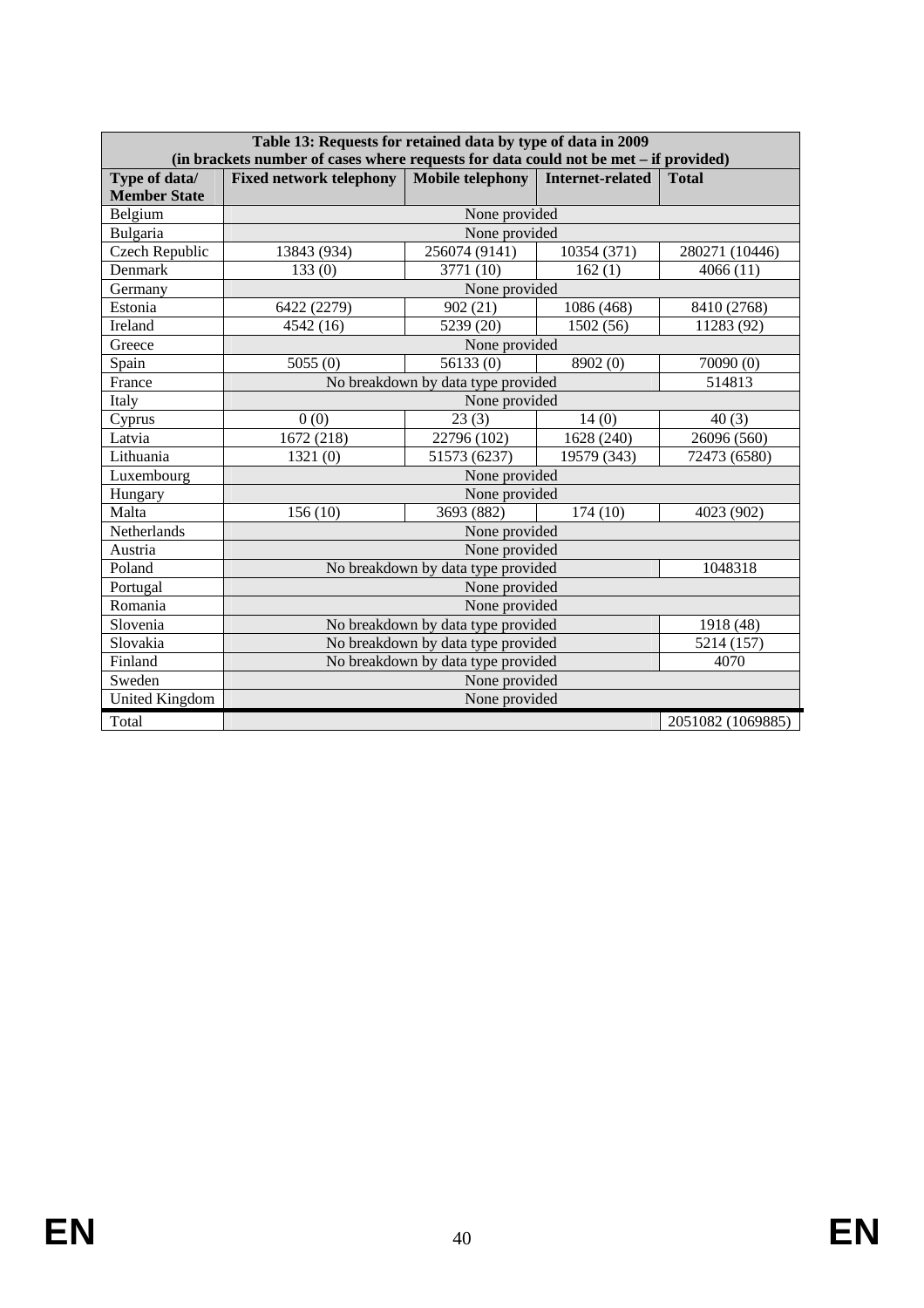| Table 14: Requests for retained <i>fixed network telephony</i> data which were transmitted, by age, in 2009 |                                                                                                                                        |         |                |                |               |                  |                  |                  |              |
|-------------------------------------------------------------------------------------------------------------|----------------------------------------------------------------------------------------------------------------------------------------|---------|----------------|----------------|---------------|------------------|------------------|------------------|--------------|
| Age of data requested                                                                                       | $0 - 3$                                                                                                                                | $3 - 6$ | $6 - 9$        | $9-12$         | $12-$         | $15-$            | $18-$            | $21 -$           | <b>Total</b> |
| (months)/ Member State                                                                                      |                                                                                                                                        |         |                |                | 15            | 18               | 21               | 24               |              |
| Belgium                                                                                                     |                                                                                                                                        |         |                |                | None provided |                  |                  |                  |              |
| Bulgaria                                                                                                    |                                                                                                                                        |         |                |                | None provided |                  |                  |                  |              |
| <b>Czech Republic</b>                                                                                       | 9919                                                                                                                                   | 2907    | 47             | 36             | $\Omega$      | $\Omega$         | $\mathbf{0}$     | $\mathbf{0}$     | 12909        |
| Denmark                                                                                                     | 105                                                                                                                                    | 19      | $\overline{7}$ | $\overline{2}$ | $\Omega$      | $\Omega$         | $\overline{0}$   | $\Omega$         | 133          |
| Germany                                                                                                     |                                                                                                                                        |         |                |                | None provided |                  |                  |                  |              |
| Estonia                                                                                                     | 2254                                                                                                                                   | 866     | 599            | 424            | $\Omega$      | $\boldsymbol{0}$ | $\boldsymbol{0}$ | $\boldsymbol{0}$ | 4143         |
| Ireland                                                                                                     | 3934                                                                                                                                   | 337     | 69             | 70             | 50            | 39               | 16               | 11               | 4526         |
| Greece                                                                                                      | None provided                                                                                                                          |         |                |                |               |                  |                  |                  |              |
| Spain                                                                                                       | 2371                                                                                                                                   | 1492    | 844            | 348            | $\Omega$      | $\theta$         | $\Omega$         | $\boldsymbol{0}$ | 5055         |
| France                                                                                                      | None provided                                                                                                                          |         |                |                |               |                  |                  |                  |              |
| Italy                                                                                                       | None provided                                                                                                                          |         |                |                |               |                  |                  |                  |              |
| Cyprus                                                                                                      | $\overline{0}$<br>$\overline{0}$<br>$\overline{0}$<br>$\overline{0}$<br>$\overline{0}$<br>$\overline{0}$<br>$\overline{0}$<br>$\Omega$ |         |                |                |               |                  |                  | $\overline{0}$   |              |
| Latvia                                                                                                      | 744                                                                                                                                    | 253     | 157            | 143            | 68            | 89               | $\boldsymbol{0}$ | $\boldsymbol{0}$ | 1454         |
| Lithuania                                                                                                   | 469                                                                                                                                    | 773     | 73             | 6              | $\Omega$      | $\Omega$         | $\Omega$         | $\overline{0}$   | 1321         |
| Luxembourg                                                                                                  |                                                                                                                                        |         |                |                | None provided |                  |                  |                  |              |
| Hungary                                                                                                     |                                                                                                                                        |         |                |                | None provided |                  |                  |                  |              |
| Malta                                                                                                       | 83                                                                                                                                     | 25      | 18             | 20             | $\Omega$      | $\Omega$         | $\overline{0}$   | $\overline{0}$   | 146          |
| Netherlands                                                                                                 |                                                                                                                                        |         |                |                | None provided |                  |                  |                  |              |
| Austria                                                                                                     |                                                                                                                                        |         |                |                | None provided |                  |                  |                  |              |
| Poland                                                                                                      |                                                                                                                                        |         |                |                | None provided |                  |                  |                  |              |
| Portugal                                                                                                    |                                                                                                                                        |         |                |                | None provided |                  |                  |                  |              |
| Romania                                                                                                     |                                                                                                                                        |         |                |                | None provided |                  |                  |                  |              |
| Slovenia                                                                                                    |                                                                                                                                        |         |                |                | None provided |                  |                  |                  |              |
| Slovakia                                                                                                    |                                                                                                                                        |         |                |                | None provided |                  |                  |                  |              |
| Finland                                                                                                     |                                                                                                                                        |         |                |                | None provided |                  |                  |                  |              |
| Sweden                                                                                                      |                                                                                                                                        |         |                |                | None provided |                  |                  |                  |              |
| <b>United Kingdom</b>                                                                                       |                                                                                                                                        |         |                |                | None provided |                  |                  |                  |              |
| <b>Total</b>                                                                                                | 19879                                                                                                                                  | 6672    | 1814           | 1049           | 118           | 128              | 16               | 11               | 29687        |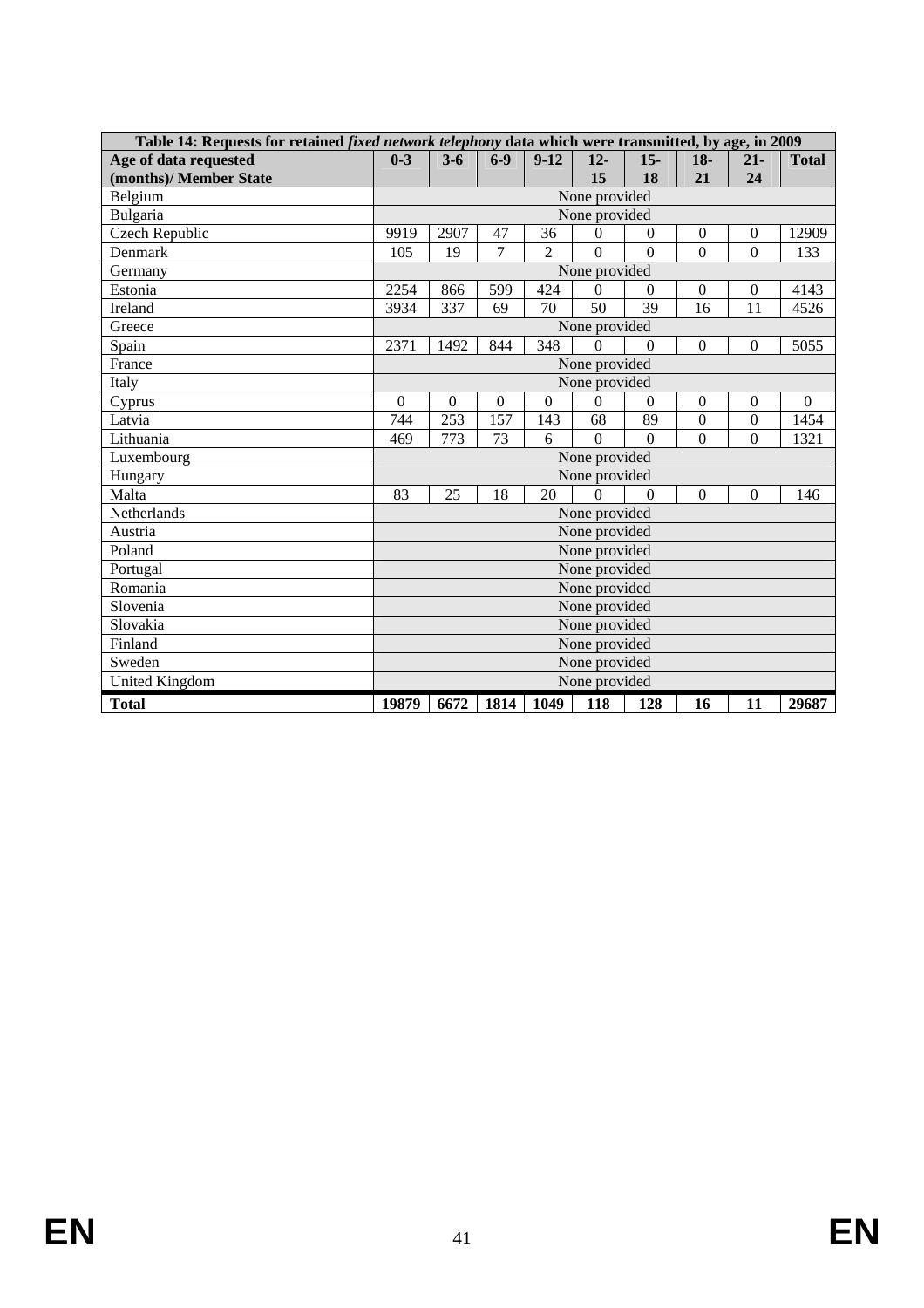| Table 15: Requests for retained <i>mobile telephony</i> data which were transmitted, by age, in 2009 |                                                                                                                    |               |       |                  |                |                  |                  |                  |              |
|------------------------------------------------------------------------------------------------------|--------------------------------------------------------------------------------------------------------------------|---------------|-------|------------------|----------------|------------------|------------------|------------------|--------------|
| Age of data requested                                                                                | $0 - 3$                                                                                                            | $3 - 6$       | $6-9$ | $9-12$           | $12-$          | $15-$            | $18-$            | $21 -$           | <b>Total</b> |
| (months)/ Member State                                                                               |                                                                                                                    |               |       |                  | 15             | 18               | 21               | 24               |              |
| Belgium                                                                                              |                                                                                                                    |               |       |                  | None provided  |                  |                  |                  |              |
| Bulgaria                                                                                             |                                                                                                                    |               |       |                  | None provided  |                  |                  |                  |              |
| Czech Republic                                                                                       | 197620                                                                                                             | 48841         | 472   | $\boldsymbol{0}$ | $\Omega$       | $\boldsymbol{0}$ | $\boldsymbol{0}$ | $\boldsymbol{0}$ | 246933       |
| Denmark                                                                                              | 2777                                                                                                               | 639           | 162   | 98               | 47             | 19               | 12               | 7                | 3761         |
| Germany                                                                                              |                                                                                                                    |               |       |                  | None provided  |                  |                  |                  |              |
| Estonia                                                                                              | 318                                                                                                                | 397           | 96    | 70               | $\overline{0}$ | $\boldsymbol{0}$ | $\boldsymbol{0}$ | $\boldsymbol{0}$ | 881          |
| Ireland                                                                                              | 3669                                                                                                               | 835           | 220   | 210              | 115            | 92               | 50               | 28               | 5219         |
| Greece                                                                                               |                                                                                                                    | None provided |       |                  |                |                  |                  |                  |              |
| Spain                                                                                                | 24065                                                                                                              | 15648         | 11147 | 5273             | $\Omega$       | $\mathbf{0}$     | $\overline{0}$   | $\boldsymbol{0}$ | 56133        |
| France                                                                                               |                                                                                                                    | None provided |       |                  |                |                  |                  |                  |              |
| Italy                                                                                                |                                                                                                                    | None provided |       |                  |                |                  |                  |                  |              |
| Cyprus                                                                                               | 17<br>$\overline{0}$<br>$\overline{0}$<br>$\Omega$<br>16<br>$\overline{0}$<br>$\boldsymbol{0}$<br>$\boldsymbol{0}$ |               |       |                  |                |                  |                  | 23               |              |
| Latvia                                                                                               | 18832                                                                                                              | 1912          | 778   | 515              | 394            | 263              | $\boldsymbol{0}$ | $\mathbf{0}$     | 22694        |
| Lithuania                                                                                            | 25713                                                                                                              | 19595         | 28    | $\Omega$         | $\Omega$       | $\mathbf{0}$     | $\overline{0}$   | $\boldsymbol{0}$ | 45336        |
| Luxembourg                                                                                           |                                                                                                                    |               |       |                  | None provided  |                  |                  |                  |              |
| Hungary                                                                                              |                                                                                                                    |               |       |                  | None provided  |                  |                  |                  |              |
| Malta                                                                                                | 2332                                                                                                               | 246           | 111   | 122              | $\overline{0}$ | $\overline{0}$   | $\Omega$         | $\Omega$         | 2811         |
| Netherlands                                                                                          |                                                                                                                    |               |       |                  | None provided  |                  |                  |                  |              |
| Austria                                                                                              |                                                                                                                    |               |       |                  | None provided  |                  |                  |                  |              |
| Poland                                                                                               |                                                                                                                    |               |       |                  | None provided  |                  |                  |                  |              |
| Portugal                                                                                             |                                                                                                                    |               |       |                  | None provided  |                  |                  |                  |              |
| Romania                                                                                              |                                                                                                                    |               |       |                  | None provided  |                  |                  |                  |              |
| Slovenia                                                                                             |                                                                                                                    |               |       |                  | None provided  |                  |                  |                  |              |
| Slovakia                                                                                             |                                                                                                                    |               |       |                  | None provided  |                  |                  |                  |              |
| Finland                                                                                              |                                                                                                                    |               |       |                  | None provided  |                  |                  |                  |              |
| Sweden                                                                                               |                                                                                                                    |               |       |                  | None provided  |                  |                  |                  |              |
| <b>United Kingdom</b>                                                                                |                                                                                                                    |               |       |                  | None provided  |                  |                  |                  |              |
| <b>Total</b>                                                                                         | 275343                                                                                                             | 88119         | 13014 | 6288             | 556            | 374              | 62               | 35               | 383791       |